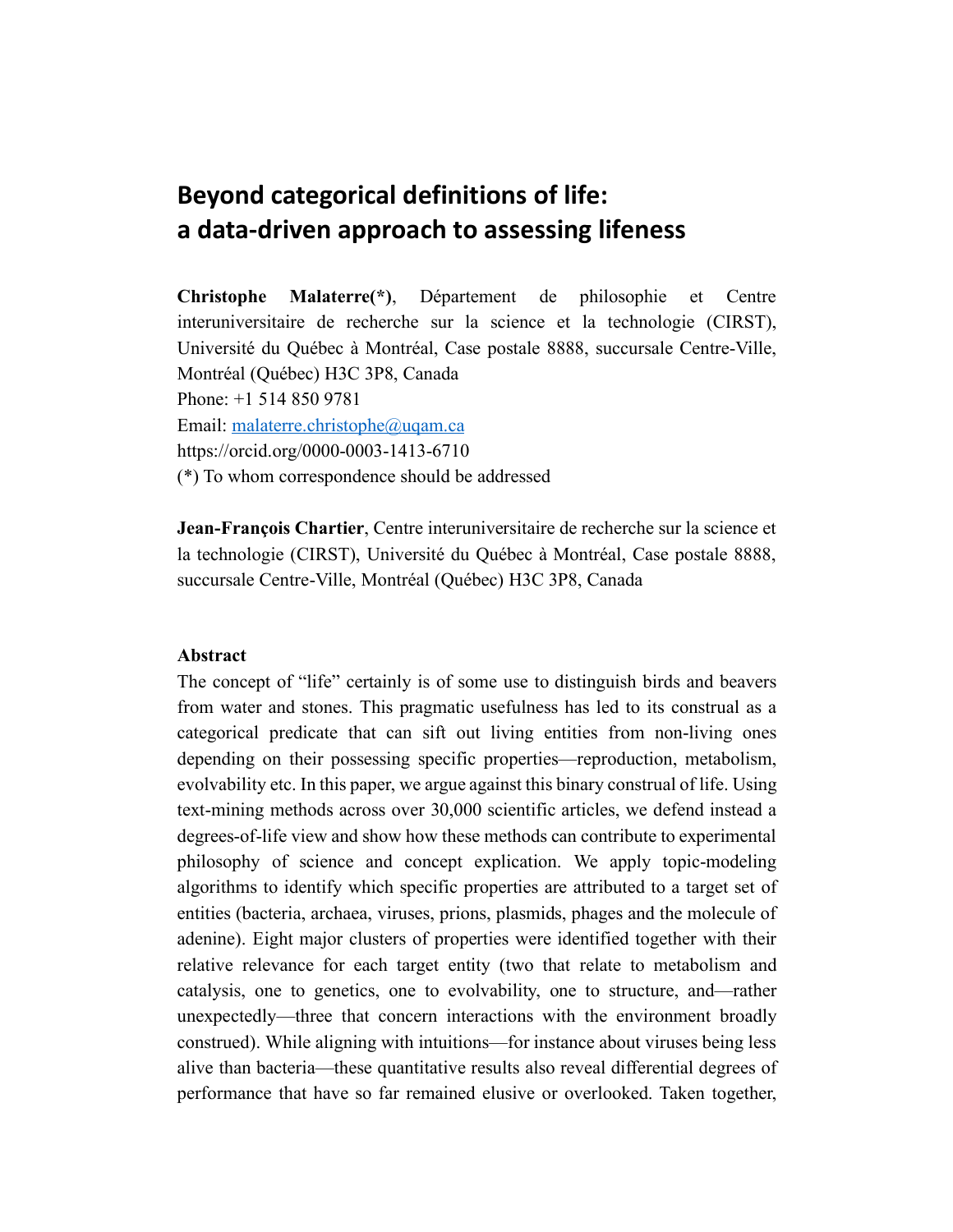these analyses provide a conceptual "lifeness space" that makes it possible to move away from a categorical construal of life by empirically assessing the relative lifeness of more-or-less alive entities.

#### **Keywords**

definition of life; lifeness space; topic-modeling; text-mining; experimental philosophy of science; concept explication

## **1 Introduction**

"Life" is of significant scientific and philosophical interest, and not just for the definitional disputes it creates. It is often said that a clear concept is demanded to adjudicate whether there is such a thing as life on other planets or whether its de novo synthesis has been realized in the test tube, or still whether one has succeeded in tracing its origin on Earth. But no one fully agrees on the characteristics of life. There is, however, an implicit assumption that is often made in conjunction with such claims: the assumption that there exists a strict delineation between life and non-life (Joyce 1994; Maynard Smith and Szathmáry 1997; Luisi 1998). Some have localized the threshold of life at the level of self-replicating informational polymers capable of Darwinian evolution (Gilbert 1986; De Duve 2005), others at the level of self-organized cross-catalytic networks and metabolism (Boden 1999; Nghe et al. 2015), at a particular level of specific thermodynamic properties (Prigogine, Nicolis, and Babloyantz 1972; England 2013) or at the level of organizational closure or autopoiesis (Bitbol and Luisi 2004; Moreno and Mossio 2015), yet others at the level of membrane and vesicle formation (Morowitz 1992; Segré et al. 2001) or at the level of entities such as viruses (Forterre 2010), and still others at junctures of several of the above (Luisi 1998; Joyce 1994; Koshland 2002; Ruiz-Mirazo, Peretó, and Moreno 2004; Dupré and O'Malley 2009; Benner 2010) or even at the allencompassing level of all extant and past organisms (Mariscal and Doolittle 2018).

Yet, numerous hard-to-classify entities are now known that challenge our very intuitions about life and non-life (Pirie 1937; Lederberg 1960; Cairns-Smith 1982; Hazen 2005). These include macro-molecules that store information and replicate themselves (Lincoln and Joyce 2009), complex chemical networks that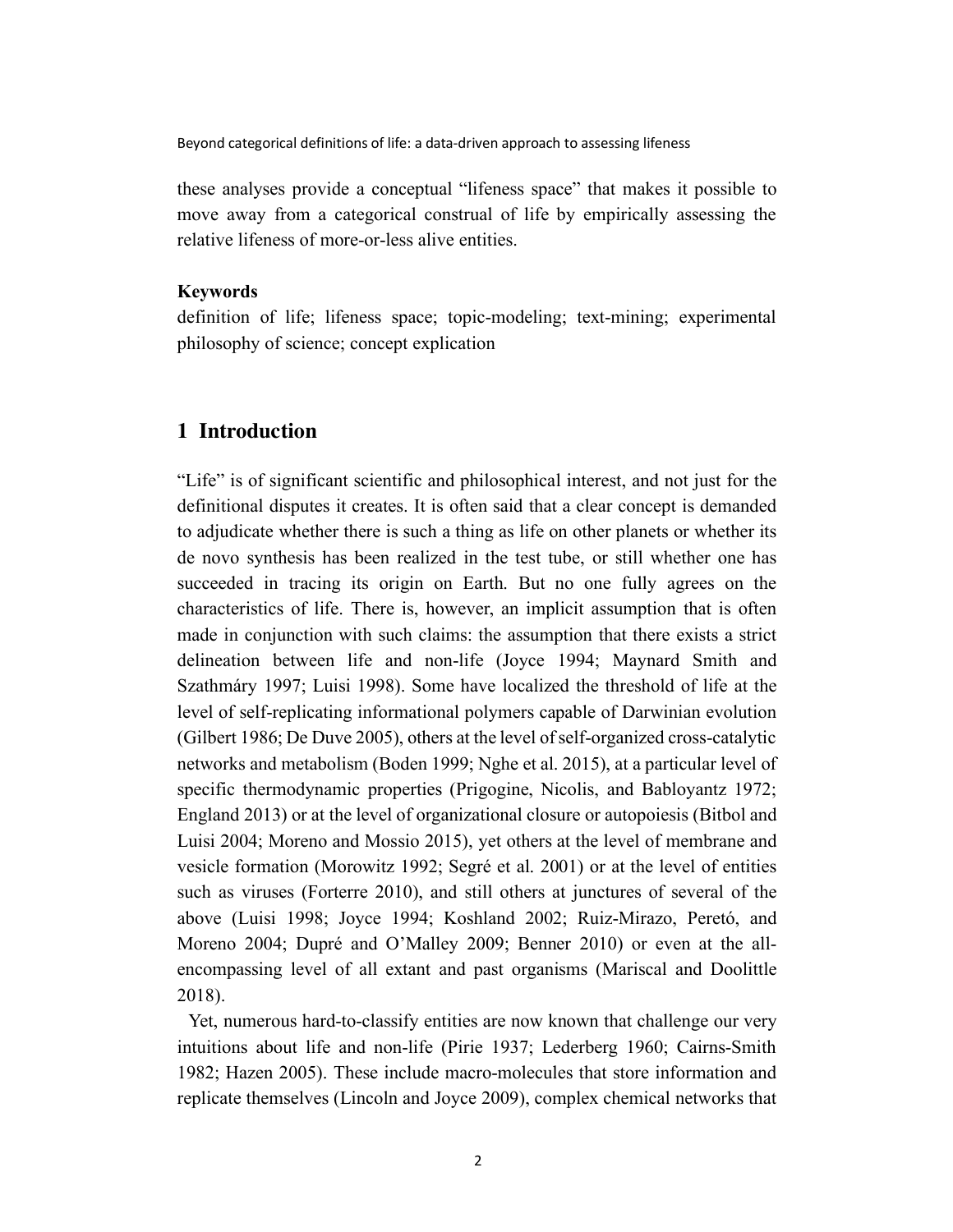cross-catalyze their reactions (Ashkenasy et al. 2004), crystals that grow and reorganize spontaneously (Cairns-Smith 1982; Palacci et al. 2013), viruses that are larger in size and genomic complexity than some of the smallest bacteria (Raoult 2004), and bacteria that are so functionally and genetically reduced that one doubts of their being truly alive (Nakabachi et al. 2006). The menagerie of microbiology also includes artificially simplified versions of natural organisms (Hutchison et al. 1999), specific RNA viral particles or viroids (Dimmock, Easton, and Leppard 2009), viral agents named satellites (Saunders and Stanley 1999), viruses of viruses that go by the name of virophages (La Scola et al. 2008), autonomous DNA strands or plasmids (Norman, Hansen, and Sørensen 2009), prions (Prusiner 1982), and still others. This state of affairs raises three intertwined questions. First, what are the proper properties of life; how can they be identified? Second, on the basis of these properties, does such lifeness come in a binary or in a more gradual way; and how should one measure lifeness? And third, if it turns out that lifeness is gradual, how do the different more-or-less alive entities fare relative to one another?

Our objective, in this paper, is to argue against the binary assumption that the distinction between life and non-life is a dichotomy, and to do so by turning to science for a best-informed view. We aim to provide an alternative gradualist and multi-dimensional view of lifeness on the basis of a data-driven analysis of the scientific literature.<sup>1</sup> The project fits within the metaphilosophical framework of Carnapian conceptual explication and its recent revival (Carnap 1950; Maher 2007; Kitcher 2008; Justus 2012; Brun 2016), and more generally within the framework of conceptual engineering broadly construed (Burgess and Plunkett 2013a, 2013b; Eklund 2015; Machery 2017; Cappelen 2018). Such frameworks aim at addressing the representational deficiencies of our concepts—e.g. inexactness, vagueness, inadequacy to certain technical contexts, incoherence, unfruitfulness, political or social non-optimality—and at recommending appropriate conceptual revisions. In support of our argument, we use text-mining

<sup>&</sup>lt;sup>1</sup> This paper builds on the conceptual idea of "lifeness signatures" as proposed by Malaterre (2010b). One aspect of our contribution is to show that such conceptual construal of life can be operationalized and rendered measurable. As noted by one referee for *Synthese*, our views bear some resemblance with Godfrey-Smith's Darwinian space (2009) in that both are multidimensional. The two projects pursue however different objectives: a characterization of more-or-less paradigmatically Darwinian populations for Godfrey-Smith, a characterization of more-or-less alive entities in our case. The methods are also different, relatively qualitative in the case of Godfrey-Smith, more quantitative and data-driven in our case. Both instances show the value of thinking multi-dimensionally for conceptual explication.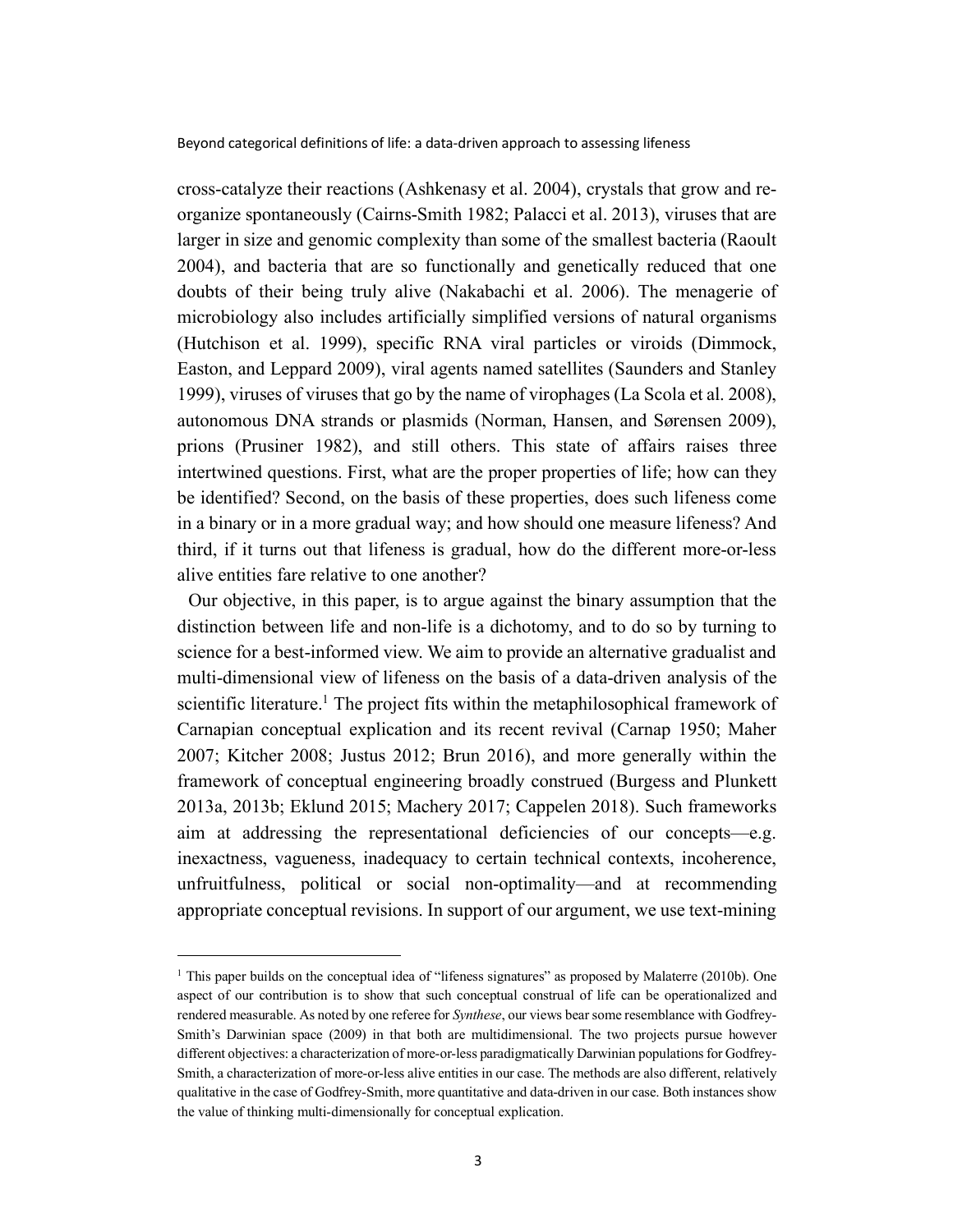methodologies that we apply to a large corpus of scientific texts with the view to elaborating a perspective on life that is deeply anchored onto the recent scientific practice. We hope to show that such data-driven methodologies can provide complementary tools to perform experimental philosophy of science, notably when it comes to conceptual explication (Shepherd and Justus 2015; Machery 2016; Schupbach 2017).

Performing topic-modeling analyses across over 30,000 full-text biology articles retrieved from the BioMed Central collection (see *SI Appendix* for details), we identified topics that coalesced around a set of selected target entities—such as bacteria, viruses or prions—and used them as a basis for inferring, from the ground up, the clusters of properties that related the most to these entities. Results show eight major clusters of properties: two that relate to metabolism, one to structure, one to genetics, another to evolvability, and three others to environment-interactions broadly construed. By measuring the semantic proximity of the words representing the target entities to the set of words associated with each one of the property clusters, we found that this semantic proximity varied. We hence defined an 8-dimensional "lifeness space" on the basis of these property clusters and used semantic proximity as a metric for assessing the relative positioning of the target entities along these dimensions. These findings corroborate the intuition that different entities perform differently along each lifeness dimension. They also show how different degrees of overall lifeness can be achieved in different ways. This multidimensional way of mapping borderline entities exemplifies the need of reformulating questions of the type "Is *X* alive?" into questions of the type "What is the lifeness of *X*?". Building on these dimensions-related differences, we also computed a single value of overall lifeness for each more-or-less-alive entity, thereby providing an empirically-founded quantification of degrees of lifeness.

The paper is structured as follows. To set the stage (section 2), we first unfold the "problem of defining life" and, specifically, the "binary assumption" that accompanies it and that is the target of our conceptual explication. We review existing gradualist arguments about life that undermine this very assumption (section 3), and, while endorsing the objectives of these arguments, we identify some of their limitations with regards to defining a scale of lifeness. To circumvent these limitations, we argue (section 4) that attention must be paid to the different functional activities that are performed, at different degrees, by entities with varying lifeness. In order to empirically ground our argument, we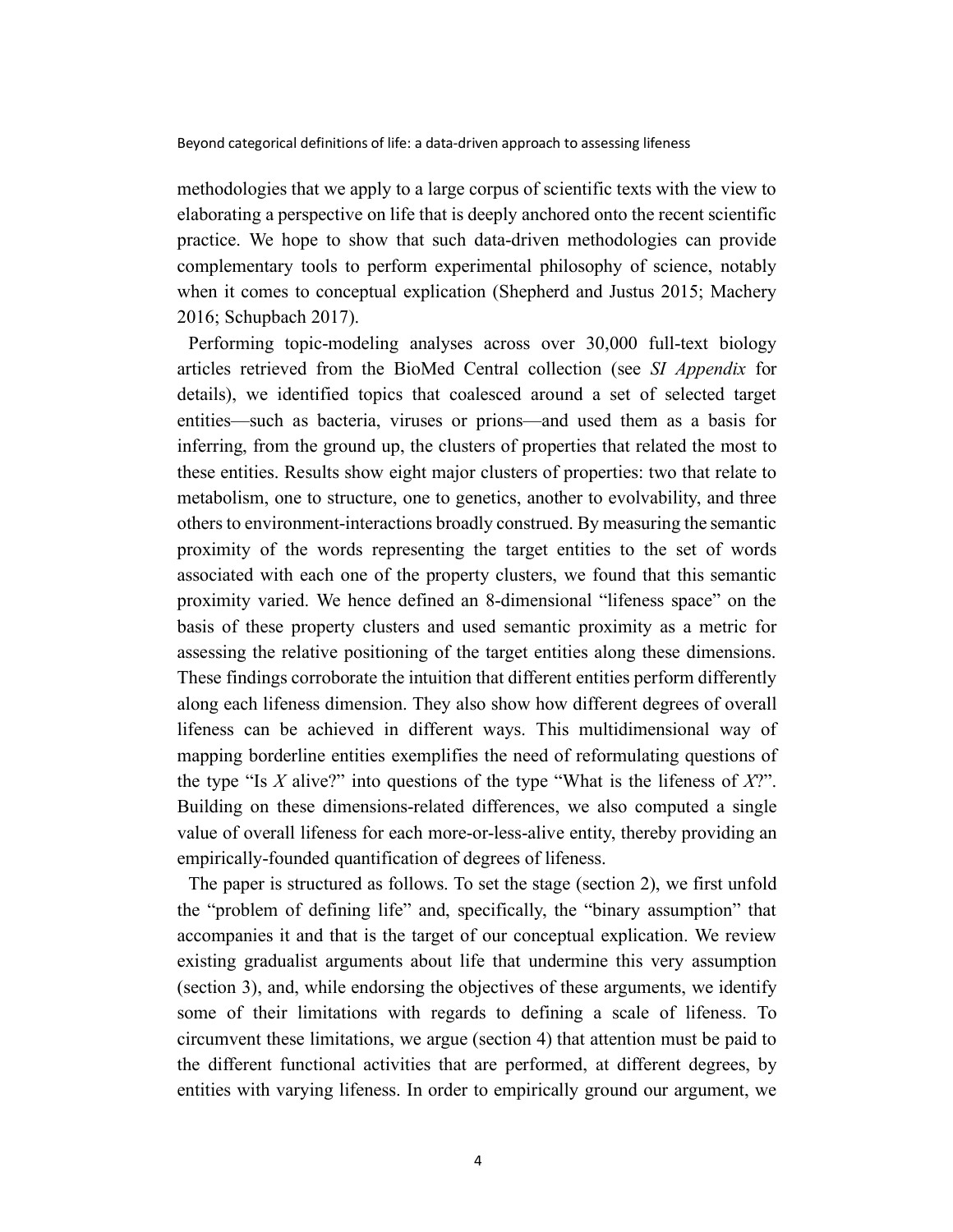propose to identify these functional activities by investigating the scientific literature; we show how large-scale text-mining analyses (that we describe in section 5) can be used to define a multidimensional lifeness space (section 6). Such lifeness space, we argue, provides good grounds for doubting the binary assumption and for operationalizing degrees of lifeness (section 7). After discussing methodological limitations of our approach, we also highlight consequences of our analyses of lifeness.

# **2 The "problem of defining life" and the "binary assumption"**

The "problem of defining life" is often equated with the problem of identifying an adequate definition of life. The scientific and philosophical literature abounds with such definitions.<sup>2</sup> In broad terms, this approach can be formulated as asking the question:

**(DL)** What is the definition of "life"?

Answering (DL) presupposes that one agrees on what defining formally means.<sup>3</sup> However the real difficulty lays elsewhere: in the surprising diversity of borderline cases—giant viruses, sterile organisms, extreme microsymbionts, etc.—and disputes that follow their categorization as alive or not. We will address this point in section 3. But before we do, let us explicate the problem of defining life along three additional perspectives that will later prove useful: epistemological, methodological and ontological.

Indeed, some authors propose to frame the problem of defining life as a problem that concerns the very *possibility* of identifying a definition of life, in particular in light of available scientific knowledge (Cleland and Chyba 2007; Machery 2012; Smith 2016). This *epistemological* question and the like can be formulated as:

**(DL-E)** Given current knowledge, is an answer to (DL) within reach?

The motivation behind (DL-E) is that the transition from non-living matter to living matter still remains unexplained by science, and that no comprehensive "theory of life" is yet available. It is also motivated by the argument according to which, despite its apparent diversity, life on Earth is just a single instance of life,

 <sup>2</sup> For lists of definitions, see e.g. (Popa 2004; Pályi, Zucchi, and Caglioti 2002). See also (Tirard, Morange, and Lazcano 2010) for an historical perspective on definitions of life.

<sup>&</sup>lt;sup>3</sup> The analysis of how defining impacts (DL) is beyond the scope of this paper, but see (Malaterre 2010c).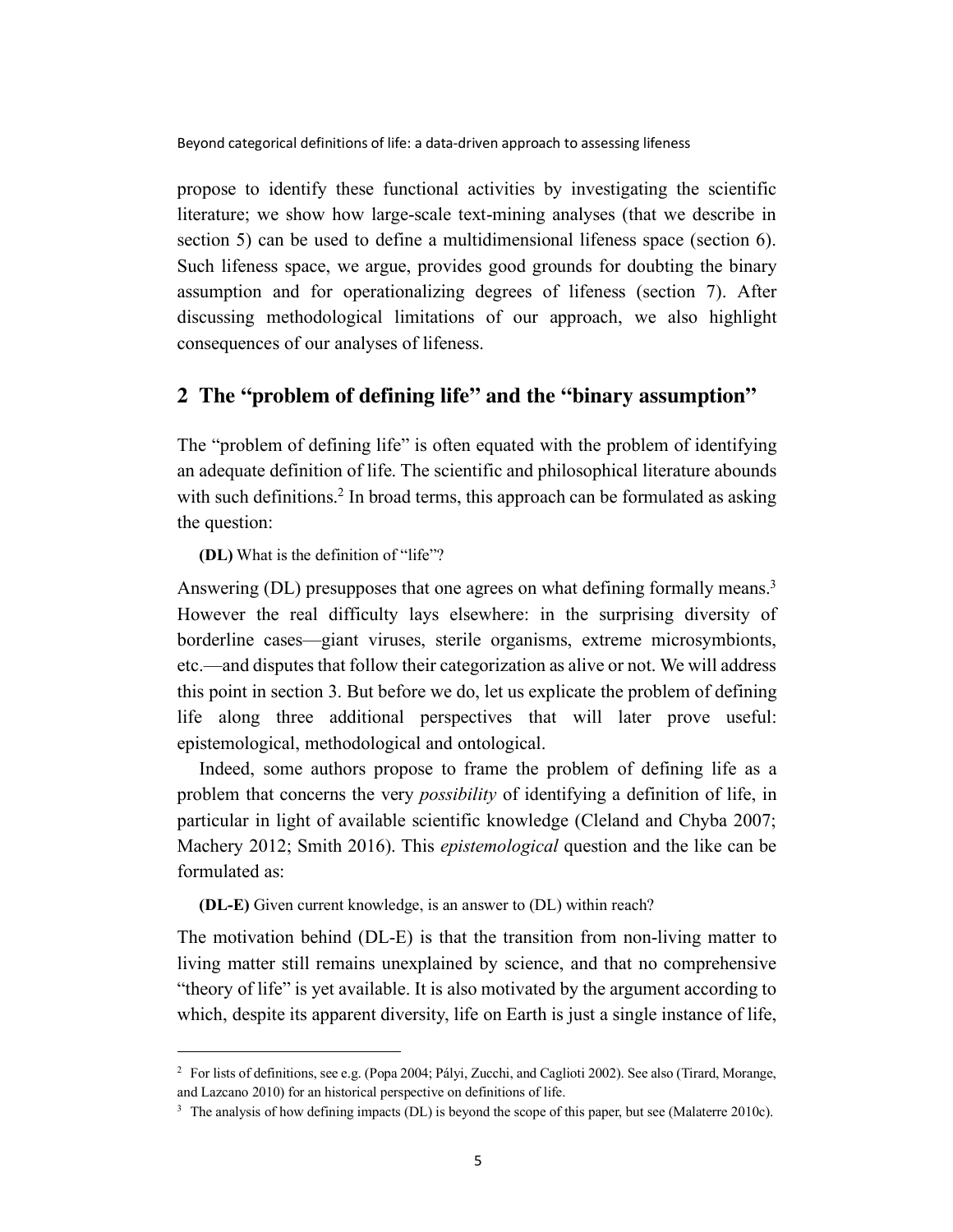hence an insufficient basis for any inductive generalization about the nature of life or its definition.

*Methodological* questions also arise over the most appropriate approach to elaborating and justifying any definition of life (Cleland and Chyba 2007). Should "life" be defined on the basis of the common properties shared by particular instances of life? But in this case, how should such instances of life be identified in the first place? Or should "life" be first defined, with the resulting definition only then being used to identify particular instances of life? Yet in that case, where would such a definition come from and how would it be justified? These methodological questions can be reformulated as:

**(DL-M)** What is the most appropriate method for answering (DL)?

Third, the "problem of defining life" can be explicated as an *ontological* problem. In that case, questions of interest typically concern whether life picks out a definite natural kind by delineating entities that are alive in some sense from entities that are not, or whether some specific account of natural kinds is better suited than another to capture "life". Let us subsume these ontological questions under:

#### **(DL-O)** Is life a natural kind?

In a sense, (DL-O) presupposes a philosophical account of natural kinds. But the hard issue at stake is whether, given such an account, life is indeed a natural kind made possible by that account.<sup>4</sup>

The purpose of making explicit these different facets of the "problem of defining life" is that they all relate to another more fundamental issue: the underlying assumption that life is *binary* in character. Indeed, asking (DL) is often understood as searching for the criteria capable of sorting out entities that are alive from entities that are not (e.g. Joyce 1994; Maynard Smith and Szathmáry 1997; Luisi 1998; Griesemer 2003; Ruiz-Mirazo, Peretó, and Moreno 2004; Cleland and Chyba 2007; Mix 2015; Knuuttila and Loettgers 2017). And, when asking (DL-E) or (DL-M), this assumption is also implicitly made since both questions are intertwined with (DL). This is all the more so with (DL-O): positive answers often result in sorting the furniture of the universe into living

 <sup>4</sup> Investigating whether life delineates a natural kind or, possibly, imposes adjustments to existing accounts of natural kinds is beyond the scope of this paper, but see e.g. (Lange 1996; Khalidi 1998; Diéguez 2013; Ferreira Ruiz and Umerez 2018).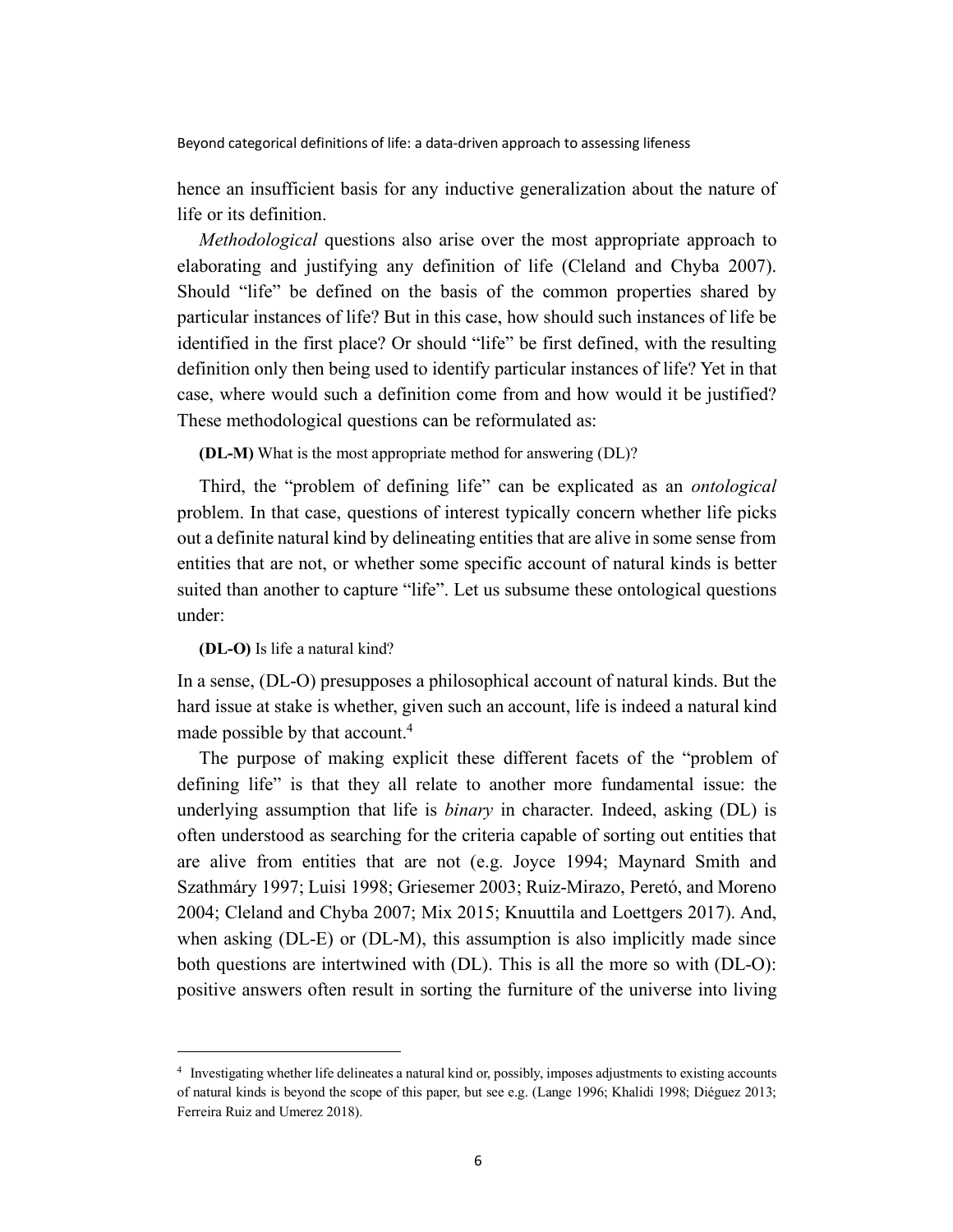entities on the one hand, and non-living entities on the other.<sup>5</sup> This binarycharacter-of-life assumption can be formulated as:

**(Bi)** Given any entity *E*, *E* is either alive or not alive.

Assessing whether we have good reasons to accept (Bi) matters when one considers any of the aspects of the problem of defining life, and all the more so if (Bi) is not warranted. In that case, the usual ways in which the problem of defining life is construed would be, at best, ill-framed.

This issue is significant because in fact, many accept (Bi), either explicitly or implicitly. This stance is deeply anchored in the defining-life literature broadly construed, from Antiquity till today. And many contemporary authors who endorse (Bi) often do so without justifying its adoption: the existence of a clearcut divide between non-living matter and living matter is simply taken for granted (e.g., Schuster 1984; Joyce 1994; De Duve 2005). 6

Assumption (Bi) is even endorsed by authors who do not necessarily subscribe to the project of answering (DL). Some argue that a definition of life is useless on the basis that we all intuitively know when something is alive or not. Others dismiss (DL) on the basis of a negative answer to (DL-E), arguing for instance that positively answering these questions would require a theory of life that remains to be identified, all the while endorsing the view that once such a theory is available, life will be definable in a clear-cut fashion (Cleland and Chyba 2007). Yet others argue that definitions of life should just be considered operational definitions that only serve as tools in the scientific practice, while recognizing at the same time that such definitions play a role in how models represent a system as living or non-living (Bich and Green 2018).<sup>7</sup>

<sup>&</sup>lt;sup>5</sup> The question whether natural kinds should partition the entities of the universe into unambiguous and non-intersecting sets is the object of debate; see e.g. (Boyd 1999; Ellis 2001). For the sake of the present discussion, suffice it to say that at least some authors argue simultaneously for a positive answer to (DL-O) and a binary partitioning.

<sup>6</sup> For guidance, one may look at the 100+ definitions listed in (Pályi, Zucchi, and Caglioti 2002; Popa 2004), most of which take the form of biconditionals delineating life in a binary fashion and without further justification of that binary view. Some authors, though, appeal to phase-transitions or emergent properties that would sharply distinguish life from non-life, e.g. (Lange 1996; Luisi 2006); for a critical assessment of these, see (Malaterre 2010a).

<sup>7</sup> Along the same line of thoughts, see also the operational role of definitions of life in the search for life elsewhere than on Earth— be it on Mars, on the Jovian moons or, much further away, on exoplanets circling other suns in our galaxy—with the mediation of "biosignatures" (Raulin 2010; Seager, Bains, and Petkowski 2016), as well as in the search for life in the test-tube to assess whether experimental attempts at creating life have been successful or not (Blain and Szostak 2014).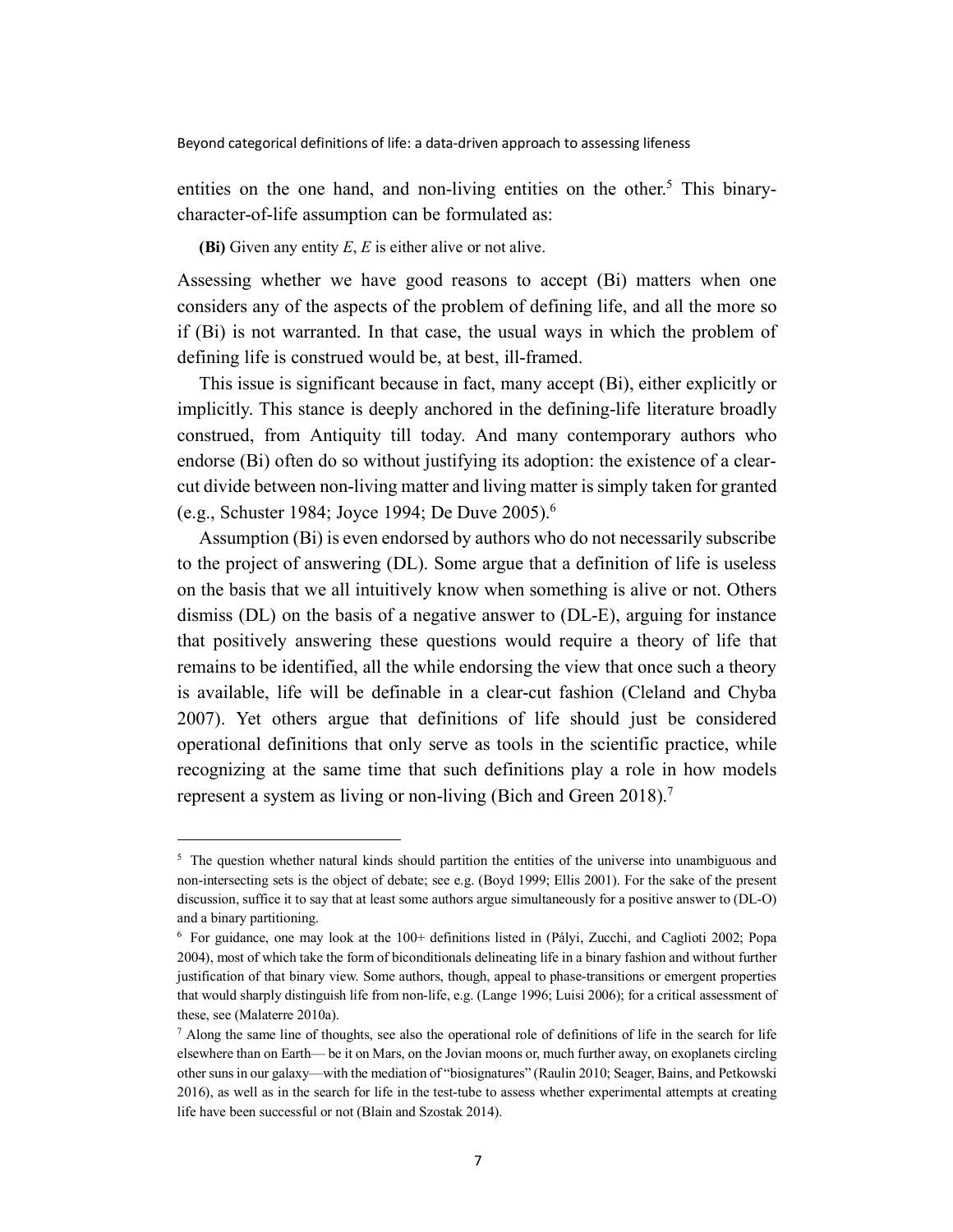Conversely, other authors defend the view that we do *not* have good reasons to posit (Bi), and should, instead, assume the opposite. Some such positions result from responses to ontological questions of the type (DL-O), most notably by proponents of some version of homeostatic property cluster kinds, on the basis that attribution of lifeness is more complex than the binary assumption (Diéguez 2013; Ferreira Ruiz and Umerez 2018). Yet others stem from empirical research in biology broadly construed (Pirie 1937; Lederberg 1960; Cairns-Smith 1982; Hazen 2005; Bruylants, Bartik, and Reisse 2010; Bedau 2011). Because we are interested in how science can help us explicate the concept of life, we turn to these presently.

### **3 Degrees of lifeness**

From spontaneously self-reorganizing crystals to mega-viruses to drastically reduced micro-endosymbionts, all these microscopic entities that we mentioned in the introduction (section 1) constitute a set of entities that are hard to categorize as either truly living or truly non-living. They definitely appear more alive than water and stones, yet less than birds and beavers in many respects. As such, they fuel the intuition that there exists some sort of a gray-zone of "lifeness" populated by entities that certainly are complex by molecular standards yet simpler than common microorganisms.8 These entities are such that they carry out some—but not necessarily all—of the activities that are intuitively attributed to clearly living organisms—e.g. metabolic self-sustenance, growth, replication, information encoding—yet not at the level of performance of clearly living entities such as common bacteria. The existence of such a gray-zone undermines assumption (Bi) by supporting the very opposite view: that life is a matter of degrees. It also contributes to explaining why attempts at defining life as a binary property have led to a plurality of discordant cutting points.

<sup>&</sup>lt;sup>8</sup> As pointed to us by a referee, were the categories "alive" and "not-alive" be considered as determinate membership categories (i.e., once something has been found to be a member, that thing is a full member), entities of the gray-zone of lifeness could be considered as borderline cases with indeterminate membership (neither members nor non-members of the two categories "alive" and "not-alive"). As a result, they could be considered as delineating a third determinate membership category. Alternatively, they could be taken as evidence that the categories "alive" and "not-alive" are not determinate membership categories but categories with degrees of membership. Independently of which interpretation one chooses, our point is to stress out that construing the two categories "alive" and "not-alive" as being mutually exclusive and collectively exhaustive categories with determinate membership does not do justice to the variety of entities that populate the world. Hence our argument against (Bi).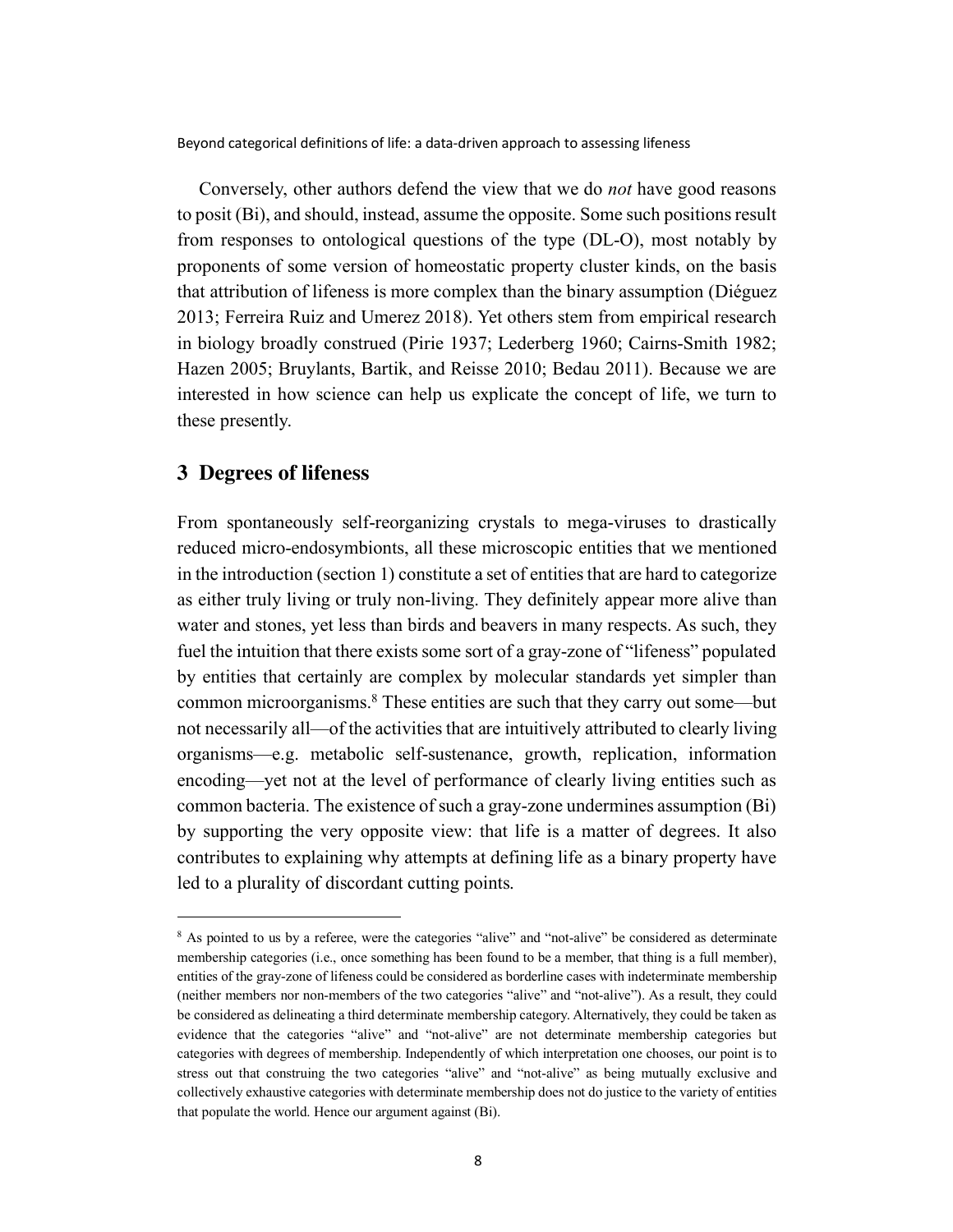It is worth noting that the view that life is a matter of degrees allows for two perspectives. First, one can interpret it in a *synchronic* context as stating that—at any given time and place, notably now on Earth—entities exist that exhibit different degrees of lifeness.<sup>9</sup> This synchronic-gradualism view can be formulated as:

#### **(SG)** Being alive is a matter of degrees

(SG) receives empirical support from present-day more-or-less-alive entities. It does not, however, specify any historical nor genealogical relationships between these entities: it could be the case that all (or most) more-or-less-alive entities that we see today are derived from clearly-alive entities, or the other way around, or even that both result from some form of co-evolution.10

Second, life as a matter of degrees can be interpreted in a *diachronic* context as stating that the historical chain of events that led from non-living matter to living matter, on Earth and possibly elsewhere, was populated by entities of varying and, on average, increasing lifeness (e.g. Morowitz 1992; Eigen 1992; Dennett 1995; De Duve 2005). This diachronic-gradualism view can be formulated as:

#### **(DG)** The origination of life is a matter of degrees

(DG) is often taken as providing good reasons for (SG). The gradual appearance of life on Earth, entailing the existence of a succession of more-orless-alive entities, helps make sense of the present-day profusion of more-or-lessalive entities, though these entities are likely to be strikingly different from those that populated Earth four billion years ago. Conversely, (SG) can be taken to lend support to (DG) in the sense that, if the present-day gap between non-life and life is populated by more-or-less-alive entities, then the same could have been the case in the past, and in particular during the origination of life. Yet, neither (SG) nor (DG) formally entail each other. It is possible that the origination of life involved more-or-less-alive entities without implying that those ancient entities bear any relationships with current ones, the latter being secondary by-products of present life forms. We could therefore conceive of a world in which (DG) would be true yet (SG) false. On the other hand, despite the numerous more-or-

 <sup>9</sup> This synchronic view can contribute, for instance, to arguments about the lack of clear-cut delineation of biodiversity's scope when considering ever smaller biological entities (Malaterre 2013).

<sup>&</sup>lt;sup>10</sup> As an illustration of this point, see the debate on the role of viruses in the origin of DNA in (Forterre 2006).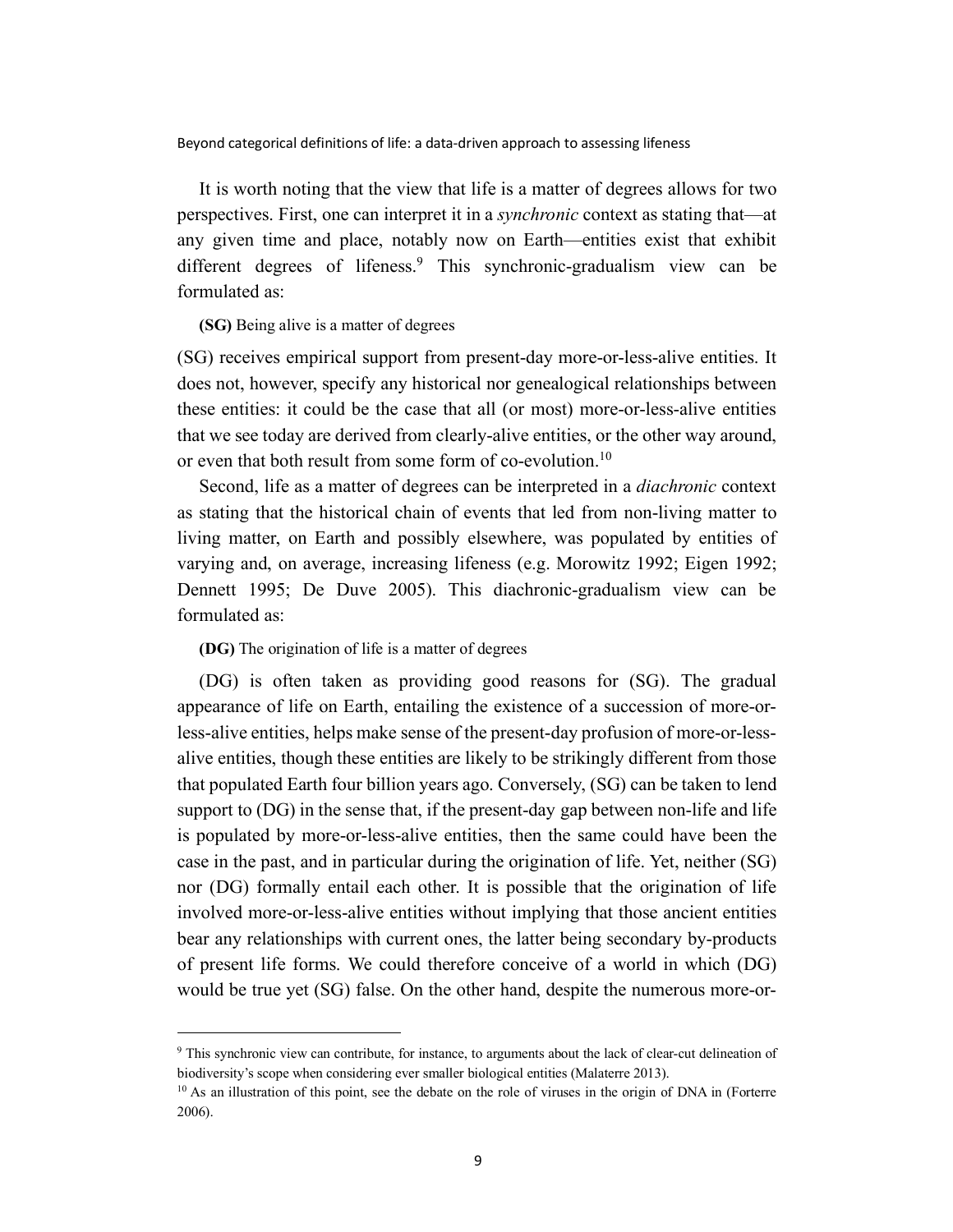less-alive entities we observe today, the origins of life may have resulted from a sudden phase-transition-like event. In that case, (DG) would be false yet (SG) true.

Both versions of gradualism relate to yet another more fundamental issue: the existence of a lifeness scale. For argument's sake, take this lifeness scale to range from a 0- to a 1-value. In this context, gradualists of either the (DG) or (SG) types need to answer two foundational questions:

(**G1)** What are the 0- and 1-values of the lifeness scale?

**(G2)** What is the gradation of the lifeness scale?

Together, these questions specify the start- and end-point of the lifeness scale, as well as how one moves along this scale. Consider the following tentative answer to these questions.

In the explication of their gradualist view of life, Bruylants, Bartik and Reisse (2010) argue that the 1-value of lifeness should correspond to any organism that belongs to any of the three domains of the tree of life—Archaea, Bacteria or Eucarya—since all organisms of these domains are clearly alive. As for the 0 value of lifeness, it should correspond to entities that lack one or more of the following characteristics: (i) consisting of organic molecules and liquid water; (ii) consisting of interacting/reacting molecules and (iii) exhibiting properties which are different from those of their isolated components. This results in attributing a 0-value to pure liquid water or solutions of amino acids or nucleic bases (e.g. adenine). So much for (G1). As regards (G2), they argue that the gradation scale will possibly result from further classificatory practice, but will likely vary depending on scientific disciplinary interests (2010, 140–41). While their objectives may be sound, we take issue with their answers to both (G1) and (G2). First, defining the 1-value by reference to the three domains of life proves circular since inclusion of entities into these domains presupposes that such entities have been deemed worthy of belonging to the tree of life, and hence have been previously characterized as alive.<sup>11</sup> This way of setting the 1-value of lifeness also characterizes as alive entities that are classified within one of the three domains, even if their status as clearly living entities is disputed, as is the case of reduced bacterial endosymbionts such as *Carsonella ruddii* (Nakabachi et al. 2006)*.* In addition, as Bruylants and colleagues recognize, the 1-value

<sup>&</sup>lt;sup>11</sup> See for instance the debate about whether viruses should be included or not in the tree of life (Moreira and López-García 2009; Forterre 2010).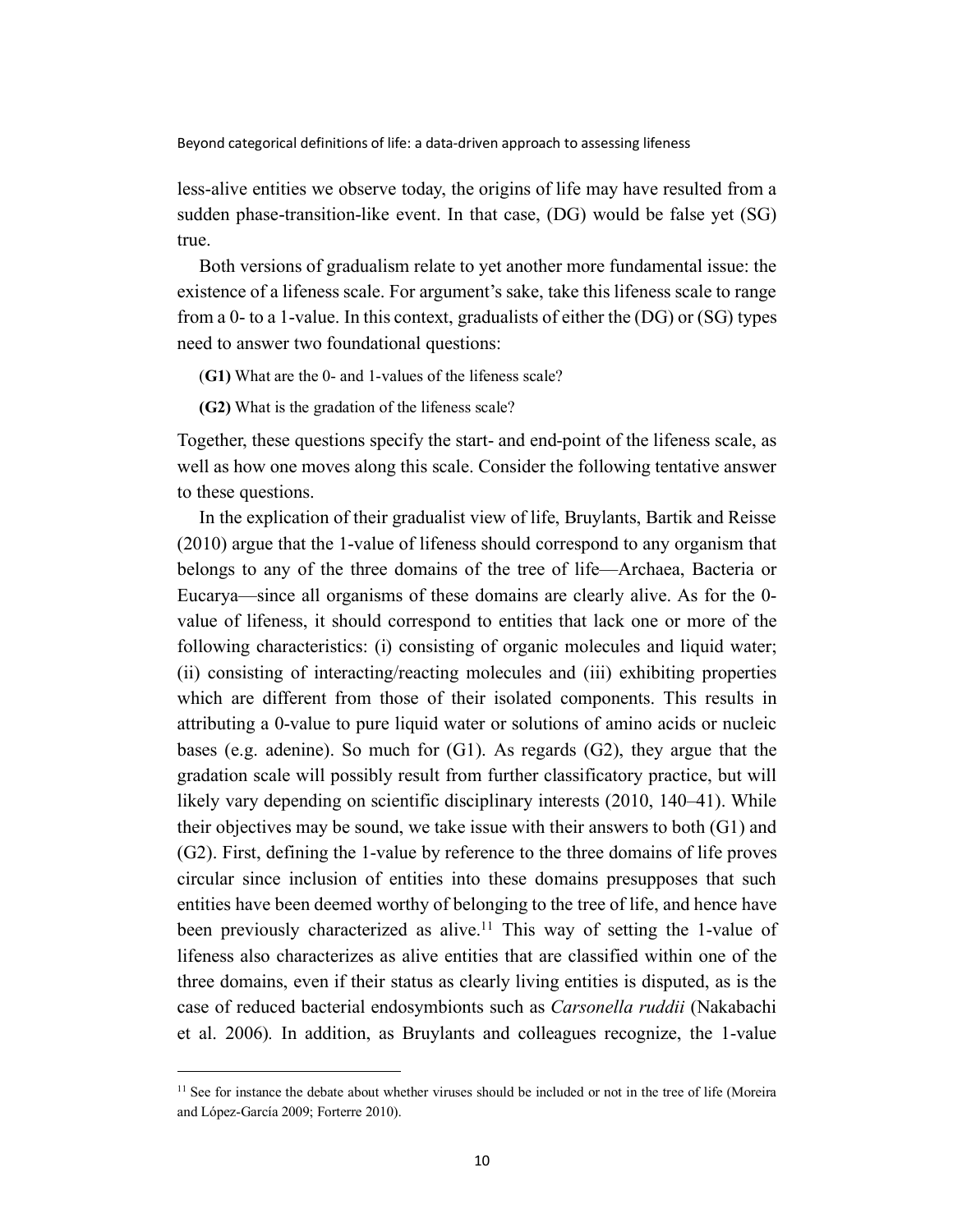would need to be redefined whenever one would be confronted with any instance of life not falling within the three known Terran domains, be it a novel domain of terrestrial life, a novel form of extraterrestrial life, or a novel form of artificial life. Second, the criteria for the 0-value appear too restrictive: they a priori limit life to carbon-based chemistry, while it is conceivable that other chemistries could be used (however unlikely such views may turn out in fact). Finally, it is debatable whether the gradation scale should depend on scientific disciplines and research interests, and not be grounded into more objective features of nature, at least as they would surface from a well-informed transdisciplinary perspective at a given point in time.

#### **4 Lifeness as functionally multi-dimensional**

Functional approaches to life have been defended by many, from Aristotle who characterized the life of plants, animals and humans depending on their capacities to absorb nutrients and grow, respond to stimuli, move and think, to the more recent characterization of living entities as those entities that can self-sustain and evolve through natural selection (Joyce 1994). The central question to be answered for any such functional approach is that of identifying the key functional activities or dimensions of lifeness. If, in addition, more-or-less alive entities differ in how they perform along these dimensions, then it also matters to identify the scales on which to grade them. Hence the following questions that any *functional-gradualist* must answer:

**(FG0)** What are the functional dimensions of lifeness?

**(FG1)** What are the 0- and 1-values of each functional dimension of lifeness?

**(FG2)** What is the gradation of each functional dimension of lifeness?

One common approach to answering (FG0) is to trust our intuitions about the properties of life. Because such intuitions are shaped by our experience about living entities, they should help us capture the salient features of life. As shown by Aristotle's and Joyce's positions, this approach often leads to identifying activities such as metabolism, self-sustenance, growth, replication, compartmentation, information storage or evolvability. However, disagreements are many, notably when it comes to precisely defining each one of these functions, justifying the choice of some functional activities as being more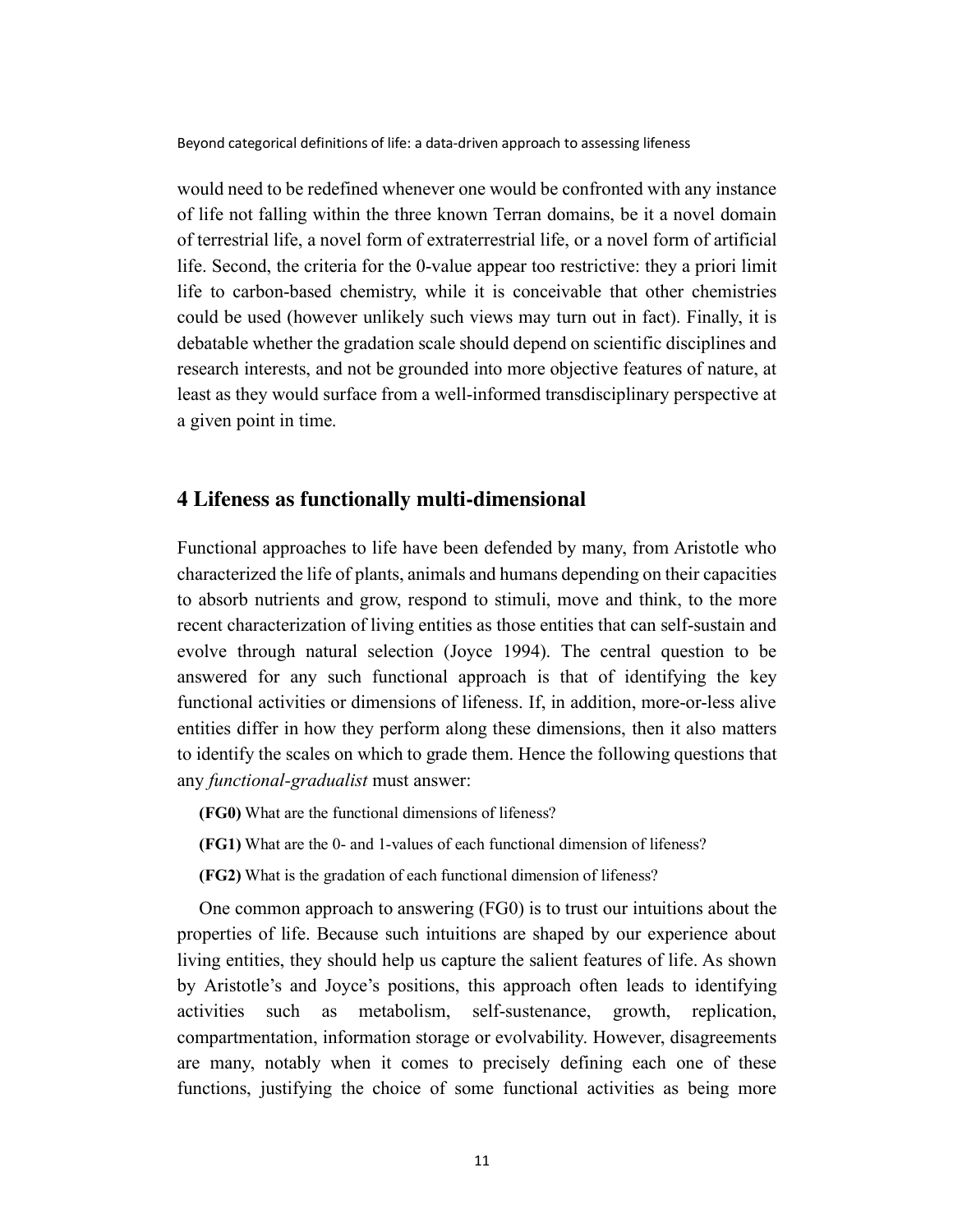relevant than others, and sifting out problematic borderline cases into living and non-living entities. The last point in particular raises circularity worries about answering (FG0) on the basis of intuitions that are shaped by our experience about living entities, while at the same time relying on those intuitions to sort entities into those that should and those should not be considered as truly alive, and thus have an impact on (FG0).

Bedau (2011) explores such a functional approach in the context of protocell synthesis. He argues that being alive is a matter of possessing three functionalities (containment, metabolism, program) linked by coupling interactions (to a maximum of nine interactions that include six directed interactions between different functionalities, and three self-regulatory ones). In this framework, the 1-value of lifeness corresponds to entities that possess all three functionalities and all nine interactions, and the 0-value to entities that possess only one functionality and no interactions. In between is a discrete scale of nine steps corresponding to the number of interactions. While we agree with Bedau on the value of a functionalist approach, we take issue with his theoretical framework. First, it is not obvious why life should revolve around the three functionalities of containment, metabolism, and program, and only those three. Bedau argues that the triad of functionalities follows from open-ended evolution, a central feature of life (2011, 79). Yet, open-ended evolution does not entail the triad view: proponents of the RNA-world, for instance, may argue that autocatalytic RNAs are capable of open-ended evolution, yet not of compartmentation nor metabolism. Conversely, the triad view does not entail open-ended evolution: one can conceive of systems that would exhibit the three functionalities while being only capable of sustaining themselves without replicating, hence not capable of open-ended evolution. This in turn casts doubt on the justification of the 0- and the 1-values of lifeness. Second, the scale of lifeness is nearly exclusively interaction-centered and cannot differentiate entities that would differ only in their degree of functional performance. Indeed, in the framework, entities possess functionalities in an all-or-nothing mode and their position on the scale of lifeness mostly depends on the number of interactions.<sup>12</sup> Yet what an entity does and how

<sup>&</sup>lt;sup>12</sup> In Bedau's framework, the position on the scale of lifeness is a function of the number of interactions. As a consequence, a value of 1 interaction can be achieved either by having 1 functionality and 1 retroactive interaction from this functionality onto itself, or by having 2 functionalities linked by a 1 interaction. With the same reasoning, one can figure out that step 2 entities necessarily have 2 or 3 functionalities, and that step 5 entities necessarily have all three functionalities. From step 5 to step 9, all entities necessarily have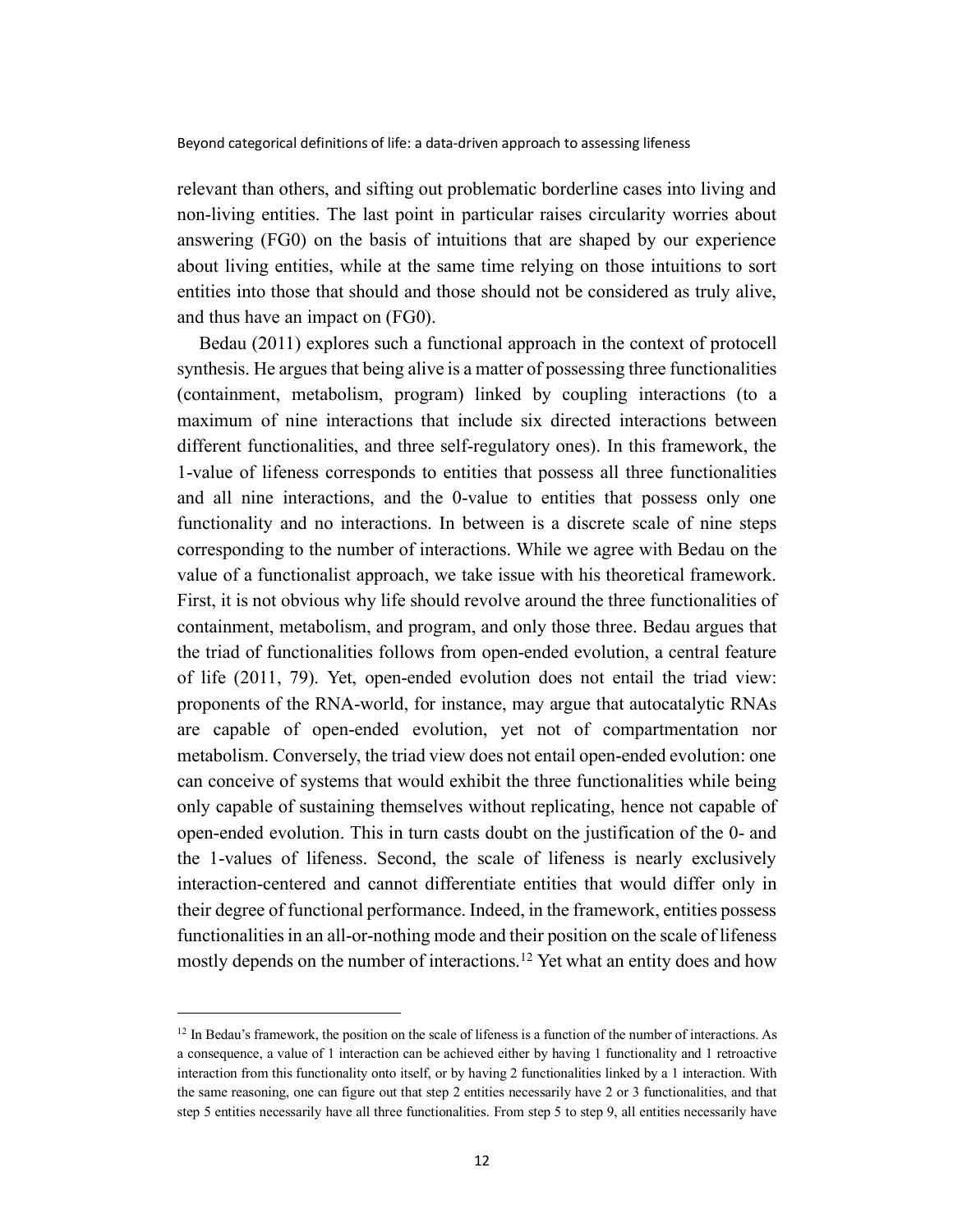well it does it intuitively makes more of a difference to its characterization as "more-or-less-alive" than how it coordinates what it does. In other words, functions and functional performance are often seen as the most significant differences between entities, and not the extent to which functions interact with one another.13

Other approaches have been proposed to overcome disagreements about (FG0). Some have proposed the adoption of a majority view on the concept of "life" following meta-analyses of definitions of life extracted from textbooks and the scientific literature. For instance, Trifonov (2011) analyzed keywords used in 123 definitions of life, grouped them into thematic clusters and quantified their frequency. In a similar fashion, Bains (2014) analyzed keywords in 27 textbook and monograph definitions of life, interpreted their contextual meaning and assigned them to thematic categories. Whereas both authors focused on explicit definitions of life that they manually analyzed, we wanted to investigate the possibility of assessing the dimensions of life in a 'bottom-up' way by looking at the general biological literature at a broader scale and with the help of text-mining tools. Also, while we concur with the functional approach that is present in both studies, we take issue with methodological drawbacks of such meta-analyses which (i) are highly dependent on the very limited sets of definitions they take as input, (ii) rely on definitions that may themselves be based on intuitions—in the general sense defined above—and may therefore be prone to the circularity objections mentioned earlier, and (iii) construe life's functional activities as all-

1

all 3 functionalities and are only distinguished by their number of interactions. Functionalities therefore play a secondary role compared to that of interactions.

<sup>&</sup>lt;sup>13</sup> A referee pointed to us the importance of interactions between functions. Interactions do indeed capture a very relevant feature of living organisms. This is a point emphasized notably by Gántí (2003), and that is central in Bedau's framework and in other perspectives that are largely focused on designing or engineering protocells. Yet, we argue that characterizing the lifeness of entities concerns, above all, identifying what these entities do (this is a project that is different from the one pursued by Bedau, and complementary). Consider a simple analogy: a sidecar motorbike can be depicted as possessing the functions of 'motorized propulsion', of 'providing seating for a driver' and of 'providing seating for a passenger'. This third function clearly is what differentiates a sidecar motorbike from a regular motorbike. The fact that there is an interaction between the sidecar itself and the motorbike to which it is attached is of course crucial but it does not spontaneously arise in the top list of differentiating properties of such sidecar motorbikes compared to regular motorbikes. In biology, the characterization of microorganisms through the identification of genes belonging to different clusters of orthologous groups clearly also illustrates the importance of this perspective (Galperin et al. 2015). Indeed, the significant differentiating factors between microorganisms are taken to be genes that correspond to specific functions, not genes that correspond to interactions between functions.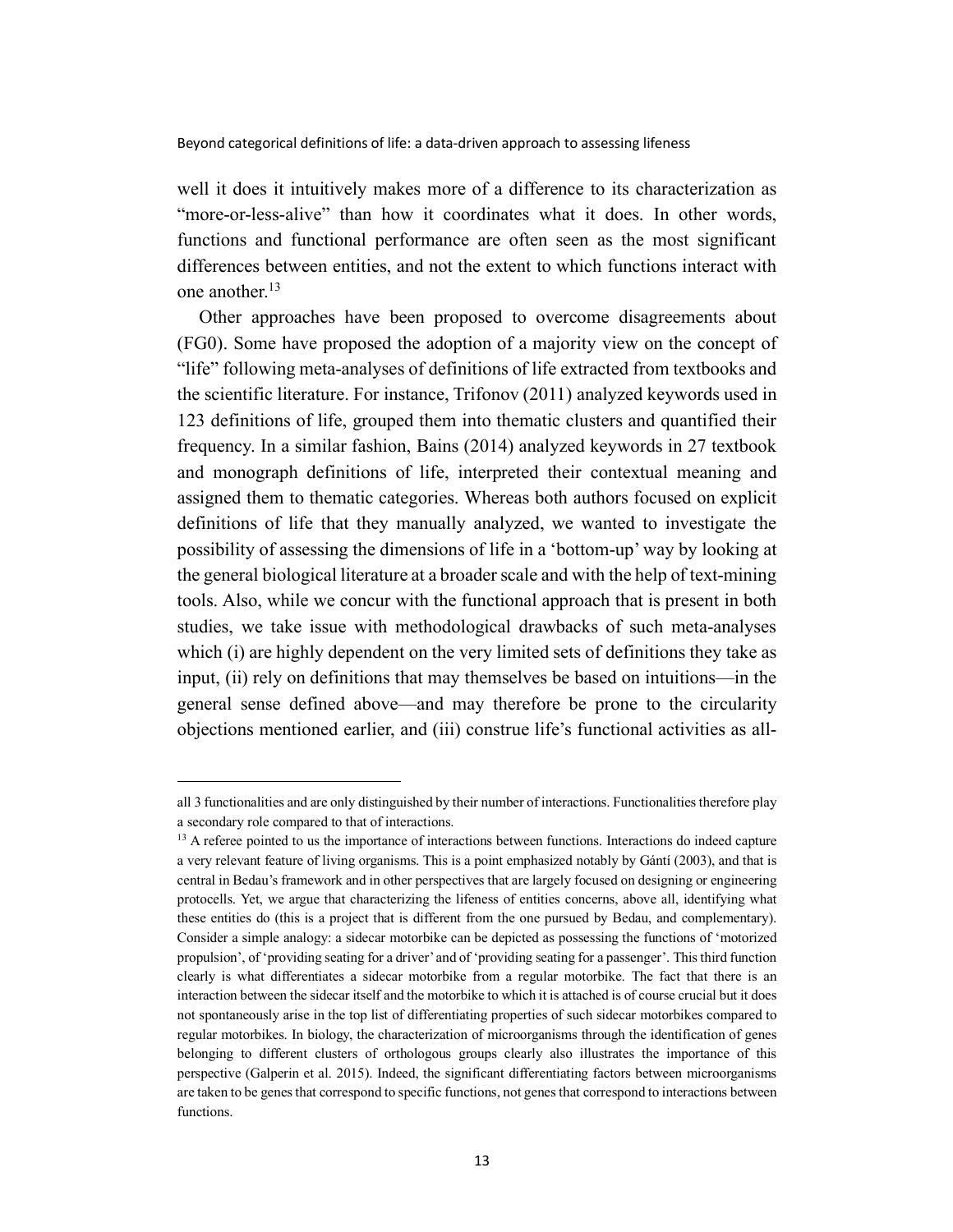or-nothing capacities, which, in turn, lead to the kind of disagreement we mentioned above as to why certain entities should be said or not to possess this or that set of activities, and hence be considered alive.

We argue that a proper answer to (FG0) should go back to the roots of functional approaches to life. If, indeed, the functional dimensions of lifeness are nothing other than the types of activities that more-or-less-alive entities engage in, then, only an understanding of what those entities do will inform us about the functional dimensions of lifeness. And if, in addition, by virtue of intellectual humility, we endorse the view that it is the scientific community rather than any particular scientist or philosopher that has the richest knowledge of these moreor-less alive entities, then we should turn to the practice of science as a whole to uncover these functional dimensions and provide us with the insights necessary for a proper conceptual explication. This is what we propose to do with semisupervised text-mining of the biological literature (sections 5 and 6). For now, we still need to clarify a few points about (FG1) and (FG2).

First concerning (FG2), we argue that functional activities come in levels of performance or degrees, the measure of which should be empirically grounded. To grasp why, consider, as an example, the capacity that some more-or-less alive entities have to develop some form of cellular compartmentation. At first sight, one may think that compartmentation comes in a binary way: there is segregation of "inner" molecular compounds from an "outer" environment, or there is none. Yet, empirical findings have shown that compartmentation comes in varying degrees of performance: for instance, a very permeable and transient form of compartmentation can be realized through thermophoresis-induced microspacialization in liquid flows (Duhr and Braun 2006); surface adsorption on minerals provides another form of segregation from the environment, possibly more robust too (Cairns-Smith 1982), as do mineral pores in hydrothermal chimneys (Martin and Russell 2003); membrane-like structures such as selfassembling lipid vesicles offer still more flexibility and nutrient permeability (Blain and Szostak 2014), up to the sophistication of present-day microorganism membranes that display motility-enabling features, signaling and defense mechanisms, specialized transporters, proton-gradients or active catalysts (Madigan 2015). Scales can therefore be developed at the level of individual functionalities, even those that may appear binary at first sight. Ideally, once an answer has been given to (FG0), we argue that such scales should be empirically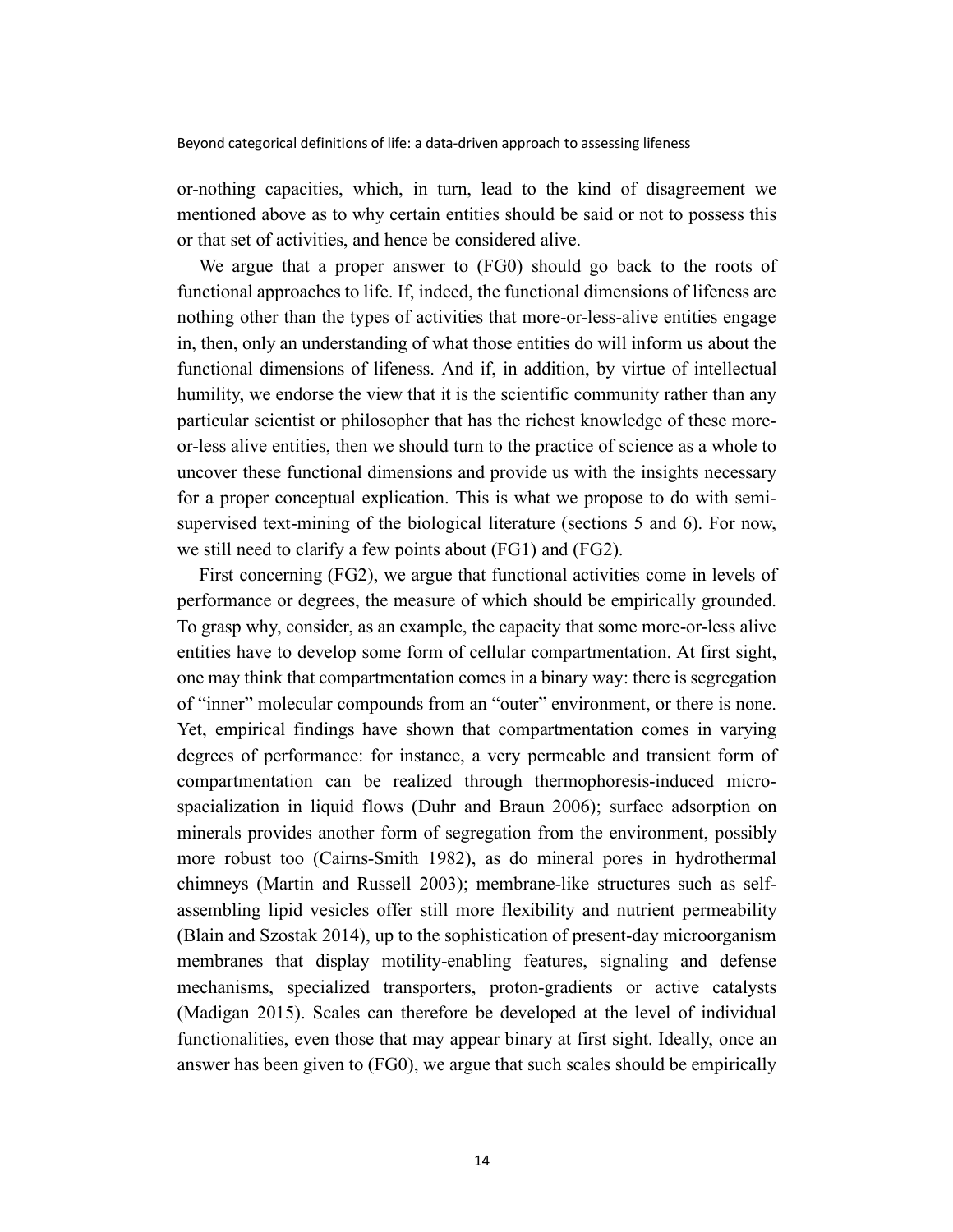defined for each mode of lifeness, as is currently best understood in science. We propose an operationalization of this idea in section 6 below.

Concerning (FG1), we propose to set the 0- and 1-value of lifeness by choosing paradigmatic and uncontroversial references for each. Take the 1-value of lifeness. It is uncontroversial that common bacteria such as *E. coli* are clearly and truly living entities. They are so in virtue of the broad range of activities they engage in, of "what they do for a living".14 At the same time, they are probably among the simplest entities known today that carry out such range of activities, implying that they possess the minimal set of functions of lifeness (or near enough). Thus, we can assume that whatever functions and degrees of performance they possess are also possessed by all other uncontroversially alive entities.15 Conversely, it is uncontroversial that simple chemical compounds such as water, sugars, amino-acids, purine bases and other organic molecules clearly are non-living entities. For these reasons, we propose to take common bacteria such as *E. coli* as reference point to the 1-value of lifeness, and simple molecular compounds such as those mentioned above as reference point to the 0-value of lifeness.<sup>16</sup>

Unlike Bruylants and colleagues, it is not because of their membership to either one of the three domains of the tree of life that entities are ranked at the 1 value of lifeness, but because of how they functionally compare to common bacteria (the latter being taken as paradigmatic reference points for the 1-value). Likewise, the proposal to take simple molecular compounds as functional reference points for the 0-value of lifeness has the advantage to make superfluous any criteria of the like Bruylants and colleagues specify: any entity that is ranked at the 0-value of lifeness is so because of how it functionally compares to simple compounds, not because of how it fulfills a number of specific criteria. Also,

<sup>&</sup>lt;sup>14</sup> Note however that not all entities that are classified within the domain Bacteria would appear as uncontroversially alive: as mentioned earlier, the status of the endosymbiont *Carsonella ruddii* and others clearly is disputed.

<sup>&</sup>lt;sup>15</sup> This provides an additional element of answer to (FG0), namely that the functional dimensions of common bacteria are the ones to be considered as functional dimensions of lifeness.

<sup>&</sup>lt;sup>16</sup> One anonymous referee pointed to us the risk that we might be introducing a form of circularity by adopting bacteria as reference for the 1-value of lifeness (somehow similar to the circularity of Bruylants and colleagues). The difference between the two approaches is that, in our case, we take common bacteria such as *E. coli* as *reference point*, and then assess the lifeness of any other entity by *comparison* to this reference point, whereas Bruylants et al. consider that any entity of the tree of life automatically deserves to be at the 1-value of lifeness (relegating the question whether entities ought to be part of the tree of life to scientists' classificatory practices).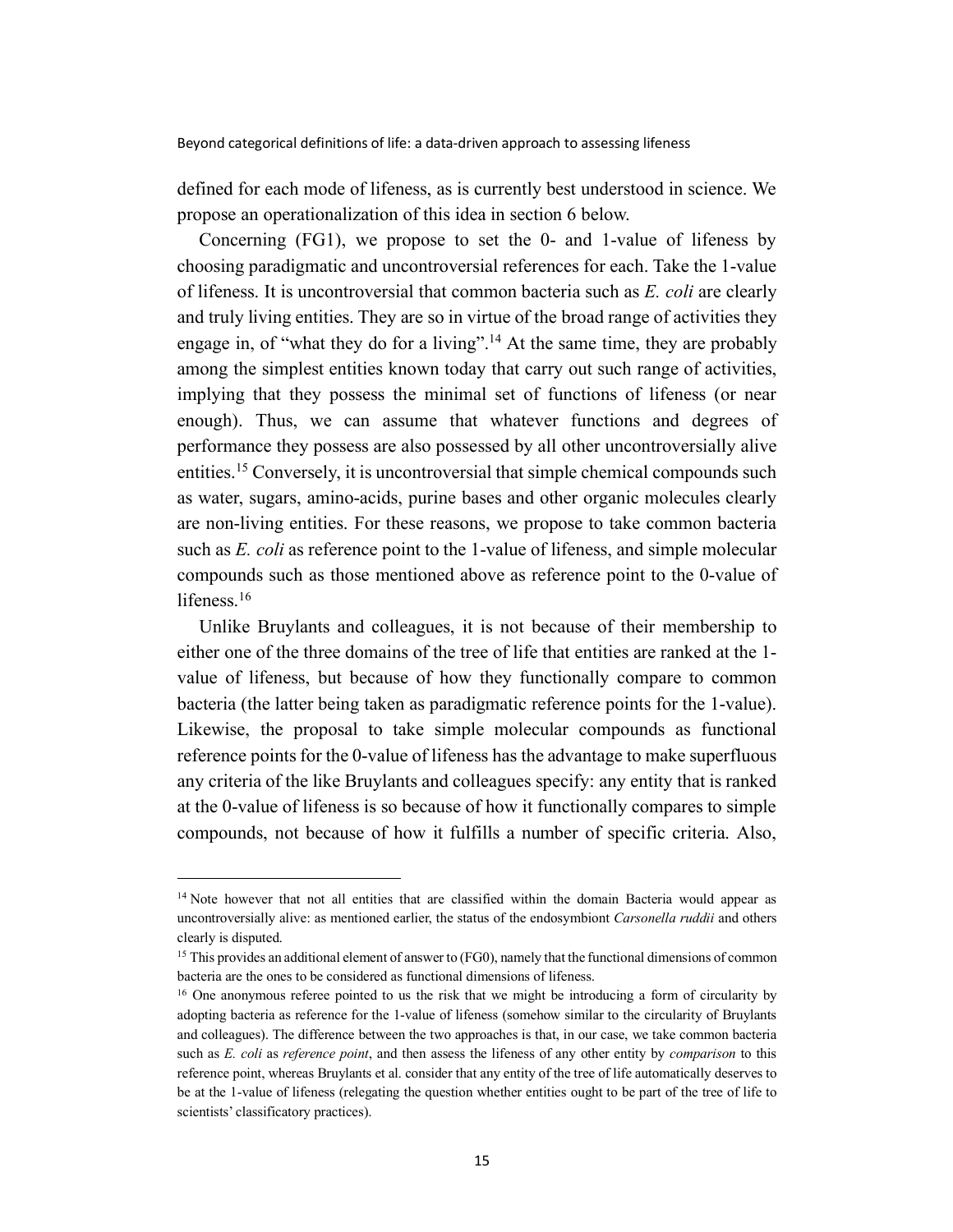contrary to Bedau's triadic proposal, there is no need for any a priori list of functions and interactions to be had at the 1-value of lifeness (and conversely not to be had at the 0-value), since the activities and levels of performance with which we propose to characterize the 1-value (and conversely the 0-value) of lifeness are those that scientists empirically observe and investigate when studying common bacteria (and conversely simple molecular compounds). Let us now turn to the text-mining approach that we used to answer (FG0) and (FG2).

### **5 Methodological preliminaries**

In scientific texts, like in any texts, words are not used randomly but in meaningful associations. As a result, the associative patterns that words form is informative about their semantic proximity. As Firth stated, "you shall know a word by the company it keeps" (Firth 1957, 11). Text-mining methods, and most notably topic-modeling, make use of this underlying principle. For any text corpus, words can be represented as vectors in a high-dimensional semantic vector space (SVS), their coordinates depending on the combinatorial patterns they form in that corpus. Though the technical details may appear complex to the general reader, the approach is fairly straightforward. In what follows, we briefly summarize the main steps, and then offer a detailed description of each one in turn (this detailed description can be skipped without loss; more technical information has been relegated to a separate *SI Appendix* document).

In short, text-mining theory has shown that words tend to cluster in regions which correlate with the subject matters found in corpuses. Studying the partitioning of SVS'es therefore makes it possible to identify groups of words or "topics"—that tend to co-occur within a given corpus. By using specific metrics, one can also analyze the relative proximity of topics to one another, group topics accordingly or build topic proximity networks. One can also study the extent to which topics relate to specific target words (often those that express a concept of interest). Our methods here identified 200 topics in a corpus of over 30,000 biological articles and quantified the patterns of associations between these topics and sets of words representing 7 target entities: bacteria, archaea, viruses, phages, plasmids, prions and the molecule of adenine. We chose these entities with a view to providing a tractable and representative set of the types of entities populating the intuitive grey-zone between the 0- and 1-values of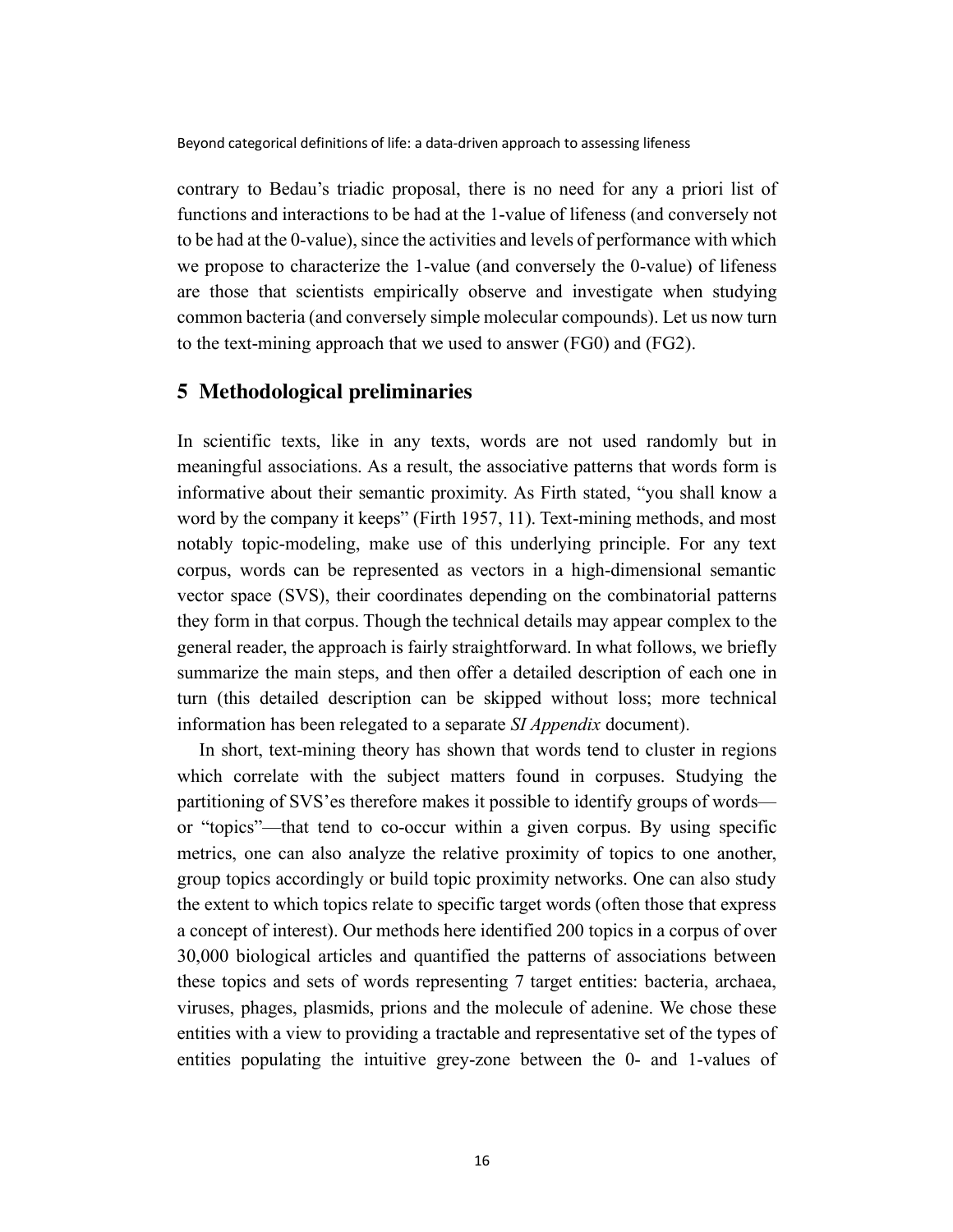lifeness.<sup>17</sup> At one end of the spectrum, we took bacteria as representative of intuitively clearly-alive entities; at the other, the molecule of adenine as representative of an entity that is clearly not-alive. The five other entities were entities whose lifeness we wanted to assess and that were often mentioned in the corpus.

Our approach, which can be taken as one particular way to do experimental philosophy of science, relies on two premises. First, we endorse the view that, for any of these entities, the more salient a property of that entity is, the more scientific research it will draw; and the more research is published on a given topic, the more likely that topic will be retrieved by text-mining algorithms. Our premise is therefore that the topics that emerge from topic-modeling analyses *include* the most typical properties of our target entities as they are characterized in research papers. Among these topics, those that are the most strongly associated with the set of target entities we chose shall indicate the main properties of these entities. Our second premise is that the relative strength with which topics are associated to the sets of words representing the target entities captures how relevant any given topic is for any given entity. Our view is therefore that, given any entity, the more sophisticated its properties are, the more challenging these properties are for scientists, the more research they trigger, and, as a result, the stronger the association between these properties and the words representing that entity will be.<sup>18</sup> In other words, we posit that variation in association strength between entities and topics will give an indication of the

<sup>&</sup>lt;sup>17</sup> Ideally, we would have liked to conduct our analyses at the granularity of species—so as to clearly identify, in particular, the performance of *E. coli* and use it as reference point for comparing other species (such as *C. ruddii* and others). In practice, this was unfortunately not possible: first, it is quite difficult to identify which particular species generic words such as 'bacteria' or 'virus' refer to; second, species names are rare throughout the corpus, and therefore cannot be reliably used for text-mining purposes (this is a limitation of the methodology we discuss in section 7). We thereby decided to conduct our analyses at a coarser-grained level (hence the choice of target entities such as 'bacteria', 'virus' etc.). This implies that the lifeness of particular species could not be assessed. It also implies that the actual reference point for the 1-value of lifeness is actually the averaged performance of all bacterial species present in the corpus (and not exclusively of *E. coli*). This is an area where further research could be conducted, on larger corpuses and with more sophisticated text-mining tools.

<sup>&</sup>lt;sup>18</sup> As pointed to us by one referee, there are other reasons why properties could be strongly present in relationship to entities throughout the corpus. This could be the case, for instance, for properties of wellstudied organisms such as *Drosophila melanogaster* or *Escherichia coli* compared to lesser-studied ones. In our analyses, we did not seek to investigate the lifeness at the level of specific species but adopted a much coarser-grained perspective (bacteria, archaea, viruses etc.). Such a perspective contributes to averaging out such possible biases and to justifying our second premise.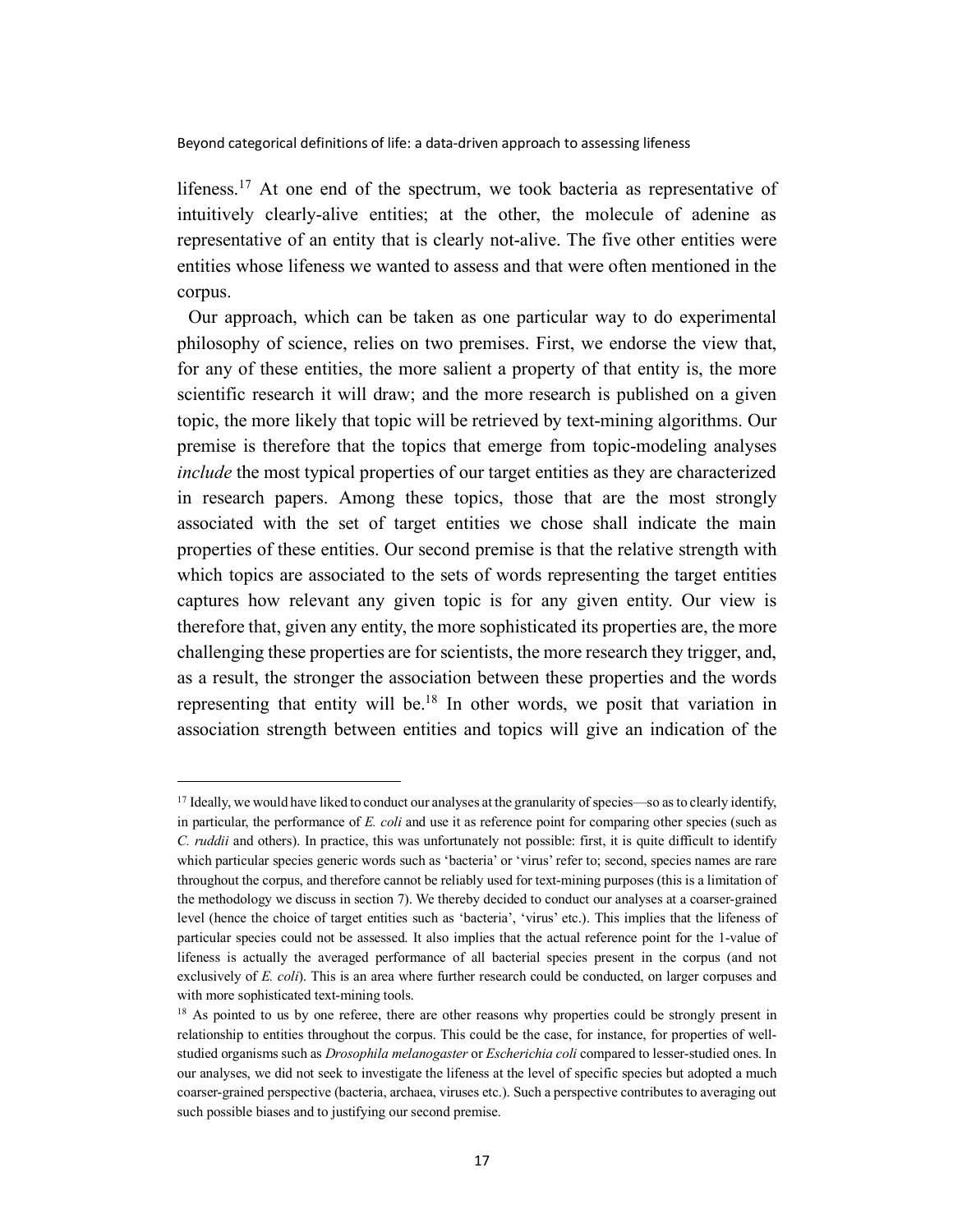relative degree of sophistication of each entity with regards to the properties depicted by the corresponding topics.

We structured our semi-supervised text-mining analyses in five steps (the general reader may want to skip and go directly to Section 6; if needed, see also *SI Appendix* for details). First, the corpus was prepared on the basis of 30,622 full-text articles from 54 journals of the BioMed Central collection published between 1969 and 2012 (74% of articles were published between 2007 and 2012, thereby providing a representative state of current scientific knowledge).19 The corpus was pre-processed in four standard stages: (i) removal of bibliographies, figures and tables, (ii) filtering out of functional- and stop-words, (iii) filtering out of rare words, and (iv) lemmatization (i.e., the grouping of the various inflected forms of a word so they can subsequently be analyzed as a single item). These operations resulted in a working corpus containing 12,671 different lemmatized terms in 943,508 paragraphs.

Second, to construct the "semantic vector space" (SVS) of the corpus, we measured the co-occurrence frequencies of words in paragraphs by calculating the mutual information coefficient for all pairs of words. The mutual information between two words  $w_i$  and  $w_j$  is calculated as follows:

$$
I(w_i, w_j) = \left(\frac{n_{11}}{N} \log \frac{N \times n_{11}}{(n_{11} + n_{10})(n_{11} + n_{01})}\right) + \left(\frac{n_{10}}{N} \log \frac{N \times n_{10}}{(n_{10} + n_{11})(n_{10} + n_{00})}\right) + \left(\frac{n_{01}}{N} \log \frac{N \times n_{01}}{(n_{01} + n_{11})(n_{01} + n_{00})}\right) + \left(\frac{n_{00}}{N} \log \frac{N \times n_{00}}{(n_{00} + n_{10})(n_{00} + n_{01})}\right)
$$

where  $n_{11}$  is the number of contexts (i.e. paragraphs) where the words  $w_i$  and  $w_j$ are co-present,  $n_{10}$  is the number of contexts where the word  $w_i$  appears but not the word  $w_i$ ;  $n_{01}$  is the number of contexts where  $w_i$  does not appear but where  $w_i$  does;  $n_{00}$  is the number of contexts where the words  $w_i$  and  $w_j$  do not appear; and N is the total number of contexts in the corpus. The resulting SVS is the highdimensional sparse matrix  $[I(w_i, w_j)] \in R^m$ , with m the length of the dictionary

<sup>&</sup>lt;sup>19</sup> One of the reasons for choosing the BioMed Central collection was its open-access availability for textmining via a dedicated API, as well as its diversified content in biology-related journals in which we had strong reasons to suspect that the target entities we were interested in would be mentioned. See also discussion in Section 7.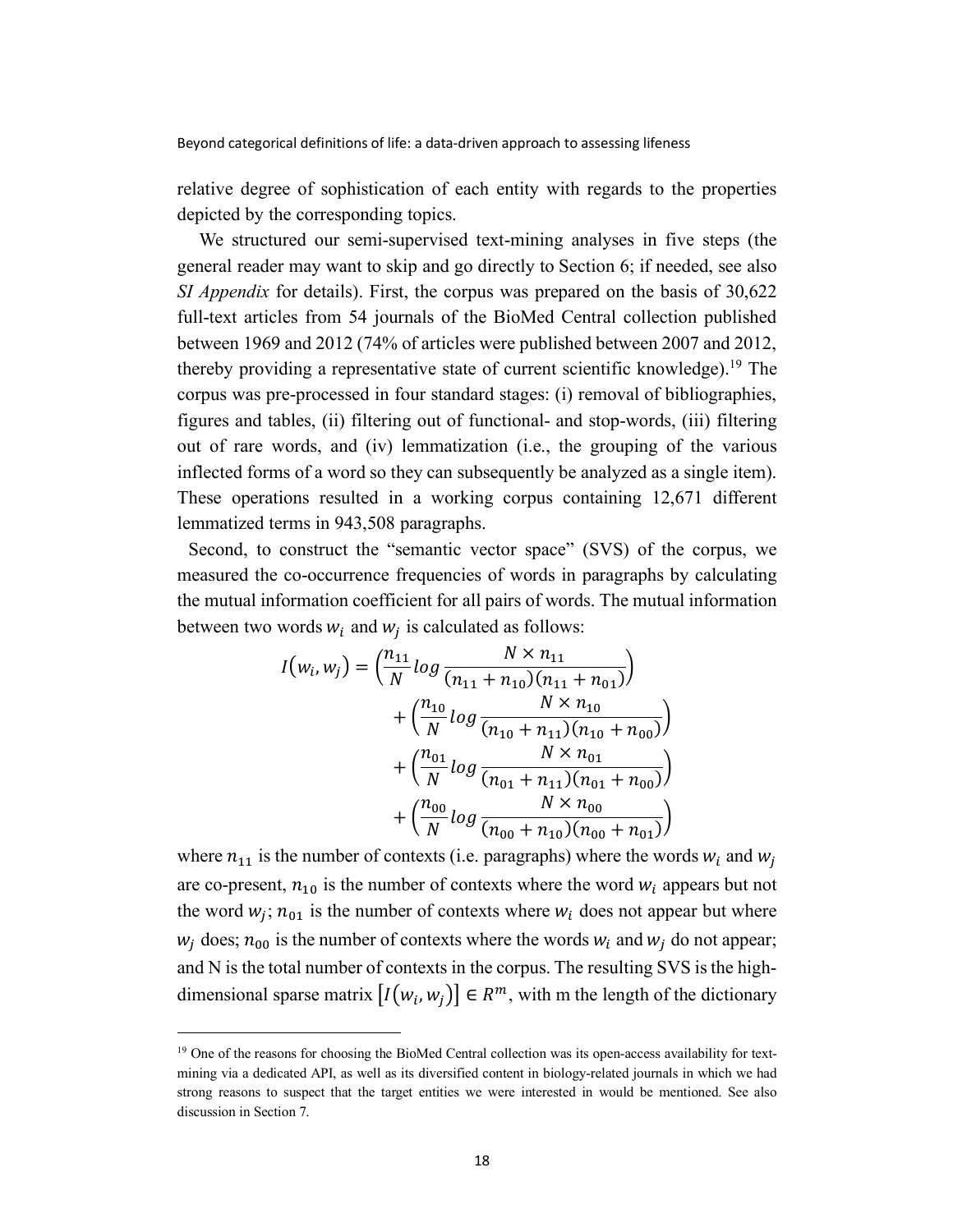(m = 12 671 in the present study) and  $I(w_i, w_i)$  the mutual information between two words  $w_i$  and  $w_j$ . Each word vector  $w_i = (I(w_i, w_1), \dots I(w_i, w_m))$  models the combinatorial pattern of this word with all other words in the corpus.

Third, we used k-means to partition the SVS into 200 clusters (the choice of k=200 was done by trial and error, as no rules exist; lower values of k resulted in heterogeneous topics, while larger values led to topic redundancy). One can find a detailed presentation of the k-means algorithm in many data mining textbooks (Aggarwal 2015). Its objective function is:

$$
argmax_{P} \sum_{R_j \in P} \sum_{w_i \in R_j} cos(w_i, c_j)
$$

The algorithm is a mobile centers iterative procedure which seeks to move the geometrical centers  $c_i$  of each region  $R_i$  in a partition P in order to iteratively maximize the proximity  $cos(w_i, c_j)$  between a word vector  $w_i$  and its nearest center  $c_i$  in the space, where the cosine  $cos(w_i, c_i)$  between two vectors  $w_i, w_i$ is given by:

$$
cos(w_i, w_j) = \frac{w_i \cdot w_j}{|w_i| \cdot |w_j|}
$$

The bigger the cosine between two vectors, the more semantically similar the two words they represent are. We used Arthur and Vassilvitskii's optimized implementation (Arthur and Vassilvitskii 2007). The semantic interpretation of the clusters was done manually by analyzing the top-50 words closest to each cluster center. This interpretation was confirmed by comparison with text excerpts that were retrieved from the corpus on the basis of the compounded proximity of their words with the center of each cluster. Based on this interpretation, similar topics were subsequently gathered into groups that we named "categories". This grouping of topics into categories was further aided by the calculation of topic proximity within the SVS. These steps resulted in the hierarchical clustering of the 200 interpreted topics into 11 higher-level categories for which we calculated the center vector in the SVS.

In a fourth step, we focused on the entities whose lifeness we wanted to assess. We started by defining an a priori set of target entity-keywords that represented the reference points for the 0- and 1-value of lifeness, respectively a simple compound (we chose "adenine") and "bacteria", as well as a number of other more-or-less alive entities ("archaea", "virus", "phage", "plasmid" and "prion"). We then ran an analysis of the corpus, looking for related words so as to enrich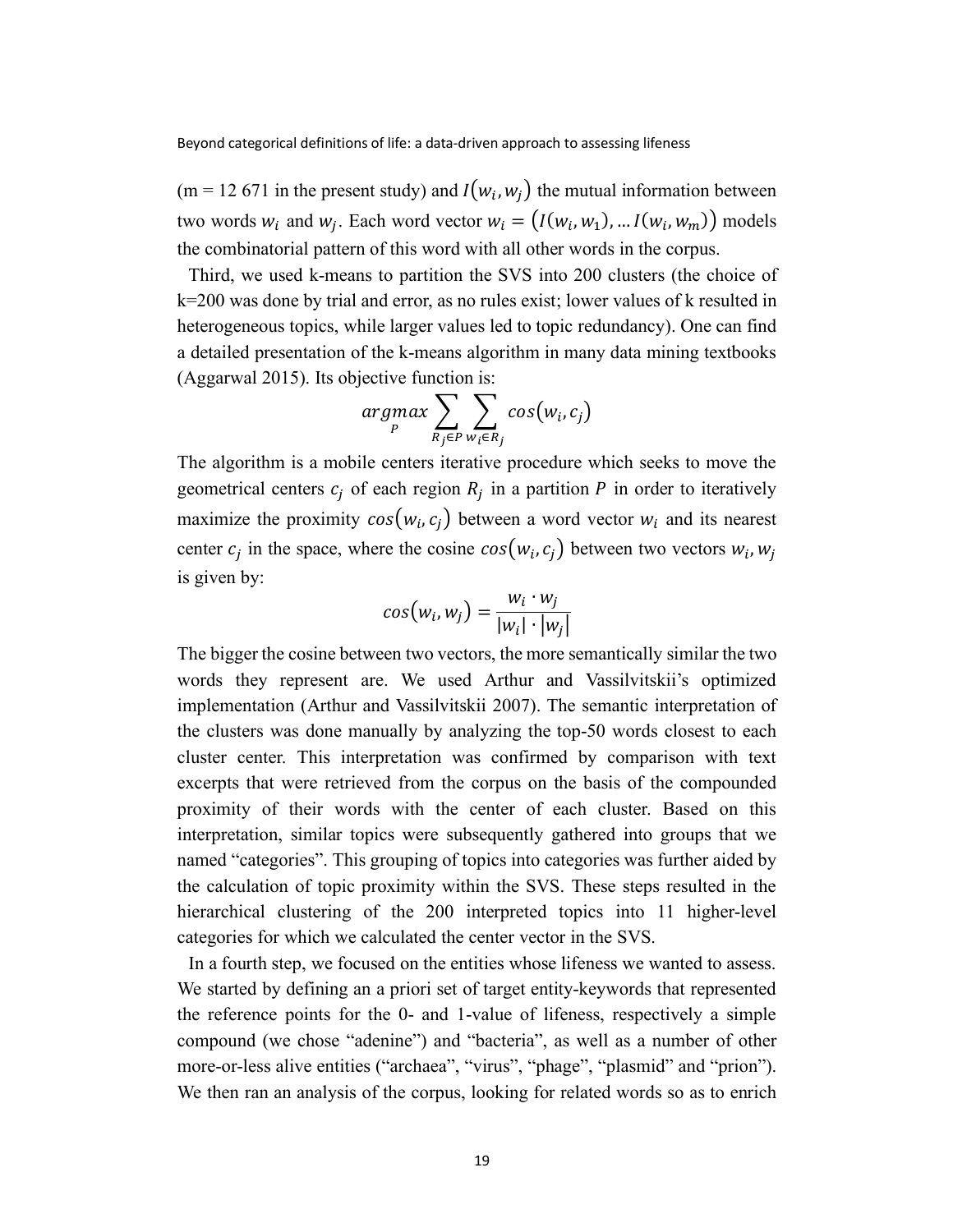the set of terms describing each target entity (for instance, for "phage", we retrieved "prophage" and "bacteriophage" that we grouped together).

Fifth, to investigate the relationship between entities and categories, we calculated their pair-wise proximities in the SVS with the cosine metric, which we then normalized with respect to "bacteria".<sup>20</sup> We also functionally reinterpreted the categories from the point of view of the entities considered, on the basis of their most strongly associated topics. To assess the relative ranking of entities along a single axis, we computed the Euclidean distance of each entity relative to bacteria in the eight-dimensional lifeness space by giving an equal weight to each dimension, and normalized to bacteria for the 1-value and adenine for the 0-value.

### **4 Inferring lifeness from topic modeling**

#### **4.1.Topic modeling results**

The topic-modeling analyses of the BioMed corpus resulted in the identification of 200 topics. These topics were individually labeled on the basis of a manual interpretation of the semantic that emerged from analyzing the top-50 words for each topic as well as the top-10 text excerpts. Based on this interpretation, the topics were then manually grouped into 11 categories that made the most sense given the semantic content of each topic (Table 1). As could be expected, the 200 topics cover a broad range of subject matters.

A first major group of topics concerns cellular and biomolecular research questions. Categories A and B include topics that concern metabolism broadly speaking (including digestion, fermentation, oxydo-reduction processes, but also thermodynamic- and energy-related considerations), as well as proteins and catalysts more specifically (with topics that relate to the proteosome, to aminoacids, peptides and proteins). Category C includes topics about cellular and structural features (for instance topics that refer to organelles, transmembrane transporters, cell division, or the effect of stress onto cells) while category H

<sup>&</sup>lt;sup>20</sup> In short, this metric measures the distance between the average vector that represents the set of topics belonging to a given category, and the vector that represents a given entity in the semantic vector space constructed on the basis of the corpus. Note that this approach neutralizes—to a certain extent—possible biases due to the differing frequencies with which the target entities are mentioned throughout the corpus: what matters is how often entities and categories are jointly present in the same text excerpts (paragraphs), independently of how often entities are present in the corpus.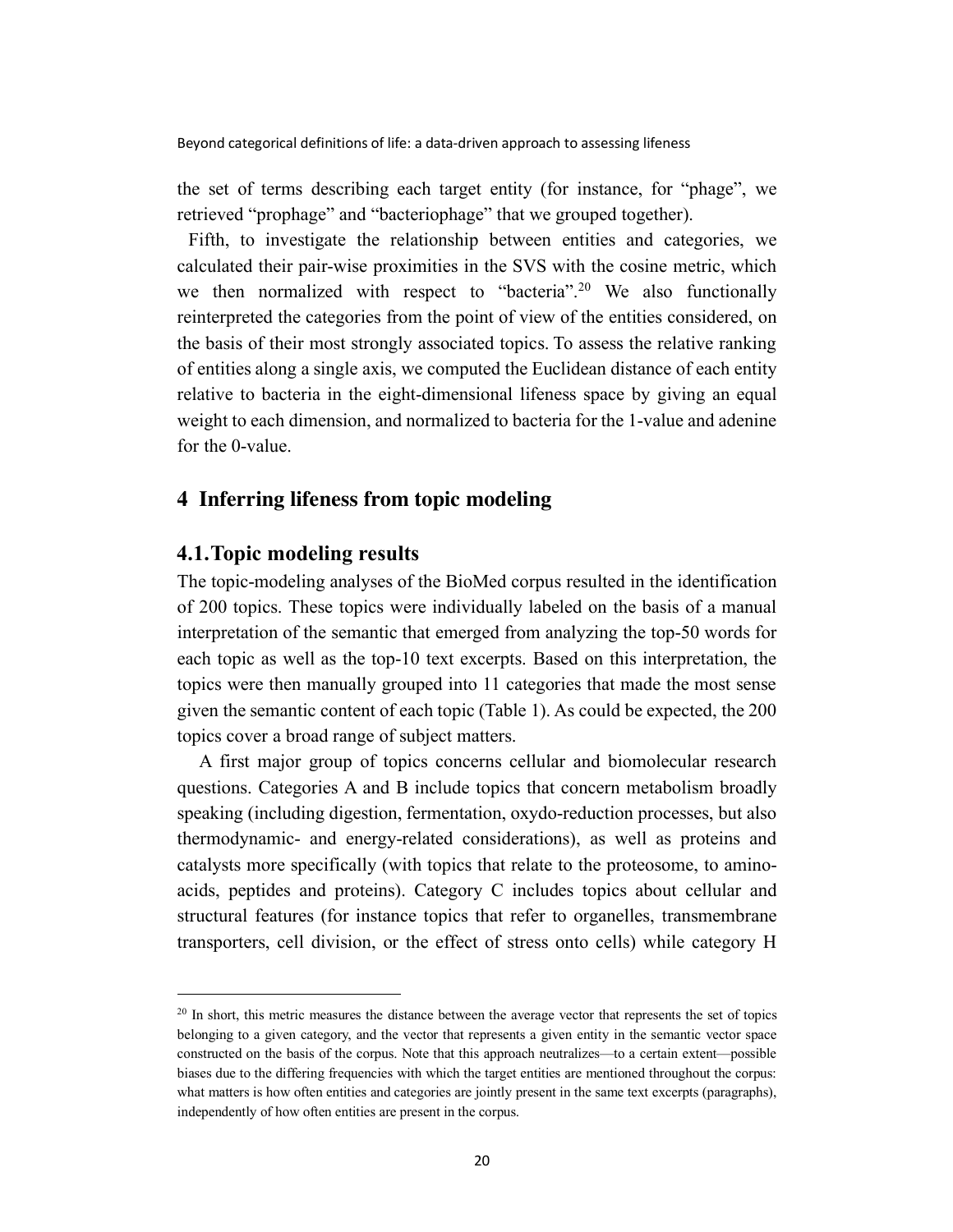concerns genetics-related topics (notably topics about genes, gene sequences but also about methylation and post-translational modifications).

#### INSERT TABLE 1 ABOUT HERE

A second group of topics is more related to organism-environment interactions broadly speaking. Category D includes topics that relate to cell-environment interactions (including bacteriophages, signaling, quorum sensing, cell receptors or motility) as well as interactions with the biotic and abiotic environment at different scales (climate, geographic distribution, symbiosis). Category E includes numerous topics that relate to either animals (cattle species, cattle pathology, insects, crustaceans, fish, poultry, primates) or plants (cereals, fruits/vegetables, plant morphology and pathology). Category F gathers topics that directly concern human beings and associated pathologies (including anatomy, nervous and ocular systems, odontology, stem cells, immune response or cancer). Finally, we have grouped under category G topics that relate to evolution and speciation (fitness, adaptation, mutation, recombination, selection, speciation, phylogeny or taxa).

A third set of topics—that we decided to set aside in what follows—concerns research applications, methods, experiments, and a few varia: category I gathers topics that are applications-oriented (for instance about bioactivity, bioremediation, diagnosis, vaccination, but also various other topics about nanoparticles, epidemiology or clinical studies). Category J relates to experimental settings (e.g., light and humidity conditions, protein tags, centrifugation, fluorescence or microscopy) while category K includes methods- and epistemology-related topics (with topics such as belief, claim, hypothesis preference, model, reliability).

### **4.2.Dimensions of lifeness**

Topics capture general patterns of speech that spread throughout the corpus. In our model, dimensions of lifeness are those groups of topics that repeatedly gravitate around the set of words referring to the 7 target entities. We evaluated the proximity of the eight topic categories A-H to the set of words representing the target entities by means of a cosine metrics (see Section 5, step 5 of the methodology). Results show that this proximity significantly depends on the entities: whereas all topic categories were found to be associated to bacteria, only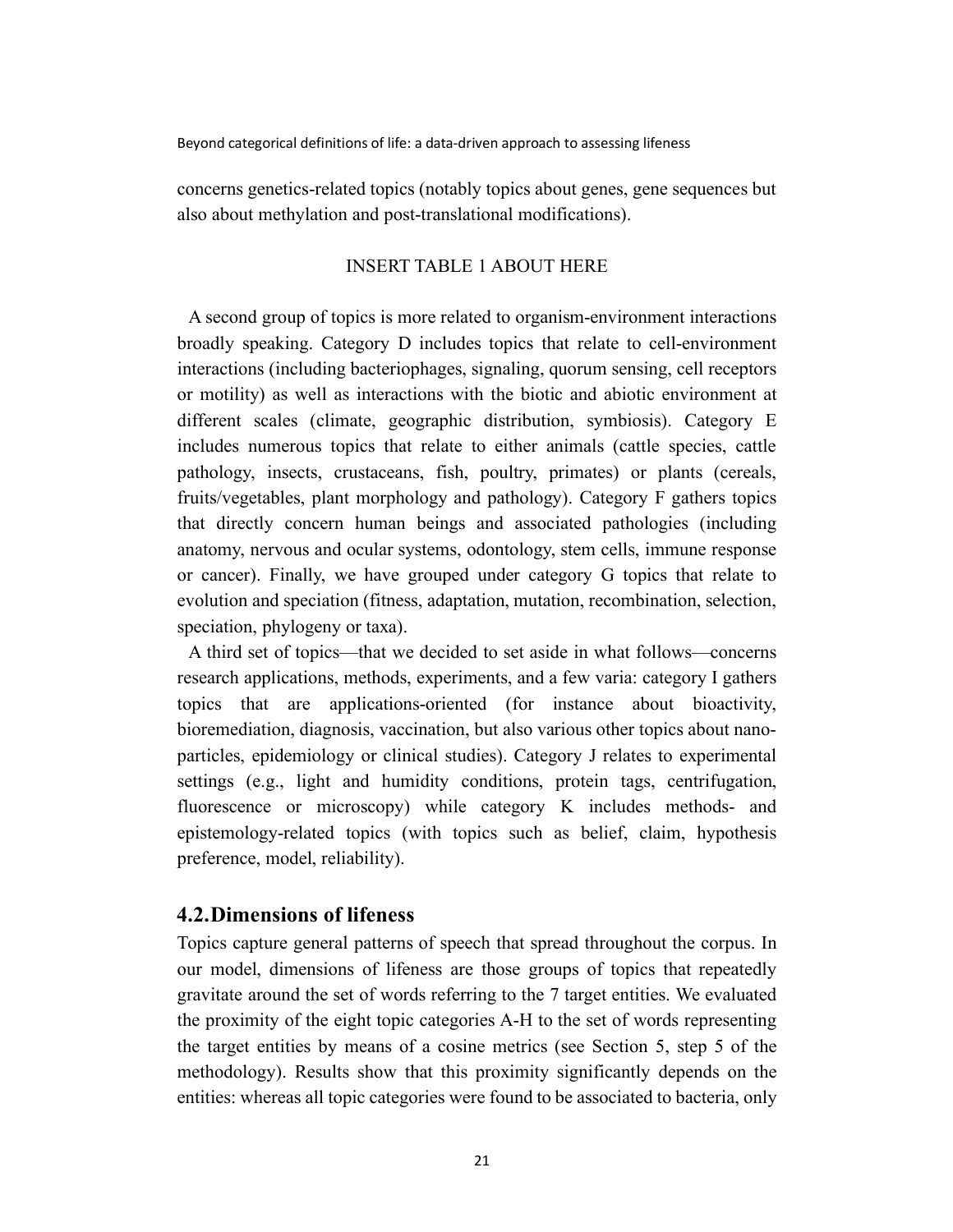some of these categories were strongly associated with the other entities, and with varying degrees (Fig. 1). These associative patterns capture differing semantic patterns in the articles that reflect how the target entities are empirically characterized in the scientific literature. These eight topic categories can therefore be understood as representing eight major dimensions along which to assess lifeness.

#### INSERT FIGURE 1 ABOUT HERE

To facilitate the interpretation, we slightly relabeled three topic categories into lifeness dimensions from the functional point of view of the entities themselves. For instance, category F "Humans related" was relabeled "Humans related (interactions)" to make sense of the semantic association between "bacteria" and those topics grouped under category F from the point of view of bacteria (indeed, from the point of view of bacteria, humans represent a wealth of interaction opportunities). We also sorted them by subject matter (Table 2).

#### INSERT TABLE 2 ABOUT HERE

Several of these dimensions represent functionalities that are often intuitively ascribed to living entities in many definitions of life. For instance, metabolism is strongly present through both dimension A that captures metabolic activity in terms of chemical processes made possible by thermodynamics, and dimension B that relates to the ability of synthesizing proteins and other catalysts that are required for the kinetics of metabolism. Dimension C shows how structural elements (e.g. membrane, membrane transporters, organelles) fulfill significant functional roles for some entities. Dimension G concerns the ability of entities to evolve through natural selection. And dimension H gathers a number of topics that describe the abilities of entities to possess a genome, replicate, translate and transcribe it when needed. Interestingly however, other dimensions are also present, and their relative importance is not always in line with intuitions-based definitions of life. In particular, our results show strong ties between the entities and their environment broadly construed: entities are not just active on their own, but interact in many directions, as can be seen with dimension D that concerns interactions with the abiotic environment (hence "macro") and other microscopic entities (e.g. motility, signaling, symbiosis or parasitic interactions, hence the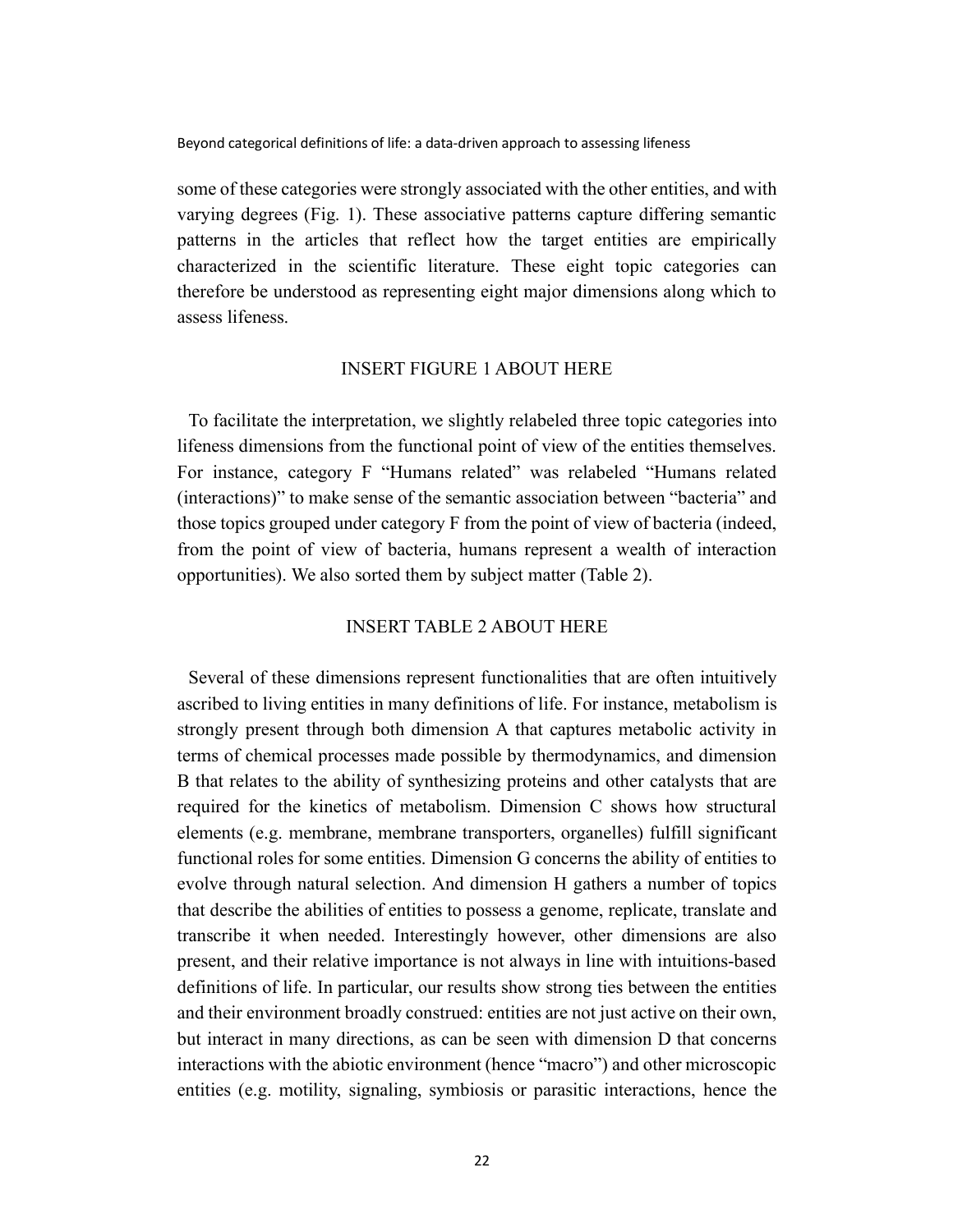"micro"). Dimensions E and F can also be interpreted as representing abilities that entities have developed to interact with plants, animals and humans, notably in using them as resources for their own benefit. One could argue that such interactions-related categories are just the result of research biases due to anthropocentric interests (in the sense that bacteria, for instance, that impact our health or crop yields likely trigger more research than bacteria that only affect other bacteria). Yet we take them to reveal a significant dimension of lifeness in that more-or-less-alive entities do not exist in a vacuum but are strongly interconnected with their environment in its broadest sense, be it abiotic or constituted by other entities.<sup>21</sup> The fact that bacteria possess strong interaction capabilities with humans, or plants or animals, is indeed one of the significant things bacteria do, if one accepts as best-informed view the view that science gives us today. Such interaction dimensions therefore matter when engineering a concept of lifeness that is rooted in the current practice of science.

#### **4.3.Measuring dimensions of lifeness**

Taken together, the eight dimensions define a multidimensional "lifeness space". Fig. 1 shows how the semantic association patterns vary depending on dimensions and entities. Note that some entities outperform "bacteria" on a number of dimensions. In particular, "viruses" rank higher on dimensions E and F that can be interpreted as abilities to interact with large organisms (humans, plants and animals). In this sense, viruses can be said to be more alive than bacteria along those functional dimensions. But "viruses" also rank lower than

<sup>&</sup>lt;sup>21</sup> One anonymous referee pointed to us a risk of circularity, lifeness scores being assessed along dimensions that refer to humans, plants and animals, which are themselves living systems. But this circularity is only apparent: lifeness scores along these dimensions do not depend on whether we consider humans, plants or animals alive or not. What matters is the extent to which entities—whose lifeness is to be assessed—interact or not with other entities that are labeled humans, plants or animals, independently of whether humans, plants or animals are themselves considered alive or not. A second concern is whether our approach might be too much based on life-as-we-know-it, in its existing context. As a result, lifeness dimensions and scores would change depending on the properties of newly-found entities (e.g. Martian bacteria) or on modifications in the environment (e.g. humans being present or not, as captured by dimension F). We do not see this as a problem: the best perspective we can have on lifeness, we argue, is one that emerges from the scientific practice in its recent state (hence without Martian bacteria and with humans around). Yet, as the state of science changes, lifeness may also change (Martian bacteria might be discovered that have unheardof properties or humans may go extinct while robots still pursue the project of assessing lifeness). The methodology we propose makes it possible to include novel entities and contexts, and revise our construal of lifeness by re-running the analyses on updated scientific corpora (see also the discussion in section 7).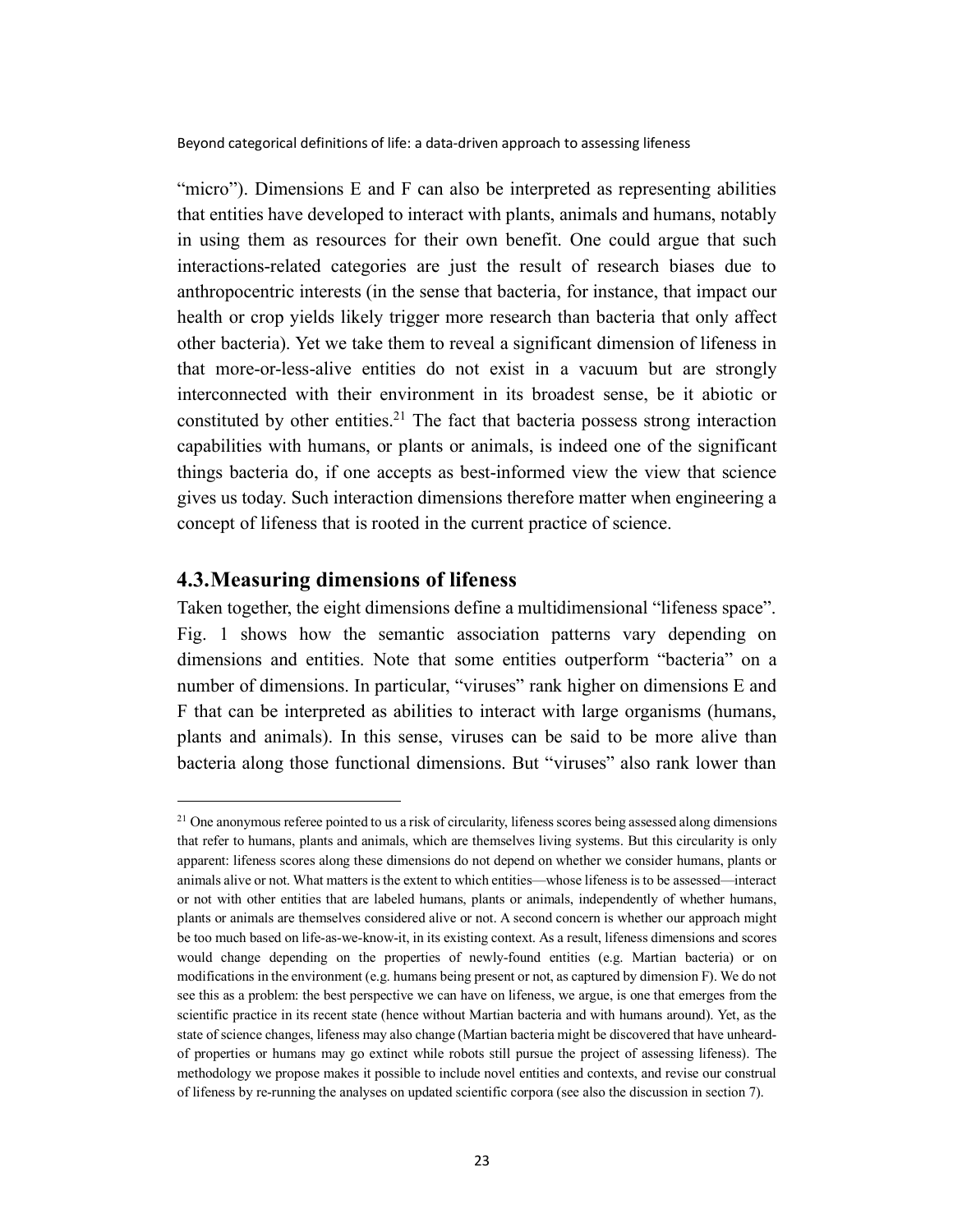"bacteria" on all other dimensions, most notably on metabolism and proteins/catalysis (dimensions A and B) and environment interactions (dimension D), which is in line with the general characterization of viruses as lacking metabolism and being incapable of making a living by themselves (Moreira and López-García 2009). Note that "viruses" rank quite high in terms of genetics (dimension H), and, interestingly, in terms of cellular/structural features (dimension C), which may relate to their capsids and other structures. "Archaea" have a fairly similar pattern to "bacteria", but rank lower overall along most themes, despite intuitions that they would be as alive as bacteria.<sup>22</sup> Their lower ranking in metabolism and proteins/catalysis (dimensions A and B) may be attributable to a narrower range of metabolic activities compared to bacteria. Similar comments could apply to their cellular/structural features (dimension C). Their abilities of interaction are also lower than those of "bacteria", which makes sense especially when it comes to interactions with higher organisms (dimensions E and F); however, it is more delicate to interpret in the case of environmental interactions (dimension D). "Prions" have a much more restricted pattern. Their association patterns with dimensions such as metabolism, genetics, evolvability, environment interactions, cellular/structural features are all very low compared to "bacteria". Salient dimensions for "prions" concern catalysis (dimension B), which is due to prions being proteinoid entities, and interactions with higher organisms (dimensions E and F), which also makes sense since prions are pathogenic agents in these organisms.

"Phages", "plasmids" and "adenine" have weaker association patterns with all eight dimensions, when compared to "bacteria". Note how "phages" demarcate themselves with higher genetics and environment interactions dimensions (H, D). This is in line with intuitions since phages are RNA or DNA viral agents that target bacteria (and not higher organisms directly). The association pattern of "plasmids" is relatively stronger along the genetics dimension (H), which is also to be expected since plasmids are small circular DNA molecules. Finally,

<sup>&</sup>lt;sup>22</sup> The overall lower performance of archaea compared to bacteria could come from two factors. (1) It could be the case that archaea have been less studied than bacteria, and therefore that less is currently known about what archaea do (compared to bacteria); in the future therefore, as publications on archaea increase in number and research themes, one will likely see in increase in archaea lifeness. On the other hand (2), it could be the case that archaea are simply less sophisticated in many respects when compared to bacteria. If this is the case, their relative lifeness compared to bacteria will not change in the future. In any case, one should bear in mind that the entities performance is relative to the current state of knowledge of the scientific community (as sampled by the corpus).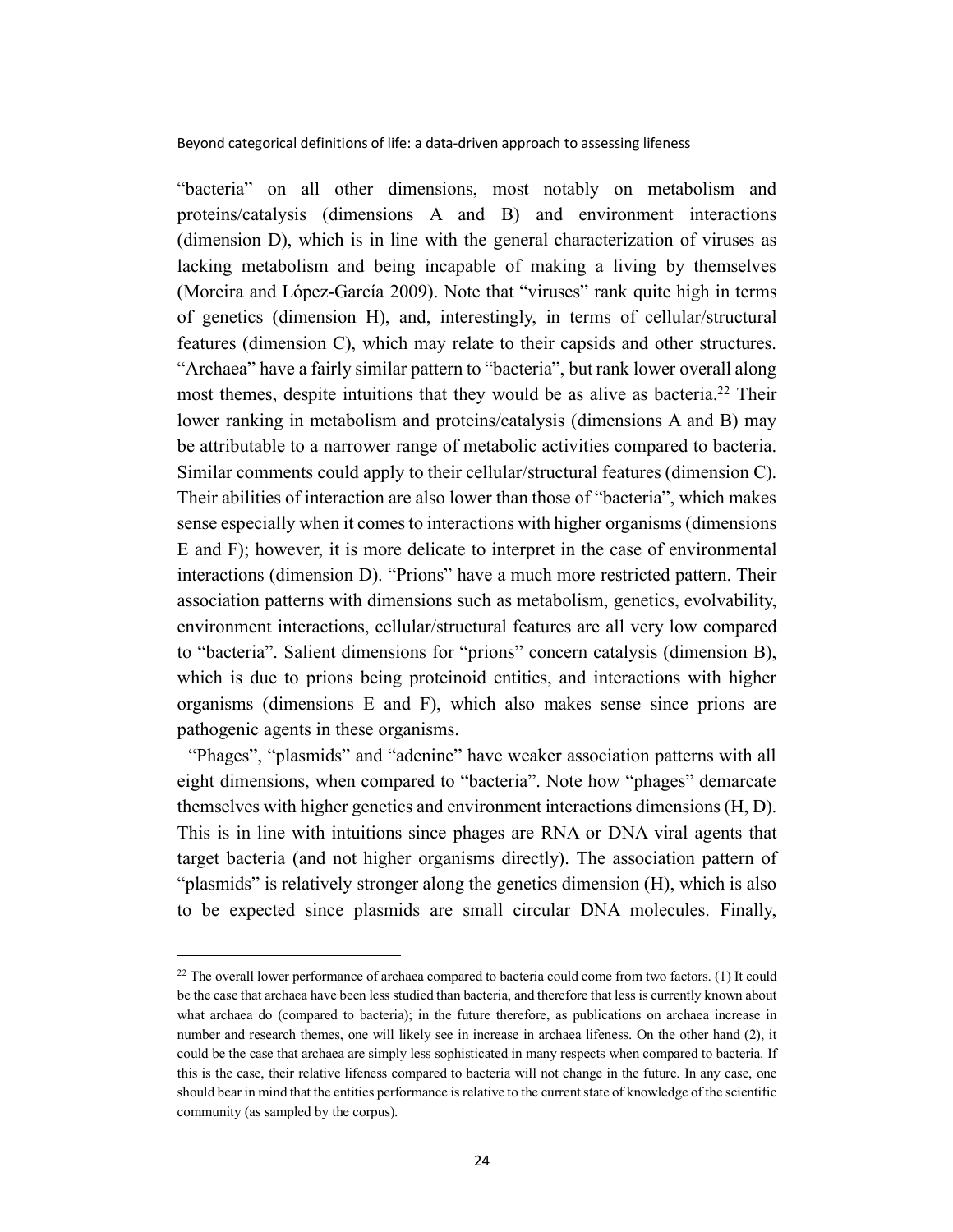"adenine" appears to have the narrowest pattern, which results from scoring lowest (or nearly) on all dimensions (the fact that adenine is a component of DNA and RNA, and intervenes in metabolism and protein synthesis could explain its good scores in dimensions A, B and H).

### **4.4.Overall lifeness**

In a second stage of analysis, we used the text-mining analyses to assess the entities' relative positioning along a single axis by computing the Euclidean distance of the target entities in the eight-dimensional lifeness space relative to bacteria, each dimension being given equal weight (see *SI Appendix* for a discussion of the robustness of the results depending on the weights attributed to each dimension). This resulted in the lifeness gradient represented in Fig. 2. Results show a relative ranking of entities, from lesser-living ones such as "adenine", "prions", "phages", "plasmids" up to "bacteria", with "viruses" and "archaea" somehow half way. While the relatively poor ranking of "archaea" compared to "bacteria" can be surprising, the overall ranking of all entities compared to one another fits reasonably well with intuitions (see for instance the debate over the lifeness status of viruses, that are definitely not alive for some for lack of metabolism functionalities, yet quite alive for others due to all many of their other functionalities (Moreira and López-García 2009; Forterre 2010)).

#### INSERT FIGURE 2 ABOUT HERE

### **7 Discussion**

The results, generally speaking, are consistent with intuitions about life: lifeness dimensions that relate to matter-energy, structure, evolution and informationprogram corroborate existing intuition-based definitions of life. At the entities level also, results tend to agree with intuitions: "bacteria" score higher on all dimensions than most other entities, and all entities generally score high on dimensions that concur with existing knowledge (for instance "plasmids" scoring high on information/genetics). Yet the results also reveal often overlooked factors, namely the significance of interaction-related dimensions: more-or-less alive entities are not just entities that survive and reproduce, they are also entities that very significantly interact with all features of their environment, including other such entities. In this respect, the relatively higher scores of "viruses" along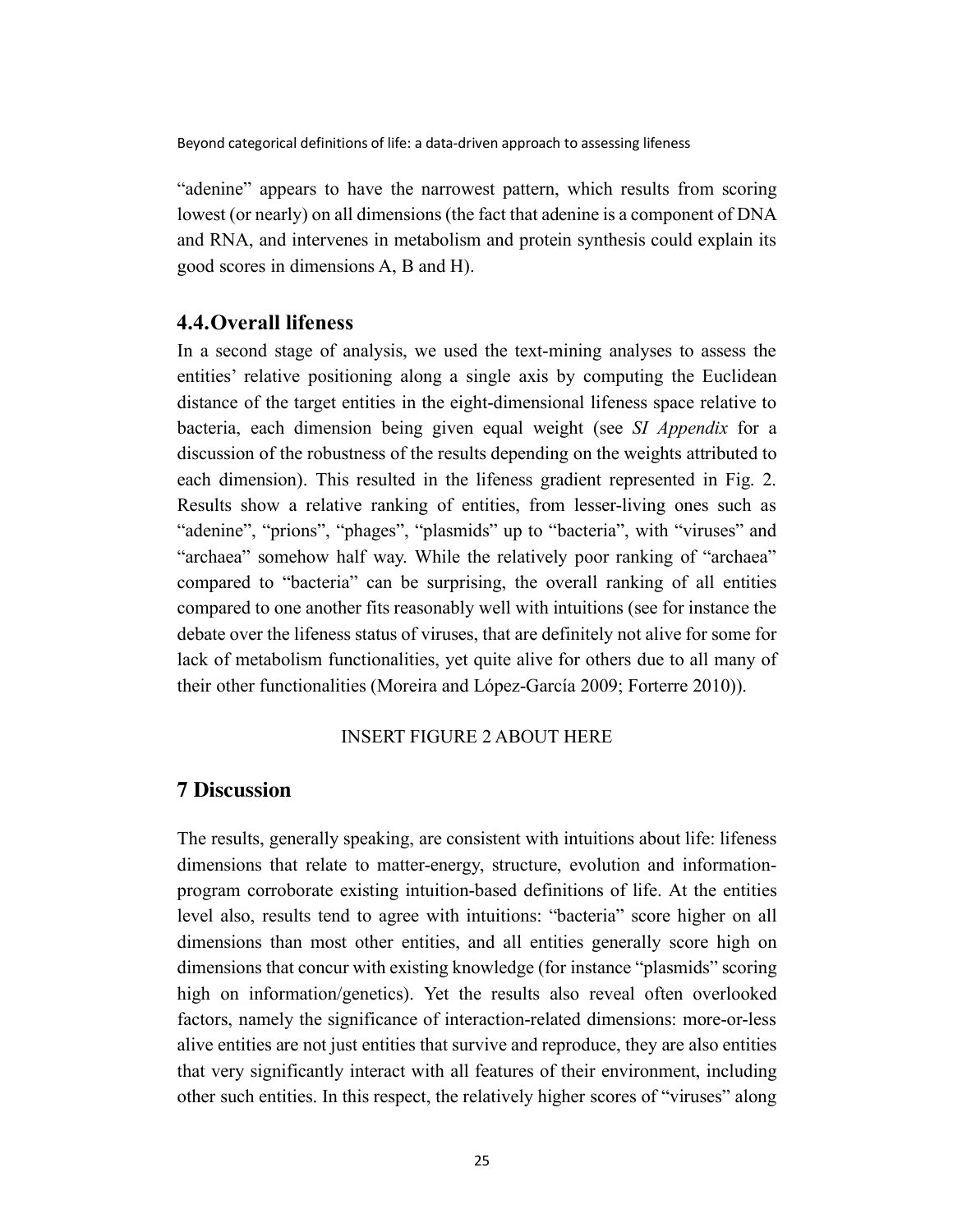two environment-interaction dimensions compared to "bacteria" is revealing.

Such results naturally contribute to undermining the binary assumption (Bi) while supporting a degrees-of-life view that is anchored to the scientific practice. They also offer elements of response to the questions identified in section 1, in particular the definition of life question (DL). Indeed, establishing the existence of a multidimensional gray-zone of lifeness in between what is clearly-non-living and what is clearly-living leads to construing life as a relatively high degree of performance along each critical functional activity more-or-less-alive entities engage in. In other words, we can now formulate a *functional gradualist definition of life* that would run as:

**(FGDL)** Given an entity *E*, *E* is alive to the extent that *E* functions to a high level of performance along all the dimensions of the lifeness space.

Of course, such definition does not entail any precise cut-off point: a high-level of performance is all what is required. And this performance is relative to that of common bacteria which serve as reference point for the 1-value of lifeness along all identified functional dimensions.23

This definition, in turn, makes it possible to answer (DL-E) in a positive way, since the lifeness space is in itself a means to answering (DL). In addition, the methodology that we have used to undermine (Bi) also serves as a concrete and operational answer to (DL-M), addressed within the framework of experimental philosophy of science and conceptual engineering. Finally, the multifunctional lifeness space, though not directly answering (DL-O), provides constraints with regards to accounts of natural kinds, since only those accounts that can accommodate multidimensional and gradual boundaries between kinds would be compatible with our account of lifeness space. Independently of the details of such answers, our main objective was to undermine the binary assumption (Bi) and provide support to the degree of life thesis. Incidentally, from an

<sup>&</sup>lt;sup>23</sup> Note that an extension of the methodology to entities more complex than bacteria—for instance unicellular or pluricellular eukaryotes—could place such entities at a higher level of performance than bacteria (extending the methodology would raise a number of practical issues, such as extending the corpus to properly cover the entities in question, but we see no principled reason why it would not work). We would see no problem extending the dimensions in such a way as to reflect this state of affairs, and thereby confer an even stronger degree of lifeness to such organisms, were it to be the case. Note that viruses already score higher than 1 with regards to some dimensions. Here our objective was to undermine the binary assumption (Bi) and to re-engineer the concept of life so as to better capture the existence of different degrees and modes of lifeness as suggested by the current state of science. Hence our focus on entities that can intuitively be characterized as belonging to the grey-zone of lifeness.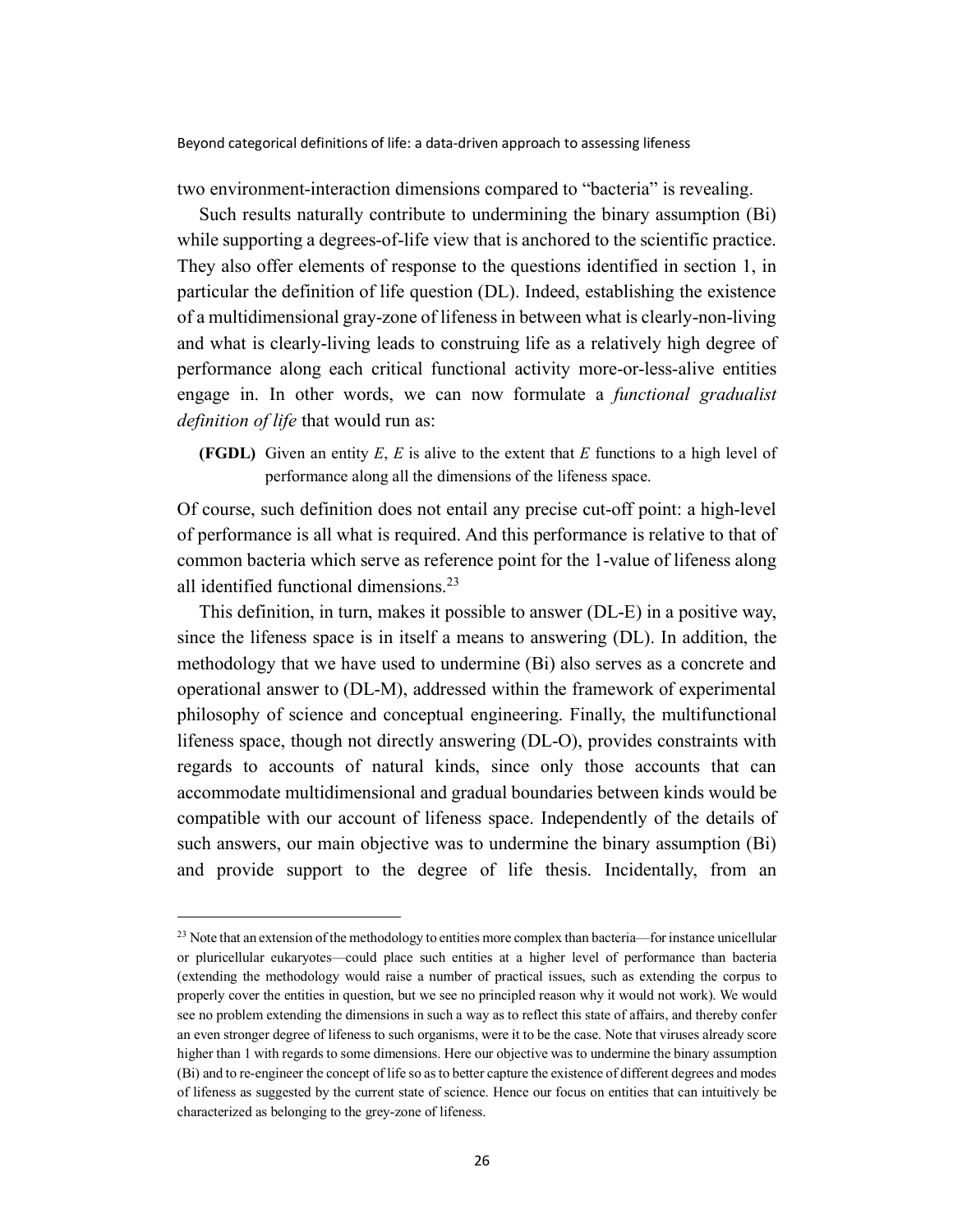experimental philosophy of science perspective, we also wanted to show how data-mining methodologies could provide insights for conceptual explication or engineering grounded in the practice of science.

Let us stress again the empirical basis of our findings: the lifeness space, its dimensions and scales are all inferred from the way researchers describe what they find when studying such more-or-less-alive entities. In this respect, the lifeness space tracks the diversity of more-or-less-alive entities that, in fact, populate our world as science currently best describes it. It also stresses the importance of functionally classifying more-or-less-alive entities. Indeed, these entities play significant epistemic roles: they structure research programs within biology or at the interface with biology (e.g., virology, research on prions, on protocells etc.), and make possible the sort of inductive inferences that taxonomies enable in other areas of science. In addition, the dimensions of the lifeness space highlight the underlying—and otherwise hidden—reasons for ranking some entities as more-or-less-alive than others, and by so doing, explain why some such entities appear to us as somehow more alive than a simple molecule yet maybe not as alive as a common bacterium.

The lifeness space also stresses the empirical and conceptual significance of reformulating questions of the type "Is *X* alive?" into questions of the type "What is the lifeness of *X*?". This matters strongly to such scientific endeavors as astrobiology or synthetic biology where the problem of defining life is so often discussed. Stating that life has been found on other planets or has been created anew in the test tube is at best misleading and should be replaced by statements of the kind "Entity  $E$  has been identified, with a lifeness of  $l_i$  along dimension *di*". Replacing the categorical view of life by a multidimensional and gradual lifeness space is—we believe—fruitful in that it opens up the possibility to compare entities of different types and to understand how they differ in lifeness. It illustrates not only that an entity may be more-or-less-alive, but also that some degree of lifeness can be achieved in quite specific ways, hence also encouraging the development of a taxonomy of more-or-less-alive entities.

Text-mining constraints unfortunately limit the robust application of the methods to words that are relatively frequent in the corpus. It was thus not possible to find out how entities such as "protocell" or "LUCA" (Last Universal Common Ancestor) scored in terms of lifeness as these words appear too rarely (in <100 paragraphs). It was also not possible to assess lifeness at the level of specific species for each one of the different target entities (species of bacteria,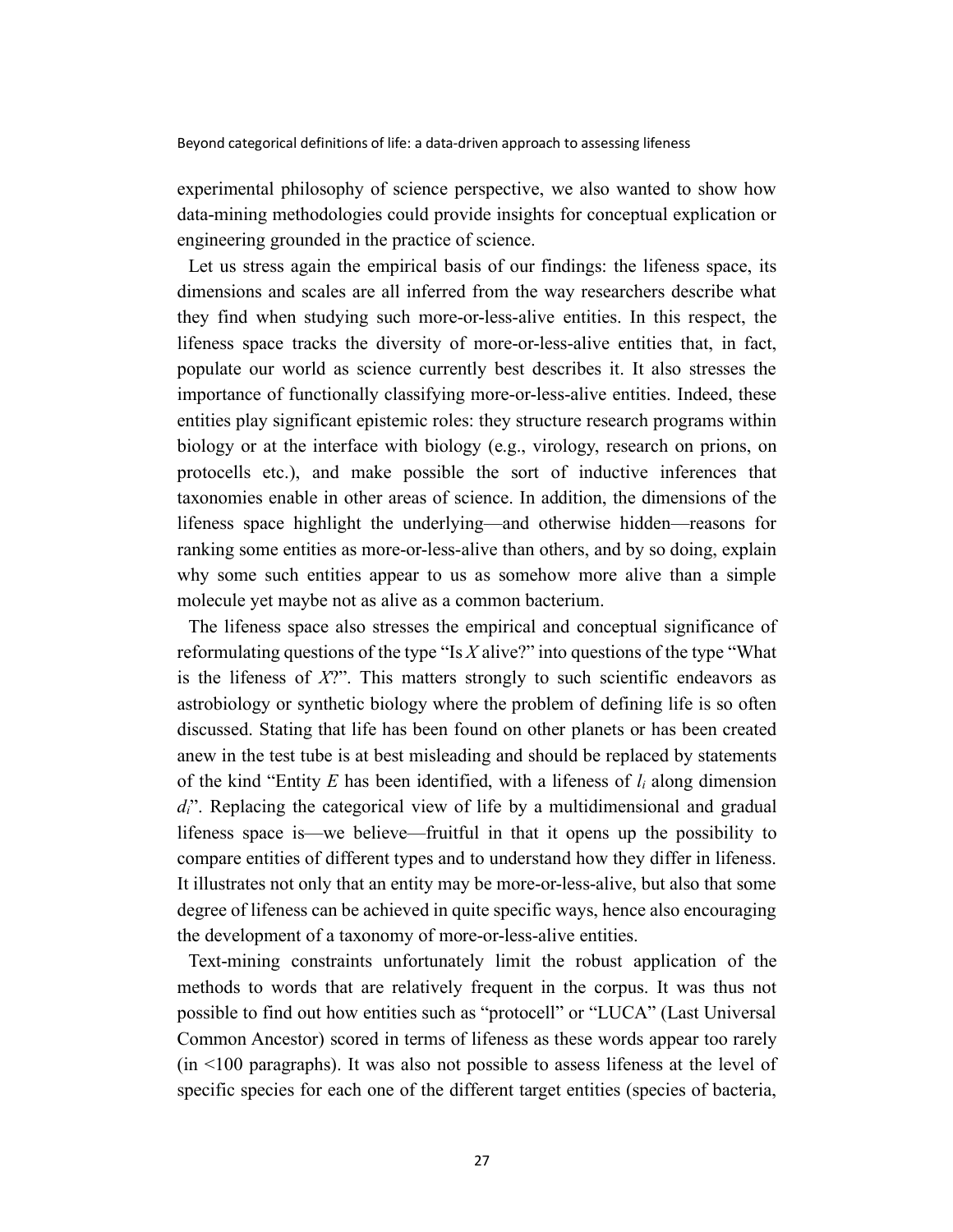archaea, viruses etc.). Comparing lifeness between, for instance, the common bacteria *E. coli* and the reduced endosymbiont *C. ruddii* would have been very interesting.24 Yet species names are usually rare words. In addition, these words are often replaced by generic words—such as "bacteria"—and it is still difficult, from a methodological point of view, to identify which species these generic words refer to. This is an area that could benefit from novel algorithms for corpus pre-treatment (step 1 of the methodology described in section 5), and from larger corpora (so as to increase the number of occurrences of rare yet interesting words). Another limitation is that the methods rely on a symmetric measure of proximity and therefore cannot account for such asymmetric relationships as "*X* has property *Y*". This limitation typically shows in the results for "adenine" (as mentioned above, adenine cannot be said to have the property of metabolism, yet the results show a non-null association with this theme due to the fact that adenine participates in metabolism). One should note that operations such as topic interpretation and clustering into categories involve manual operations and methodological choices. To buffer against possible biases, we checked the overall robustness of the results by testing different granularities of topic modeling (that is to say, by implementing models with fewer or more than 200 topics) as well as different measures of topic-entity association (e.g. conditional probability measures vs. cosine metrics). For all topics, we also retrieved the top-10 most strongly associated text excerpts to confirm topic interpretation and computed inter-topic distances to assist with clustering (see *SI Appendix* for details).

Text-mining analyses are also dependent on the corpus (in an obvious sense, since such analyses, of course, aim at revealing the latent semantic content of the corpora being studied). In the present case, this raises the question whether similar analyses conducted on a different corpus would have produced a significantly different lifeness space or not. To answer this question, let us consider the main stages of our analyses. With regards to the topic modeling itself, it is likely that the list of topics would have been different on a different corpus.25 Yet, our methodology is such that, for building the lifeness space, we

<sup>&</sup>lt;sup>24</sup> Note however that studying lifeness at the level of species may raise other methodological difficulties, in particular linked to the fact that certain species of organisms are more studied than others due to their being model organisms or simply because they are easier to study (e.g. micro-organisms that can be cultivated as opposed to those that cannot), or still because they affect human health or economy. In this respect, adopting a more aggregated level averages out these differences (see also footnote 17).

<sup>&</sup>lt;sup>25</sup> Imagine a corpus that would have included journals in astronomy or physics, or even on origins of life, synthetic biology or theoretical biology: other topics specific to these disciplines would have emerged (e.g.,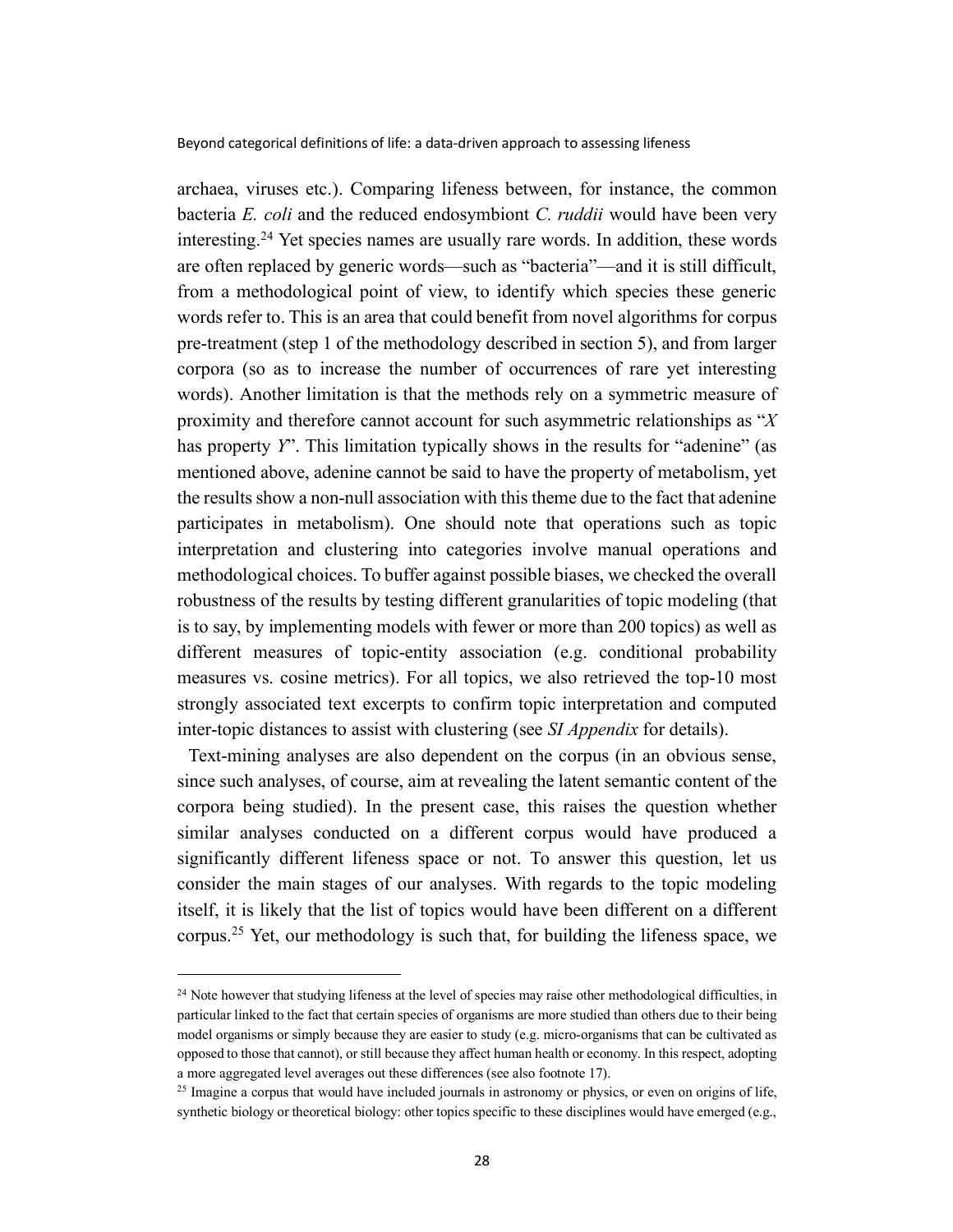only retained topic-categories that were present in those text excerpts (paragraphs) that mentioned the target entities we were interested in. As a result, there are good reasons to believe that many novel topics—not found in conjunction with our target entities—would not have made it as dimensions of lifeness though some may have. However, for a novel topic-category to create a novel dimension of lifeness, many new topics would have to frequently be found in conjunction with the target entities. This is not impossible, but we doubt this is likely. A more likely outcome is that novel topics could integrate and modify existing topic-categories, hence dimensions of lifeness. The question of interest then becomes whether these topics would significantly influence the relative ranking of entities along the dimensions of lifeness. Our approach provides some robustness in this respect, since we averaged out topic-entity proximity measures at the level of topic-categories. For novel topics to strongly change lifeness scores, they would have to be either relatively numerous or very strongly correlated to the target entities. We therefore believe that this two-stage process first, selection of only those text paragraphs that included target entities; second, definition of lifeness dimensions by averaging topics into categories—provides robustness to the results (though, of course, the only way to be certain would be to conduct the analysis on different corpora).26

That being said, the text-mining methods provide empirical grounding to conceptual claims and offers the advantage of fallibility: there was indeed no guarantees at start that entities would display differing association patterns depending on activities, and no guarantees that this would generally fit with intuitions while revealing interesting novel insights. In addition, conducting similar analyses on other corpuses has the potential to confirm or disconfirm our findings.

The methods are also generalizable. By adding research articles, in particular about novel entities—be they entities possibly found on Mars or synthesized in

1

about 'stars', 'planets', 'elementary particles' or about 'prebiotic chemistry', 'engineered micro-organisms' or 'theoretical models'). These additional topics could then result in either creating novel topic-categories or modifying existing ones. Yet one also has to consider whether these new topics are correlated or not to the target entities: while one rarely talks about 'stars' and 'bacteria' in the same paragraphs, some articles may consider 'microbial contamination' in the context of space exploration or investigate 'genetically engineered properties' of bacteria. Hence the possibility for novel topics to influence the lifeness space.

<sup>&</sup>lt;sup>26</sup> Interestingly, adding texts that specifically focus on the question of defining life is unlikely to affect the results. Indeed, such texts typically weigh the relative significance of different criteria for life, yet rarely mention target entities. As a result, few of their paragraphs would be retained.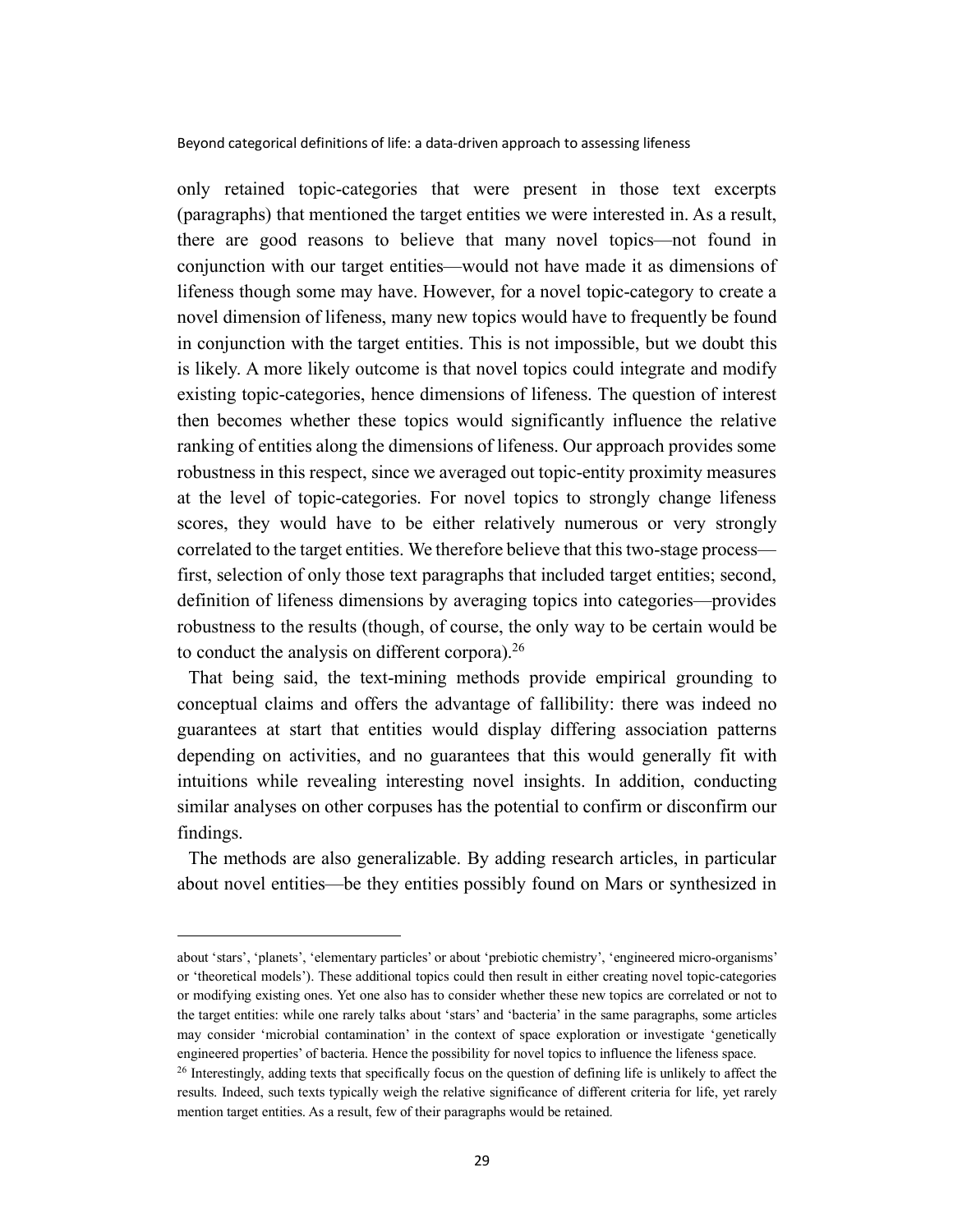the laboratory (provided there are enough publications to overcome the methodological limitations noted above)—the methods make it possible to assess novel lifeness scores. Note also that re-running the analyses as novel scientific articles accumulate may result in a re-evaluation of the lifeness dimensions. The eight dimensions here identified stem from the best understanding we have of nature as provided by the current status of science. But the methods we use provide a means of re-assessing that understanding as science unfolds. As a result, novel entities that we discover or create will likely influence the dimensions that make most sense to capture their diverse functionalities as well as the relative ranking of existing entities along such new or modified dimensions. Explicating concepts by means of experimental philosophy of science approaches and data-mining methodologies has the drawback of being revisable depending on how science unfolds, but also has the advantage of anchoring our concepts and representational devices to the most up-to-date science. If concepts are to be more exact and fruitful, drawbacks of the framework—we would argue—are overcome by its advantages.

### **8 Conclusion**

Many of the controversies surrounding the problem of defining life stem from the need to justify the choice of particular properties of life over others, and from the assumption that these properties should translate into a categorical binary view of life. We see this as a symptom of conceptual inadequacy, hence our proposal to engineer a concept of lifeness that better accords with the current status and practice of science. Adopting the stance of experimental philosophy of science, we have mobilized text-mining methodologies to extract, from a subset of the scientific literature, the contours of a lifeness space. We hope to have shown how such methodologies can contribute to explicating and engineering concepts in ways that are tightly connected to the practice of science. Our focus was on the binary assumption of life. Our results go against that assumption and justify a degrees-of-life view stemming from multiple gradual dimensions of lifeness. Also, by making it possible to compute lifeness scores for different more-or-less-alive entities, the quantitative and data-driven methodologies that we implemented shed new light onto the grey-zone of lifeness that is found in between clearly-living entities (such as bacteria) and clearly non-living ones (such as small organic molecules). If this view is correct, one should no longer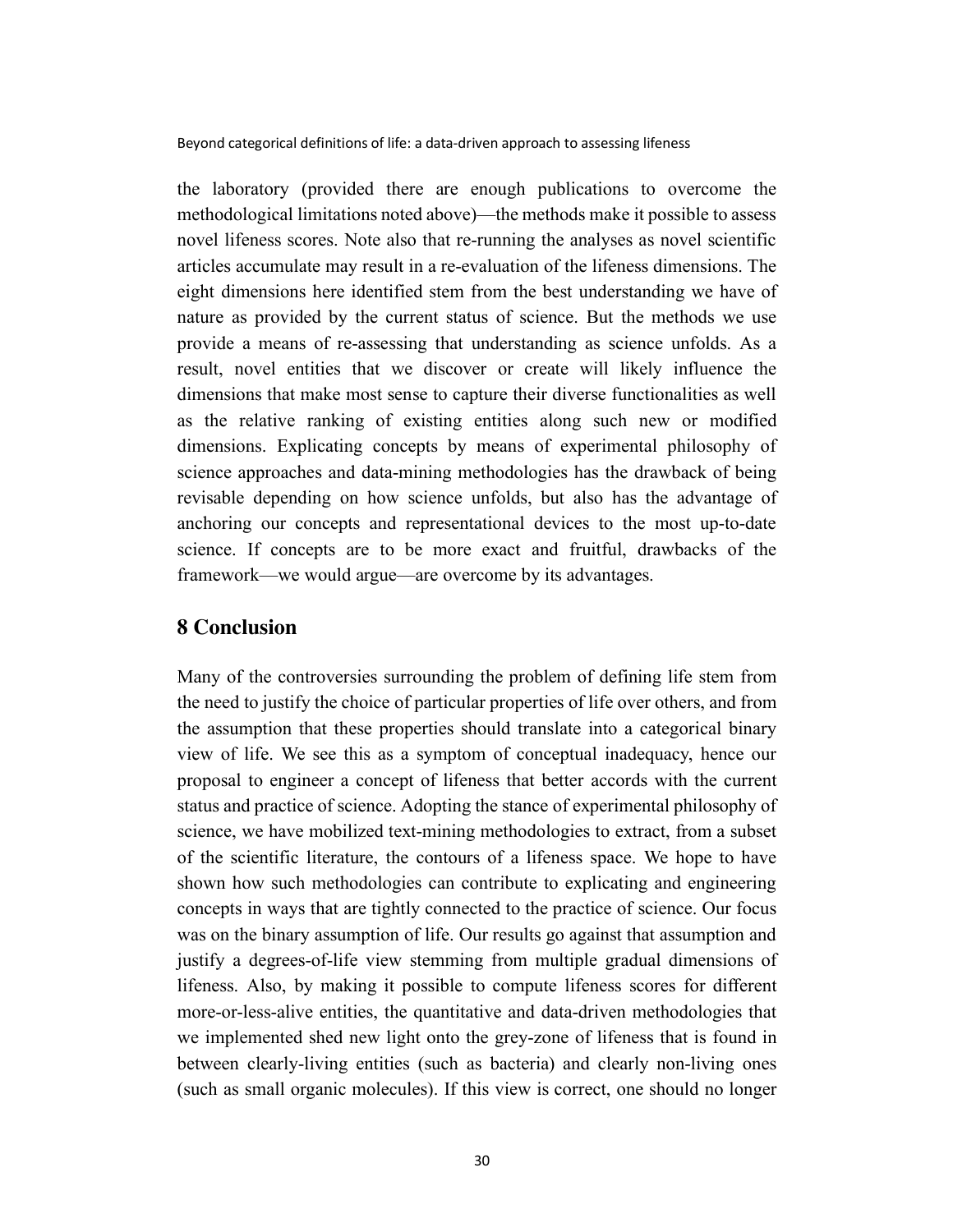worry about defining life in a categorical way. Rather, one ought to tackle the task of further identifying and classifying types of more-or-less-alive entities. We see this as one of the ways to assess the fruitfulness of our conceptual reengineering. Another is the extent to which it will, in turn, open up new questions about the historical or genealogical relationships, if any, that pertain between these types of entities, as well as about the predominance, or not, of certain types of entities in certain areas of the lifeness space. As (very) large organisms, we, human beings, have often had the tendency to conceive of nature as consisting of two broad categories: life and non-life. At the finer-grained microscopic scale where it all started on Earth, four billion years ago, and where so much still takes place today, there is no such distinction: it is all a matter of shades.

### **Acknowledgements**

Access to the BioMed Central Collection is gratefully acknowledged. The authors thank Marc Bedau, Mark Ereshefsky, Michel Morange, Kepa Ruiz-Mirazo and Eran Tal for comments on earlier versions or parts of the manuscript. They also thank the audience of the 2015 "Origins" conference organized by COST Action TD 1308, as well as the participants to the UQAM and McGill 2017 conferences where this work was presented. Thanks are also extended to three anonymous reviewers for *Synthese* for thoughtful suggestions. Research conducted with funding from Canada Research Chair Program (Grant 950- 230795), Canada Foundation for Innovation (Grant 34555), and Canada Social Sciences and Humanities Research Council (Grant 430-2018-00899).

# **References**

Aggarwal, Charu C. 2015. *Data Mining: The Textbook*. Springer.

- Arthur, David, and Sergei Vassilvitskii. 2007. "K-Means++: The Advantages of Careful Seeding." In *Proceedings of the Eighteenth Annual ACM-SIAM Symposium on Discrete Algorithms*, 1027–1035. Society for Industrial and Applied Mathematics.
- Ashkenasy, Gonen, Reshma Jagasia, Maneesh Yadav, and M. Reza Ghadiri. 2004. "Design of a Directed Molecular Network." *Proceedings of the National Academy of Sciences of the United States of America* 101 (30): 10872–10877.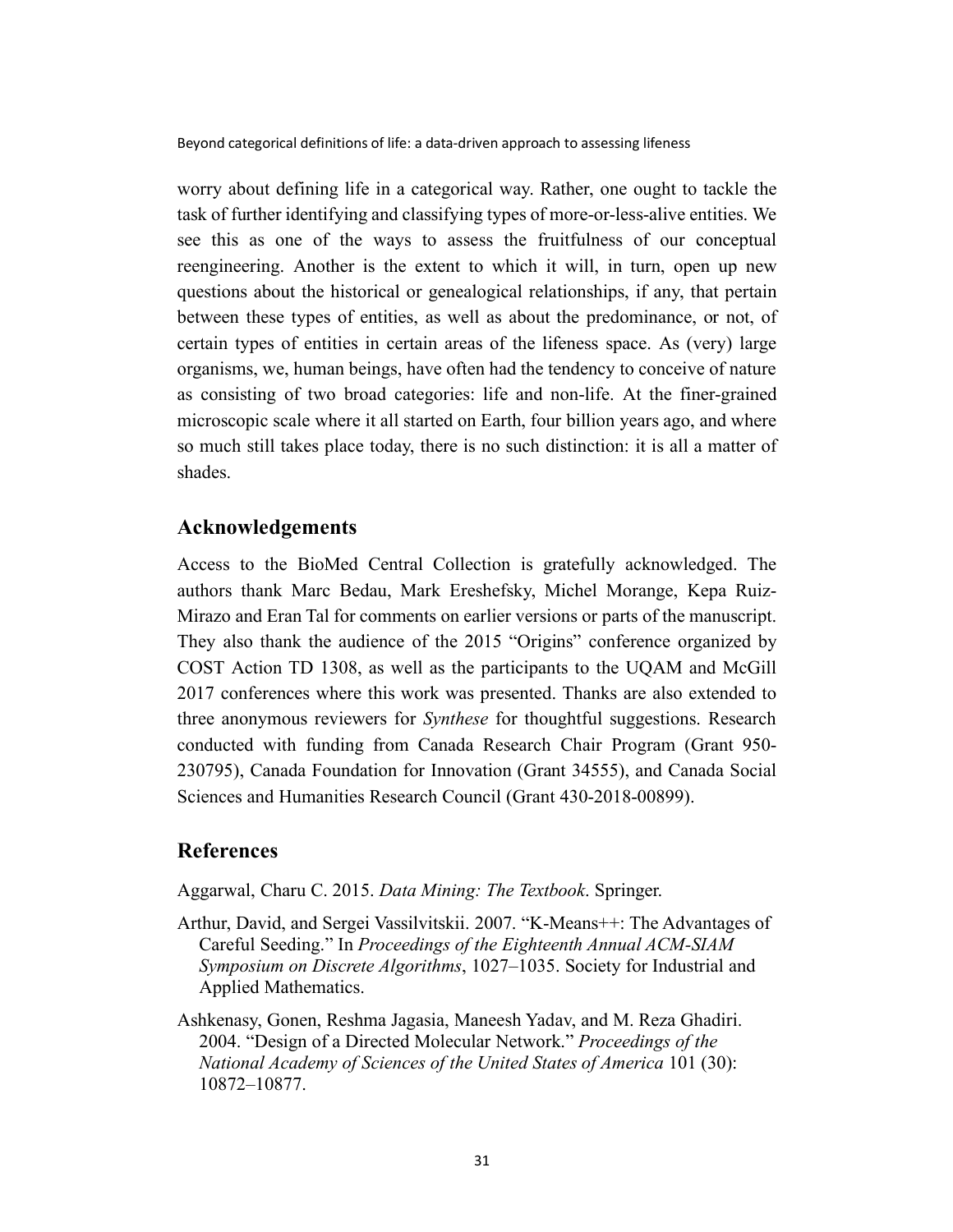- Bains, William. 2014. "What Do We Think Life Is? A Simple Illustration and Its Consequences." *International Journal of Astrobiology* 13 (Special Issue 02): 101–111. https://doi.org/10.1017/S1473550413000281.
- Bedau, Mark A. 2011. "A Functional Account of Degrees of Minimal Chemical Life." *Synthese* 185 (1): 73–88. https://doi.org/10.1007/s11229-011-9876-x.
- Benner, Steven A. 2010. "Defining Life." *Astrobiology* 10 (10): 1021–30. https://doi.org/10.1089/ast.2010.0524.
- Bich, Leonardo, and Sara Green. 2018. "Is Defining Life Pointless? Operational Definitions at the Frontiers of Biology." *Synthese* 195 (9): 3919–46. https://doi.org/10.1007/s11229-017-1397-9.
- Bitbol, M., and P. L. Luisi. 2004. "Autopoiesis with or without Cognition: Defining Life at Its Edge." *Journal of The Royal Society Interface* 1 (1): 99– 107. https://doi.org/10.1098/rsif.2004.0012.
- Blain, J. Craig, and Jack W. Szostak. 2014. "Progress Toward Synthetic Cells." *Annual Review of Biochemistry* 83 (1): 615–40. https://doi.org/10.1146/annurev-biochem-080411-124036.
- Boden, M. 1999. "Is Metabolism Necessary?" *The British Journal for the Philosophy of Science* 50 (2): 231–48. https://doi.org/10.1093/bjps/50.2.231.
- Boyd, Richard. 1999. "Homeostasis, Species, and Higher Taxa." In *Species: New Interdisciplinary Essays*, edited by R. A. Wilson, 141–85. MIT Press.
- Brun, Georg. 2016. "Explication as a Method of Conceptual Re-Engineering." *Erkenntnis* 81 (6): 1211–41. https://doi.org/10.1007/s10670-015-9791-5.
- Bruylants, Gilles, Kristin Bartik, and Jacques Reisse. 2010. "Is It Useful to Have a Clear-Cut Definition of Life? On the Use of Fuzzy Logic in Prebiotic Chemistry." *Origins of Life and Evolution of Biospheres* 40 (2): 137–43. https://doi.org/10.1007/s11084-010-9192-3.
- Burgess, Alexis, and David Plunkett. 2013a. "Conceptual Ethics I: Conceptual Ethics I." *Philosophy Compass* 8 (12): 1091–1101. https://doi.org/10.1111/phc3.12086.

———. 2013b. "Conceptual Ethics II: Conceptual Ethics II." *Philosophy Compass* 8 (12): 1102–10. https://doi.org/10.1111/phc3.12085.

Cairns-Smith, Alexander Graham. 1982. *Genetic Takeover and the Mineral Origins of Life*. Cambridge University Press Cambridge.

Cappelen, Herman. 2018. *Fixing Language: An Essay on Conceptual Engineering*. First edition. Oxford, United Kingdom: Oxford University Press.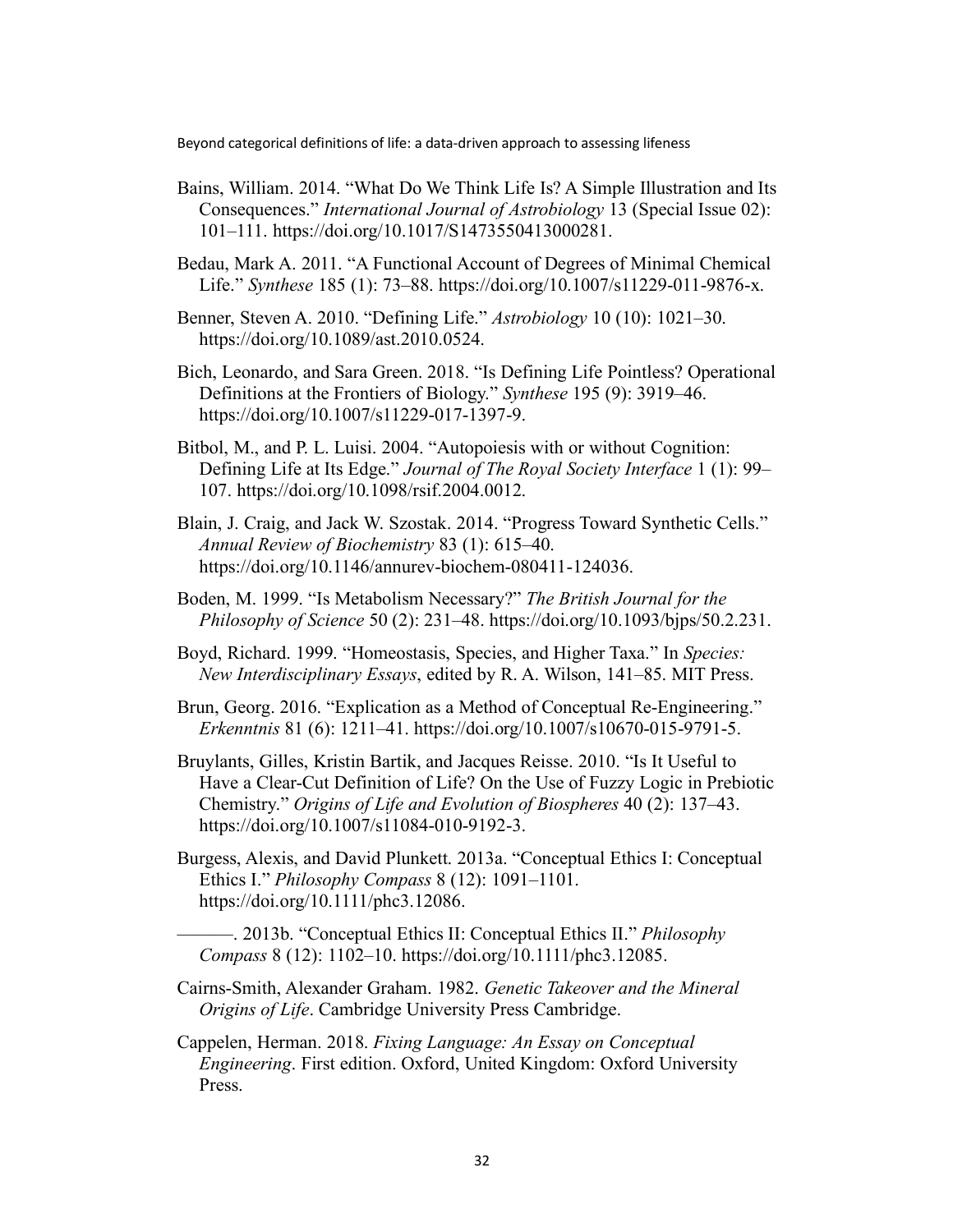- Carnap, Rudolf. 1950. *Logical Foundations of Probability*. Chicago: University of Chicago Press.
- Cleland, Carol E., and Christopher F. Chyba. 2007. "Does 'life' Have a Definition?" In *Planets and Life: The Emerging Science of Astrobiology*, edited by Woodruff T. Sullivan III and John A. Baross, 119–31. Cambridge: Cambridge University Press.
- De Duve, Christian. 2005. "The Onset of Selection." *Nature* 433: 581–82.
- Dennett, Daniel C. 1995. *Darwin's Dangerous Idea. Evolution and the Meaning of Life*. New-York: Simon and Schuster.
- Diéguez, Antonio. 2013. "Life as a Homeostatic Property Cluster." *Biological Theory* 7 (2): 180–86. https://doi.org/10.1007/s13752-012-0052-4.
- Dimmock, Nigel, Andrew Easton, and Keith Leppard. 2009. *Introduction to Modern Virology*. John Wiley & Sons.
- Duhr, Stefan, and Dieter Braun. 2006. "Why Molecules Move along a Temperature Gradient." *Proceedings of the National Academy of Sciences of the United States of America* 103 (52): 19678–82. https://doi.org/10.1073/pnas.0603873103.
- Dupré, John, and Maureen A. O'Malley. 2009. "Varieties of Living Things: Life at the Intersection of Lineage and Metabolism." *Philosophy & Theory in Biology* 1:e003.
- Eigen, Manfred. 1992. *Steps towards Life: A Perspective on Evolution*. Oxford: Oxford University Press. http://repository.library.georgetown.edu/xmlui/handle/10822/545290.
- Eklund, Matti. 2015. "Intuitions, Conceptual Engineering, and Conceptual Fixed Points." In *The Palgrave Handbook of Philosophical Methods*, edited by Chris Daly, 363–385.
- Ellis, Brian. 2001. *Scientific Essentialism*. Cambridge University Press.
- England, Jeremy L. 2013. "Statistical Physics of Self-Replication." *The Journal of Chemical Physics* 139 (12): 121923. https://doi.org/10.1063/1.4818538.
- Ferreira Ruiz, María J., and Jon Umerez. 2018. "Dealing with the Changeable and Blurry Edges of Living Things: A Modified Version of Property-Cluster Kinds." *European Journal for Philosophy of Science* 8 (3): 493–518. https://doi.org/10.1007/s13194-018-0210-z.
- Firth, John R. 1957. "A Synopsis of Linguistic Theory 1930–1955." In *Studies in Linguistic Analysis*, 1–32. Oxford: Blackwell.
- Forterre, Patrick. 2006. "The Origin of Viruses and Their Possible Roles in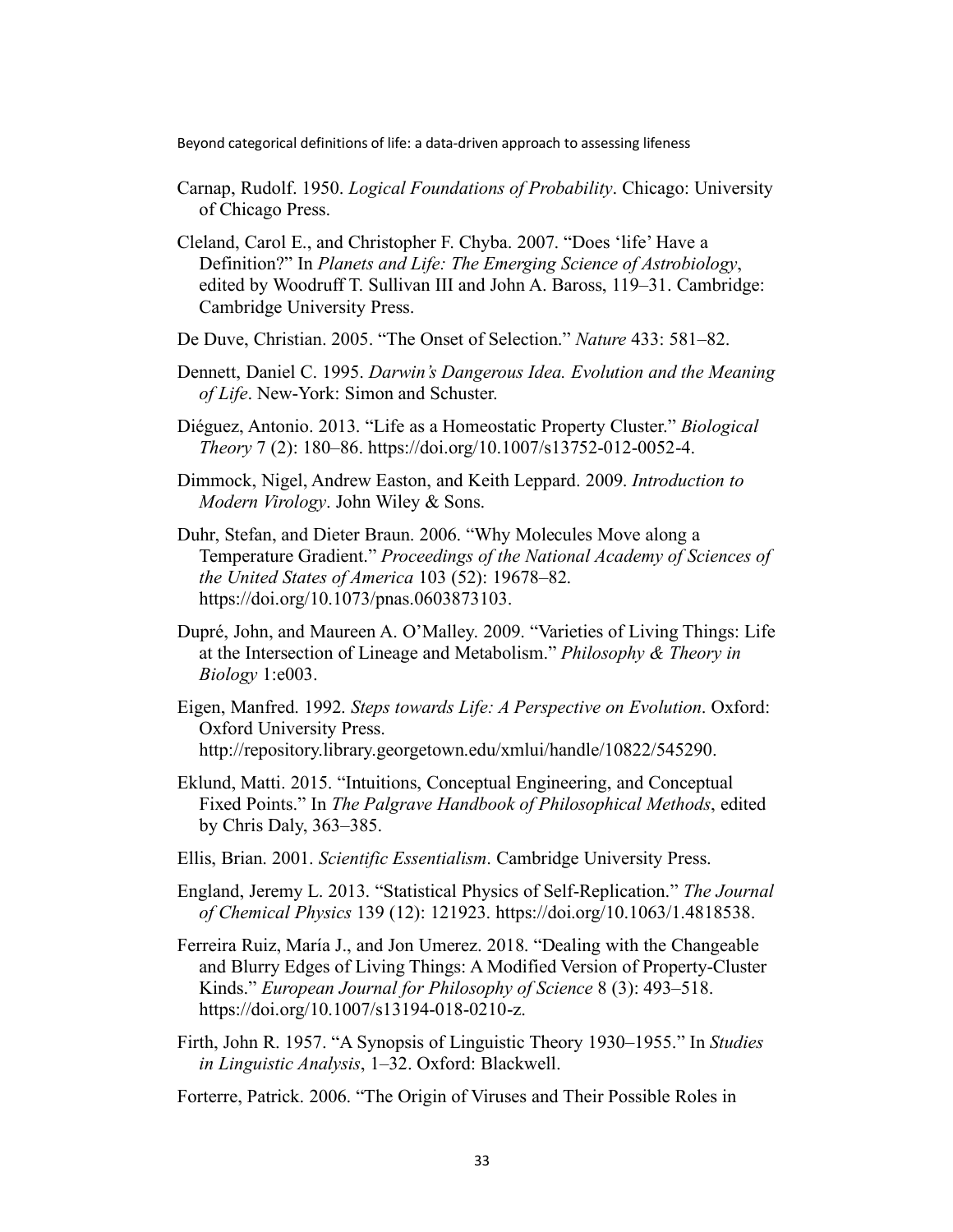Major Evolutionary Transitions." *Virus Research* 117 (1): 5–16.

———. 2010. "Defining Life: The Virus Viewpoint." *Origins of Life and Evolution of Biospheres* 40 (2): 151–60. https://doi.org/10.1007/s11084-010- 9194-1.

- Galperin, Michael Y., Kira S. Makarova, Yuri I. Wolf, and Eugene V. Koonin. 2015. "Expanded Microbial Genome Coverage and Improved Protein Family Annotation in the COG Database." *Nucleic Acids Research* 43 (Database issue): D261–69. https://doi.org/10.1093/nar/gku1223.
- Gánti, Tibor. 2003. *The Principles of Life*. Oxford ; New York: Oxford University Press.
- Gilbert, Walter. 1986. "Origin of Life: The RNA World." *Nature* 319 (6055), 618.
- Godfrey-Smith, Peter. 2009. *Darwinian Populations and Natural Selection*. Oxford; New York: Oxford University Press.
- Griesemer, James. 2003. "The Philosophical Significance of Gánti′s Work." In *The Principle of Life*, by Tibor Gánti, 169–94. Oxford: Oxford University Press.
- Hazen, Robert M. 2005. *Genesis: The Scientific Quest for Life's Origin*. Washington, DC: Joseph Henry Press.
- Hutchison, Clyde A., Scott N. Peterson, Steven R. Gill, Robin T. Cline, Owen White, Claire M. Fraser, Hamilton O. Smith, and J. Craig Venter. 1999. "Global Transposon Mutagenesis and a Minimal Mycoplasma Genome." *Science* 286 (5447): 2165–2169.
- Joyce, Gerald F. 1994. "Foreword." In *Origins of Life: The Central Concepts*, edited by David W. Deamer and Gail R. Fleischaker, xi–xii. Oxford: Jones and Barlett.
- Justus, James. 2012. "Carnap on Concept Determination: Methodology for Philosophy of Science." *European Journal for Philosophy of Science* 2 (2): 161–79. https://doi.org/10.1007/s13194-011-0027-5.
- Khalidi, Muhammad Ali. 1998. "Natural Kinds and Crosscutting Categories." *The Journal of Philosophy* 95 (1): 33–50.
- Kitcher, Philip. 2008. "Carnap and the Caterpillar." *Philosophical Topics* 36 (1): 111–27.
- Knuuttila, Tarja, and Andrea Loettgers. 2017. "What Are Definitions of Life Good for? Transdisciplinary and Other Definitions in Astrobiology." *Biology & Philosophy* 32 (6): 1185–1203. https://doi.org/10.1007/s10539-017-9600- 4.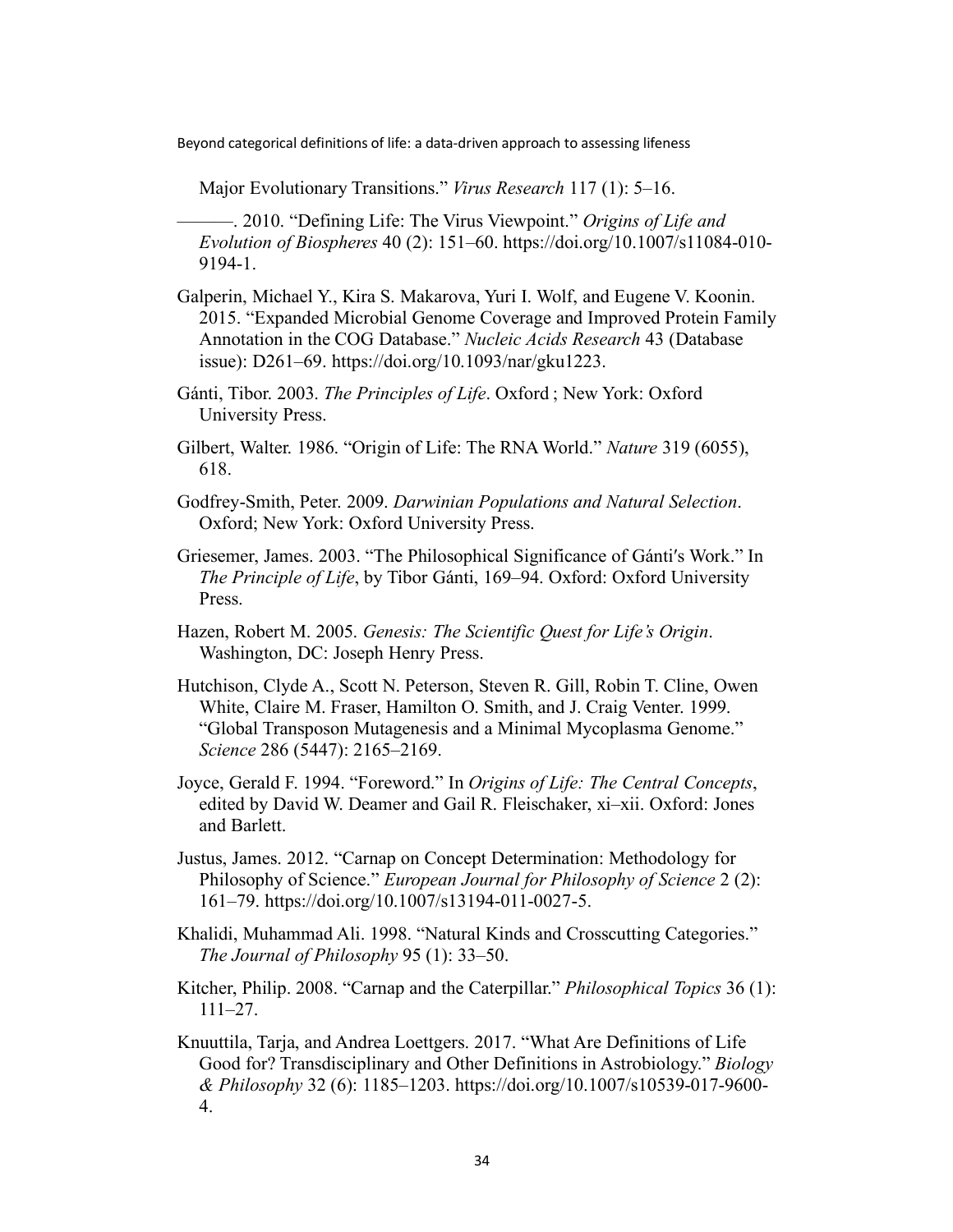- Koshland, Daniel E. 2002. "The Seven Pillars of Life." *Science* 295 (5563): 2215–2216.
- La Scola, Bernard, Christelle Desnues, Isabelle Pagnier, Catherine Robert, Lina Barrassi, Ghislain Fournous, Michèle Merchat, et al. 2008. "The Virophage as a Unique Parasite of the Giant Mimivirus." *Nature* 455 (7209): 100–104. https://doi.org/10.1038/nature07218.
- Lange, Marc. 1996. "Life, 'Artificial Life,' and Scientific Explanation." *Philosophy of Science*, 225–244.
- Lederberg, Joshua. 1960. "Exobiology: Approaches to Life beyond the Earth." *Science* 132 (3424): 393–400. https://doi.org/10.1126/science.132.3424.393.
- Lincoln, T. A., and G. F. Joyce. 2009. "Self-Sustained Replication of an RNA Enzyme." *Science* 323 (5918): 1229–32. https://doi.org/10.1126/science.1167856.
- Luisi, Pier Luigi. 1998. "About Various Definitions of Life." *Origins of Life and Evolution of the Biosphere* 28 (4–6): 613–622.

———. 2006. *The Emergence of Life: From Chemical Origins to Synthetic Biology*. Cambridge: Cambridge University Press.

Machery, Edouard. 2012. "Why I Stopped Worrying about the Definition of Life... and Why You Should as Well." *Synthese* 185 (1): 145–64. https://doi.org/10.1007/s11229-011-9880-1.

———. 2016. "Experimental Philosophy of Science." In *A Companion to Experimental Philosophy*, edited by Justin Sytsma and Wesley Buckwalter, 473–90. John Wiley & Sons, Ltd. https://doi.org/10.1002/9781118661666.ch33.

———. 2017. *Philosophy within Its Proper Bounds*. New York: Oxford University Press.

- Madigan, Michael T. 2015. *Brock Biology of Microorganisms*. Fourteenth edition. Boston: Pearson.
- Maher, Patrick. 2007. "Explication Defended." *Studia Logica* 86 (2): 331–41. https://doi.org/10.1007/s11225-007-9063-8.
- Malaterre, Christophe. 2010a. *Les origines de la vie: émergence ou explication réductive?* Paris : Hermann.

———. 2010b. "Lifeness Signatures and the Roots of the Tree of Life." *Biology & Philosophy* 25 (4): 643–58. https://doi.org/10.1007/s10539-010- 9220-8.

———. 2010c. "On What It is to Fly Can Tell Us Something About What It is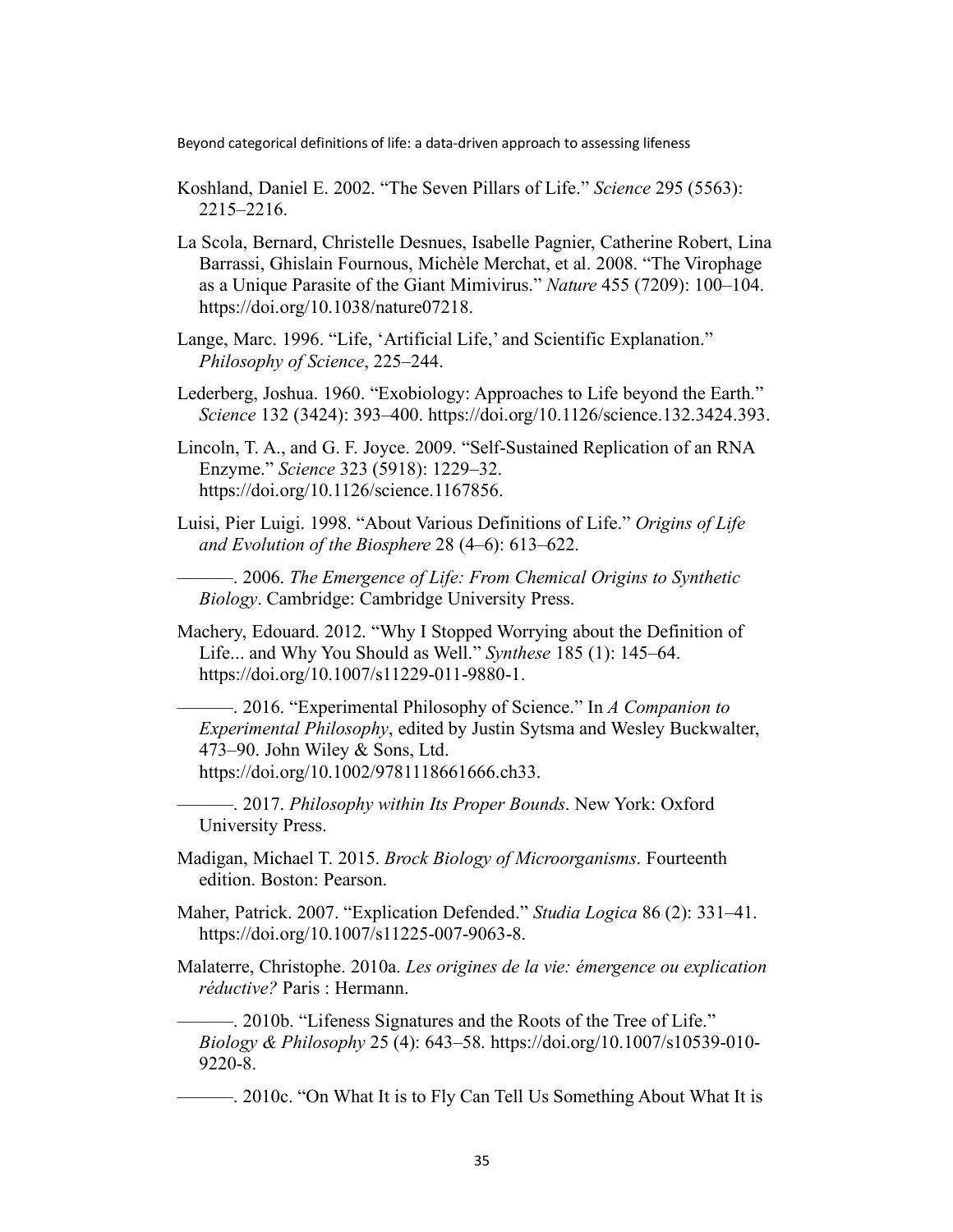to Live." *Origins of Life and Evolution of Biospheres* 40(2): 169-177. https://doi.org/10.1007/s11084-010-9196-z.

———. 2013. "Microbial diversity and the lower-limit problem of biodiversity." *Biology and Philosophy* 28: 219–239.

- Mariscal, Carlos, and W. Ford Doolittle. 2018. "Life and Life Only: A Radical Alternative to Life Definitionism." *Synthese*, July. https://doi.org/10.1007/s11229-018-1852-2.
- Martin, W., and M. J. Russell. 2003. "On the Origins of Cells: A Hypothesis for the Evolutionary Transitions from Abiotic Geochemistry to Chemoautotrophic Prokaryotes, and from Prokaryotes to Nucleated Cells." *Philosophical Transactions of the Royal Society B: Biological Sciences* 358 (1429): 59–85. https://doi.org/10.1098/rstb.2002.1183.
- Maynard Smith, John, and Eörs Szathmáry. 1997. *The Major Transitions in Evolution*. OUP Oxford.
- Mix, Lucas John. 2015. "Defending Definitions of Life." *Astrobiology* 15 (1): 15–19. https://doi.org/10.1089/ast.2014.1191.
- Moreira, David, and Purificación López-García. 2009. "Ten Reasons to Exclude Viruses from the Tree of Life." *Nature Reviews Microbiology* 7 (4): 306– 311.
- Moreno, Alvaro, and Matteo Mossio. 2015. *Biological Autonomy*. Vol. 12. History, Philosophy and Theory of the Life Sciences. Dordrecht: Springer Netherlands. https://doi.org/10.1007/978-94-017-9837-2.
- Morowitz, Harold J. 1992. *Beginnings of Cellular Life: Metabolism Recapitulates Biogenesis*. New Haven: Yale University Press.
- Nakabachi, A., A. Yamashita, H. Toh, H. Ishikawa, H. E. Dunbar, N. A. Moran, and M. Hattori. 2006. "The 160-Kilobase Genome of the Bacterial Endosymbiont Carsonella." *Science* 314 (5797): 267–267. https://doi.org/10.1126/science.1134196.
- Nghe, Philippe, Wim Hordijk, Stuart A. Kauffman, Sara I. Walker, Francis J. Schmidt, Harry Kemble, Jessica AM Yeates, and Niles Lehman. 2015. "Prebiotic Network Evolution: Six Key Parameters." *Molecular BioSystems* 11 (12): 3206–3217.
- Norman, Anders, Lars H. Hansen, and Søren J. Sørensen. 2009. "Conjugative Plasmids: Vessels of the Communal Gene Pool." *Philosophical Transactions of the Royal Society B: Biological Sciences* 364 (1527): 2275–2289.
- Palacci, J., S. Sacanna, A. P. Steinberg, D. J. Pine, and P. M. Chaikin. 2013. "Living Crystals of Light-Activated Colloidal Surfers." *Science* 339 (6122):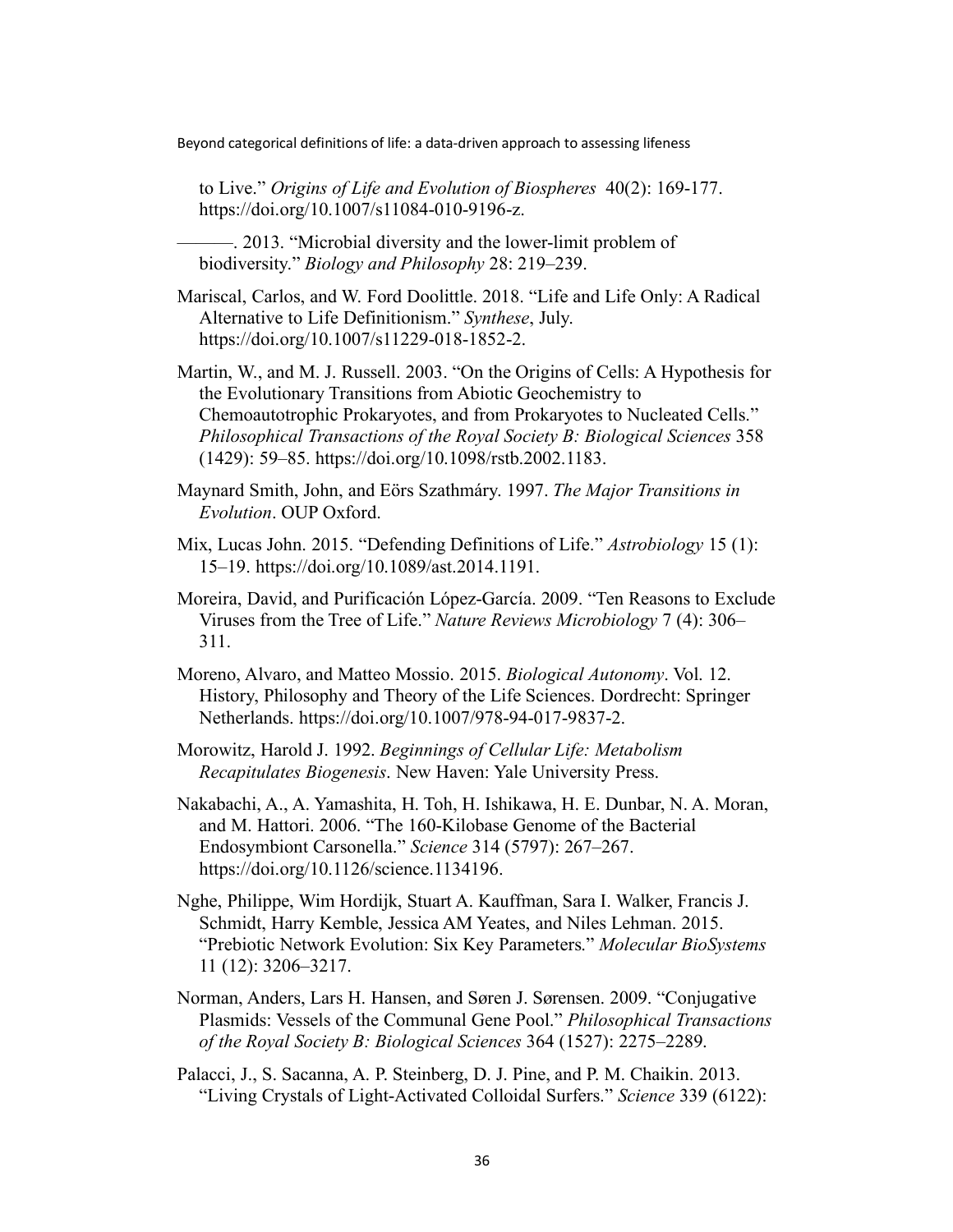936–40. https://doi.org/10.1126/science.1230020.

- Pályi, Gyula, Claudia Zucchi, and Luciano Caglioti. 2002. *Fundamentals of Life*. Paris: Elsevier.
- Pirie, N. W. 1937. "The Meaninglessness of the Terms Life and Living." In *Perspectives in Biochemistry*, edited by Joseph Needham and David E. Green, 11–22. Cambridge: Cambridge University Press.
- Popa, Radu. 2004. *Between Necessity and Probability: Searching for the Definition and Origin of Life*. Vol. 2. Springer.
- Prigogine, Llya, Gregoire Nicolis, and Agnes Babloyantz. 1972. "Thermodynamics of Evolution." *Physics Today* 25 (12): 38–44. https://doi.org/10.1063/1.3071140.
- Prusiner, Stanley B. 1982. "Novel Proteinaceous Infectious Particles Cause Scrapie." *Science* 216 (4542): 136–144.
- Raoult, D. 2004. "The 1.2-Megabase Genome Sequence of Mimivirus." *Science* 306 (5700): 1344–50. https://doi.org/10.1126/science.1101485.
- Raulin, François. 2010. "Searching for an Exo-Life in the Solar System." *Origins of Life and Evolution of Biospheres* 40 (2): 191–93. https://doi.org/10.1007/s11084-010-9199-9.
- Ruiz-Mirazo, Kepa, Juli Peretó, and Alvaro Moreno. 2004. "A Universal Definition of Life: Autonomy and Open-Ended Evolution." *Origins of Life and Evolution of the Biosphere* 34 (3): 323–346.
- Saunders, Keith, and John Stanley. 1999. "A Nanovirus-like DNA Component Associated with Yellow Vein Disease of Ageratum Conyzoides: Evidence for Interfamilial Recombination between Plant DNA Viruses." *Virology* 264 (1): 142–152.
- Schupbach, Jonah N. 2017. "Experimental Explication." *Philosophy and Phenomenological Research* 94 (3): 672–710. https://doi.org/10.1111/phpr.12207.
- Schuster, Peter. 1984. "Evolution between Chemistry and Biology." *Origins of Life and Evolution of Biospheres* 14 (1): 3–14.
- Seager, S., W. Bains, and J.J. Petkowski. 2016. "Toward a List of Molecules as Potential Biosignature Gases for the Search for Life on Exoplanets and Applications to Terrestrial Biochemistry." *Astrobiology* 16 (6): 465–85. https://doi.org/10.1089/ast.2015.1404.
- Segré, Daniel, Dafna Ben-Eli, David W. Deamer, and Doron Lancet. 2001. "The Lipid World." *Origins of Life and Evolution of the Biosphere* 31 (1–2): 119–145.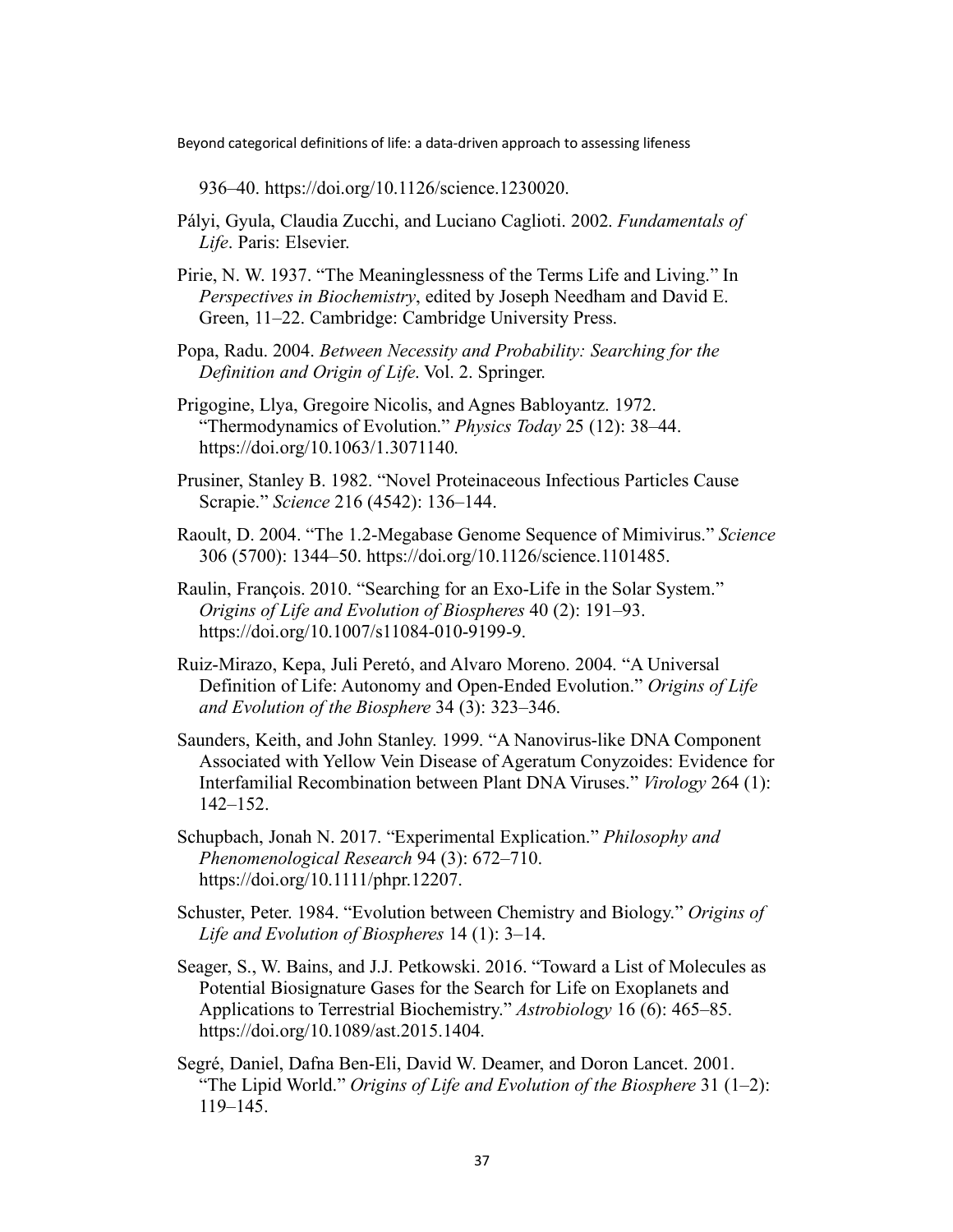- Shepherd, Joshua, and James Justus. 2015. "X-Phi and Carnapian Explication." *Erkenntnis* 80 (2): 381–402. https://doi.org/10.1007/s10670-014-9648-3.
- Smith, Kelly C. 2016. "Life Is Hard: Countering Definitional Pessimism Concerning the Definition of Life." *International Journal of Astrobiology* 15 (04): 277–89. https://doi.org/10.1017/S1473550416000021.
- Tirard, Stephane, Michel Morange, and Antonio Lazcano. 2010. "The Definition of Life: A Brief History of an Elusive Scientific Endeavor." *Astrobiology* 10 (10): 1003–1009.
- Trifonov, Edward N. 2011. "Vocabulary of Definitions of Life Suggests a Definition." *Journal of Biomolecular Structure and Dynamics* 29 (2): 259– 266.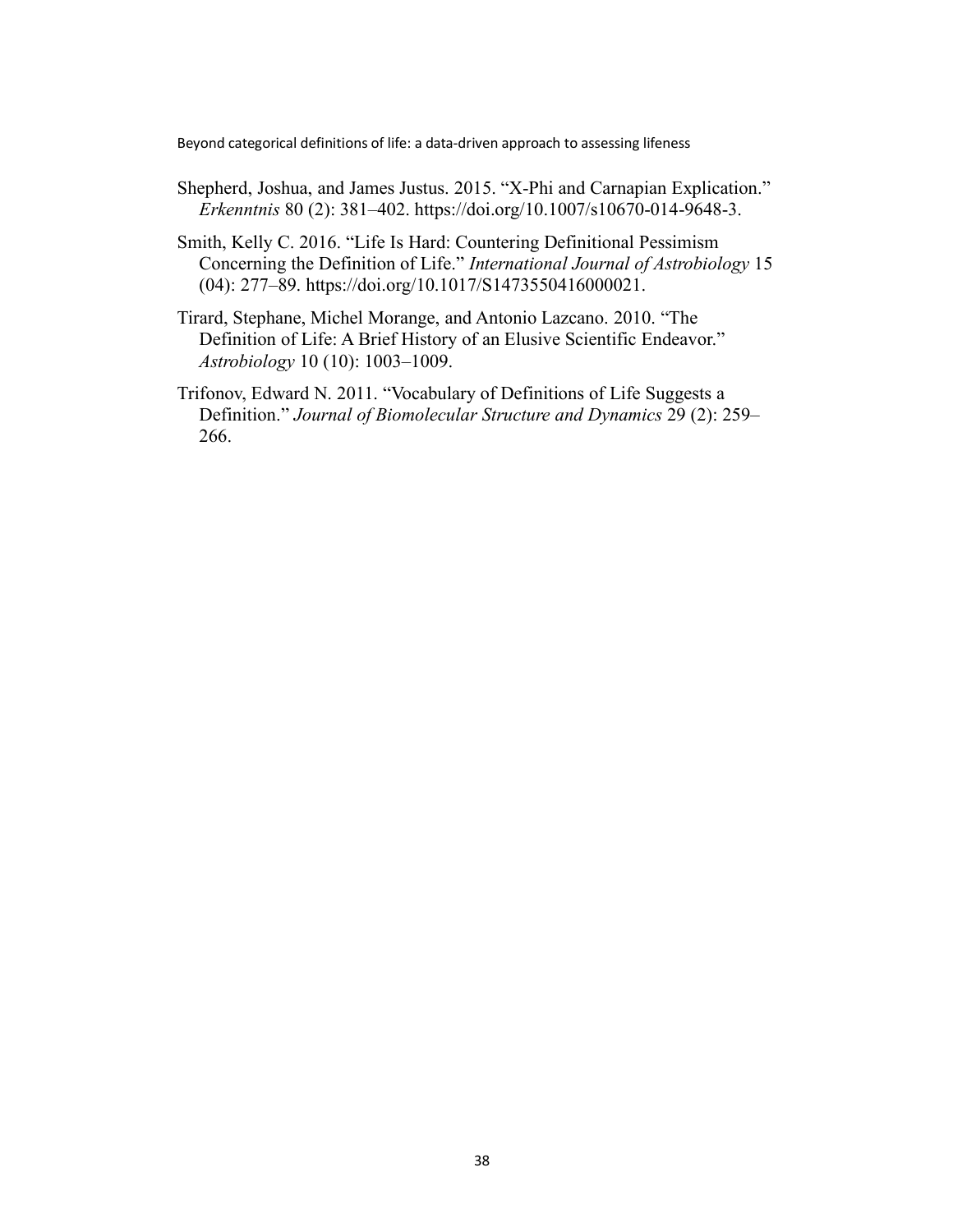| <b>Figures and tables</b> | Categories                                | Table 1. List of categories and topics per category<br><b>Topics</b>                                                                                                                                                                                                                                                                                                                                                                                                                                                                                                                                     | Number          |
|---------------------------|-------------------------------------------|----------------------------------------------------------------------------------------------------------------------------------------------------------------------------------------------------------------------------------------------------------------------------------------------------------------------------------------------------------------------------------------------------------------------------------------------------------------------------------------------------------------------------------------------------------------------------------------------------------|-----------------|
|                           |                                           | A-Metabolism CARBOHYDRATE<br><b>CELLULOSE</b><br>METABOLISM;<br>DIGESTION;<br>FERMENTATION; ENERGY DISSIPATION; THERMODYNAMICS; FATTY-<br>LIPIDS/CHOLESTEROL;<br>ACIDS/PHOSPHOLIPIDS;<br><b>NUTRITION:</b><br>COENZYMES/ENZYMES/CATALYSTS; COFACTORS; METABOLITES;<br>OTHER ORGANICS; OXYDO-REDUCTION                                                                                                                                                                                                                                                                                                    | of topics<br>13 |
|                           | B-Proteins/<br>catalysis                  | PEPTIDES;<br>PROTEINS;<br>PROTEOSOME;<br>GLYCAN;<br>PROTEIN<br>INTERACTIONS; AMINO-ACIDS; MOIETY; MOLECULAR STRUCTURE;<br>PROTEIN MOTIFS; PROTEIN STRUCTURE                                                                                                                                                                                                                                                                                                                                                                                                                                              | 10              |
|                           | C-Cellular/<br>structural<br>features     | CYTOPLASM/NUCLEUS;<br>CELL<br>DIVISION;<br>CYTOSKELETON;<br>ORGANELLES;<br>CHELATION/METAL-<br><b>ABIOTIC</b><br>STRESS;<br>TRANSMEMBRANE<br>TRANSPORTERS;<br>OXYDATIVE<br>STRESS;<br><b>TRANSPORTERS</b>                                                                                                                                                                                                                                                                                                                                                                                                | 8               |
|                           | D-Micro/<br>macro<br>environment          | BACTERIOPHAGES;<br><b>CELL</b><br>RECEPTORS;<br>DEPOLARIZATION;<br>EXTRACELLULAR MATRIX; SIGNALING; CLIMATE; GEOGRAPHIC<br>MARINE;<br>PHYLOGEOGRAPHY;<br>DISTRIBUTION;<br>SYMBIOSIS;<br>MOTILITY; QUORUM SENSING/BIOFILM                                                                                                                                                                                                                                                                                                                                                                                 | 12              |
|                           | E-Plants/<br>animals<br>related           | CATTLE MEAT; CATTLE PATHOLOGY; CATTLE SPECIES; INSECT<br>GENOMES; INSECTS/CRUSTACEANS; LARVAE; MOSQUITOES;<br>OOGENESIS; PARASITIC INFECTIONS; SALIVARY GLANDS (TICKS,<br>MOSQUITOES); SEXUAL REPRODUCTION; SOCIAL INSECTS; FISH;<br>POULTRY/AVIAN<br>VIRUSES;<br>PRIMATES:<br>CEREALS;<br>FRUITS/VEGETABLES; OTHER PLANTS; PLANT MORPHOLOGY;<br>PLANT PATHOLOGY                                                                                                                                                                                                                                         | 20              |
|                           | F-Humans<br>related                       | BLOOD;<br><b>BLOOD</b><br>CIRCULATION;<br>GEOMETRY;<br>HISTOPATHOLOGY/LESIONS;<br>MORPHOLOGY;<br>MORPHOLOGY/ANATOMY;<br><b>NERVOUS</b><br>SYSTEM;<br>OCULAR;<br>ODONTOLOGY; ONTOGENY; OSSIFICATION; VENTRICULAR; CELL<br>LINES; DNA DAMAGE; EPITHELIUM CELL DIFFERENTIATION;<br>IMMUNE RESPONSE; INDUCED APOPTOSIS; LEUKEMIA/CANCER;<br>STEM CELLS; TISSUE INFLAMMATION; TRANSPLANTATION;<br>TUMORS; PATHOGENICITY/INTESTINAL                                                                                                                                                                            | 23              |
|                           | G-Variation/<br>adaptation/<br>speciation | ADAPTATION;<br>FITNESS/COMPETITION;<br>ADAPTATIONISM;<br>CHROMOSOMES; MUTATION; POLYPLOIDY; RECOMBINATION;<br>TRANSPOSONS; ENDOSYMBIOSIS; GENETIC DRIFT; GENOTYPE;<br>LINEAGE/EVOLUTION; PHYLOGENY; SEGREGATION/GENOTYPE;<br>SPECIATION; TAXA                                                                                                                                                                                                                                                                                                                                                            | 16              |
|                           | H-Genetics                                | METHYLATION/CHROMATIN;<br>METHYLATION;<br>POST-<br>TRANSLATIONAL MODIFICATIONS; DATA-BASE; GENE SEQUENCES;<br>SEQUENCES;<br>REPLICATION;<br><b>TRANSCRIPTION</b><br>FACTORS;<br>TRANSLATION;<br>ADDITIONAL<br>DATA;<br>GENE<br>EXPRESSION/TRANSCRIPTION;<br><b>GENE</b><br>TRANSCRIPTION;<br>MRNA/SPLICING                                                                                                                                                                                                                                                                                               | 13              |
|                           | I-Applications BIOACTIVITY;<br>/varia     | ORGANIC<br>CHEMISTRY;<br><b>BACTERIAL</b><br>IDENTIFICATION/DIAGNOSIS; BIOREMEDIATION; IMMUNIZATION;<br>INFECTION; VACCINATION; VIRION/INFECTIOUS MECHANISM;<br>BLOOD;<br>NANO-PARTICLES;<br>CLINICAL<br>STUDIES;<br>DIAGNOSTICS/BIOPSIES; EPIDEMIOLOGY; ETIOLOGY/ PATHOLOGY;<br>MALFORMATION;<br>MALFORMATION;<br>CONDITION/<br><b>FOETUS</b><br>OXYGENATION; MUSCLE TISSUE/FIBERS; INTESTINAL; ANTIBIOTIC<br><b>SUSCEPTIBILITY</b>                                                                                                                                                                     | 19              |
|                           |                                           | J-Experiment EUTHANASIA AND ANESTHESIA;<br>LIGHT AND<br><b>HUMIDITY</b><br>CONDITIONS; PRECIPITATION; PROTEIN TAGS; TRANSDUCTION;<br>TRANSFECTION; BOTTLE; CENTRIFUGATION; FREEZE AND GRIND;<br>INCUBATOR AND CELL CULTURE; MICROPLATE PREPARATION;<br>PLASTIC CONTAINER;<br>CHROMATOGRAPHY;<br>FLUORESCENCE;<br>MICROSCOPY; SECTION;<br>SPECTROMETRY;<br>SPECTROSCOPY;<br>CLONING/VECTOR;<br><b>ELECTROPHORESIS:</b><br>EXPERIMENTAL<br>ANTIBODIES; MOLECULAR LABELING; PCR; PROTOCOL; GROWTH<br>RATE; OSCILLATION; LOGTRANSFORM; MICROARRAY                                                            | 28              |
|                           | K-Method                                  | BELIEF; CLAIM; EXTRANEOUS; INTERDEPENDENCE; ACADEMIC<br>INSTITUTIONS/GUIDELINES;<br>AUTHORSHIP/SOURCES;<br>HIERARCHICAL CLUSTERING METHOD; PUBLIC INSTITUTIONS;<br>FACT/UNDERDETERMINATION;<br>SOCIETY/ECONOMY;<br>EFFECT;<br>KNOCKOUT/MUTATION EFFECT;<br><b>INHIBITORY</b><br>MECHANISM;<br>MECHANISM; ABBREVIATION; COMPUTER; DATA CURATION;<br>UPLOAD/DOWNLOAD; APPROXIMATION; BAYESIAN MODELING;<br>CALCULATION;<br>COVARIATION;<br><b>CURVE</b><br>FITTING;<br>DATA<br>DISTRIBUTION;<br>DATA<br>PLOT;<br><b>HYPOTHESIS</b><br>PREFERENCE;<br>MATHEMATICAL MODEL; RELIABILITY; STATISTICAL ANALYSIS | 38              |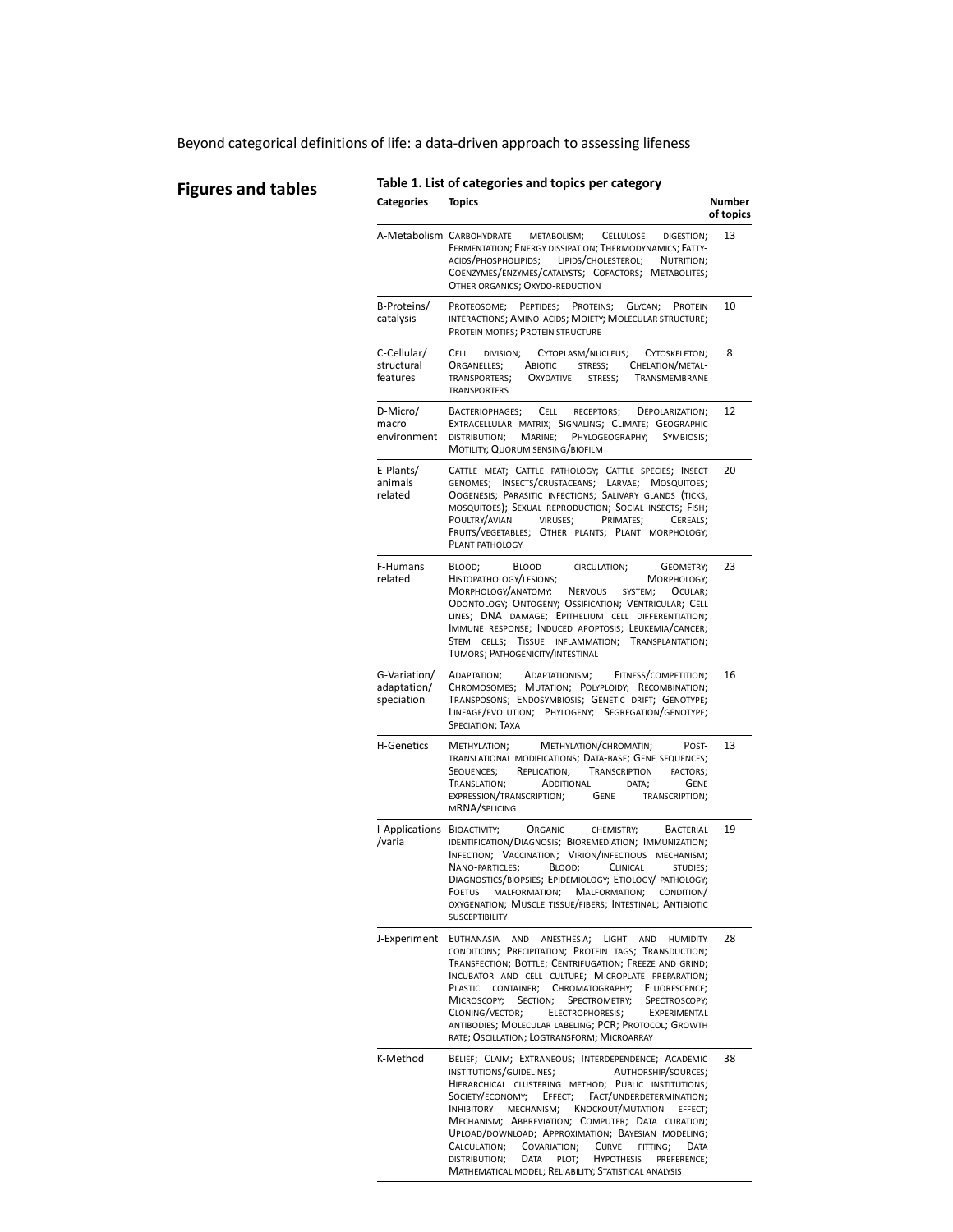#### **Table 2. Dimensions of lifeness**

| <b>Dimensions of lifeness</b>                                                                                                | Subject matter                            |  |
|------------------------------------------------------------------------------------------------------------------------------|-------------------------------------------|--|
| A – Metabolism<br>B – Catalysis and synthesis of catalysts                                                                   | <b>MATTER-ENERGY</b>                      |  |
| C – Elaboration of cellular/ structural features                                                                             | <b>STRUCTURE</b>                          |  |
| D – Micro/macro environment (interactions)<br>E – Plants/animals related (interactions)<br>F – Humans related (interactions) | <b>ENVIRONMENT</b><br><b>INTERACTIONS</b> |  |
| G – Evolvability                                                                                                             | <b>EVOLUTION</b>                          |  |
| $H$ – Information encoding and genetics                                                                                      | <b>INFORMATION-PROGRAM</b>                |  |

Dimensions of lifeness as inferred from topic categories, and sorted by subject matter.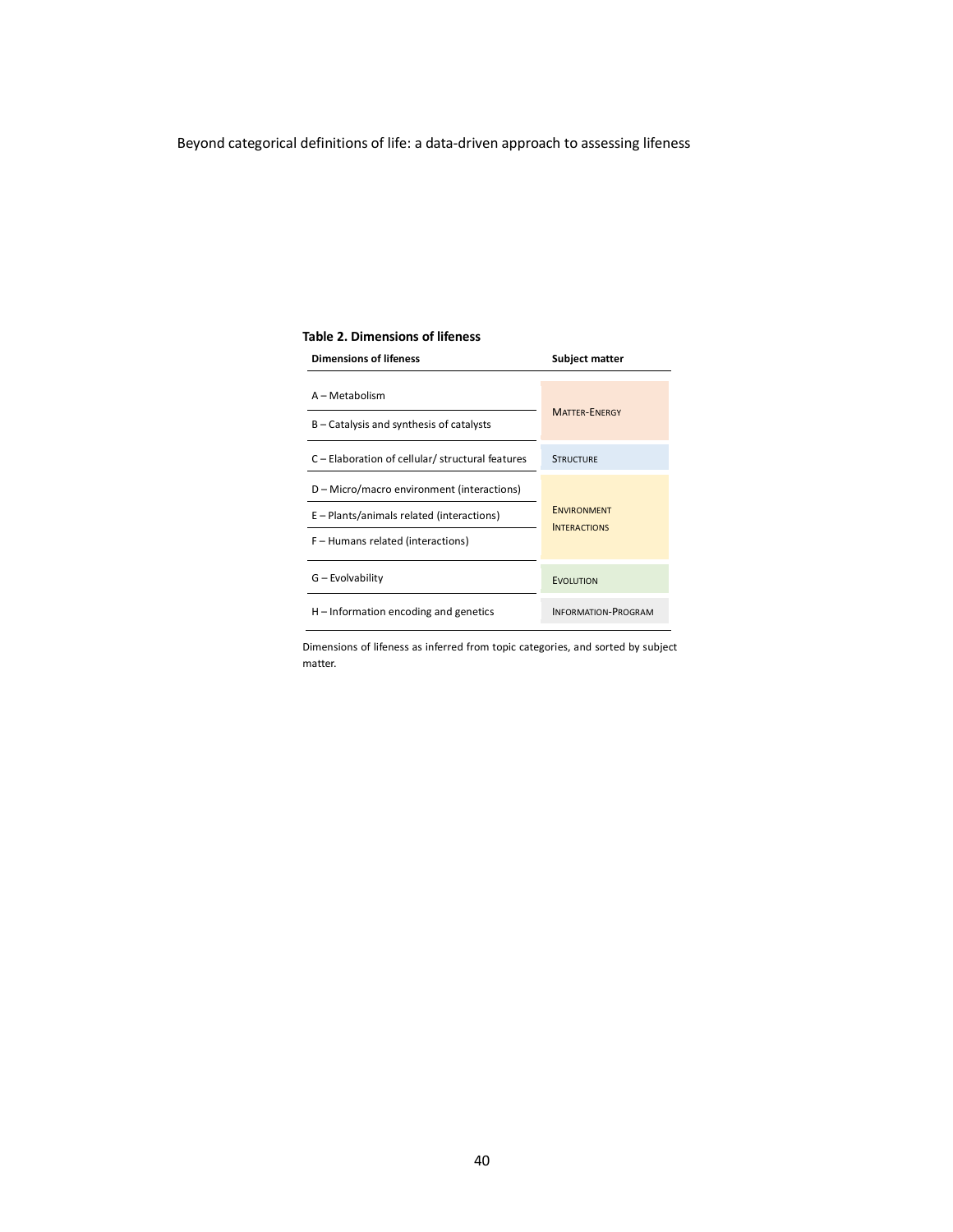

**Fig. 1. Lifeness dimensions association strengths.** (*Left*) Lifeness space for "bacteria", "archaea", "virus" and "prion". (Right) Lifeness space for "bacteria", "phage", "plasmid" and "adenine". All measures normalized to "bacteria".